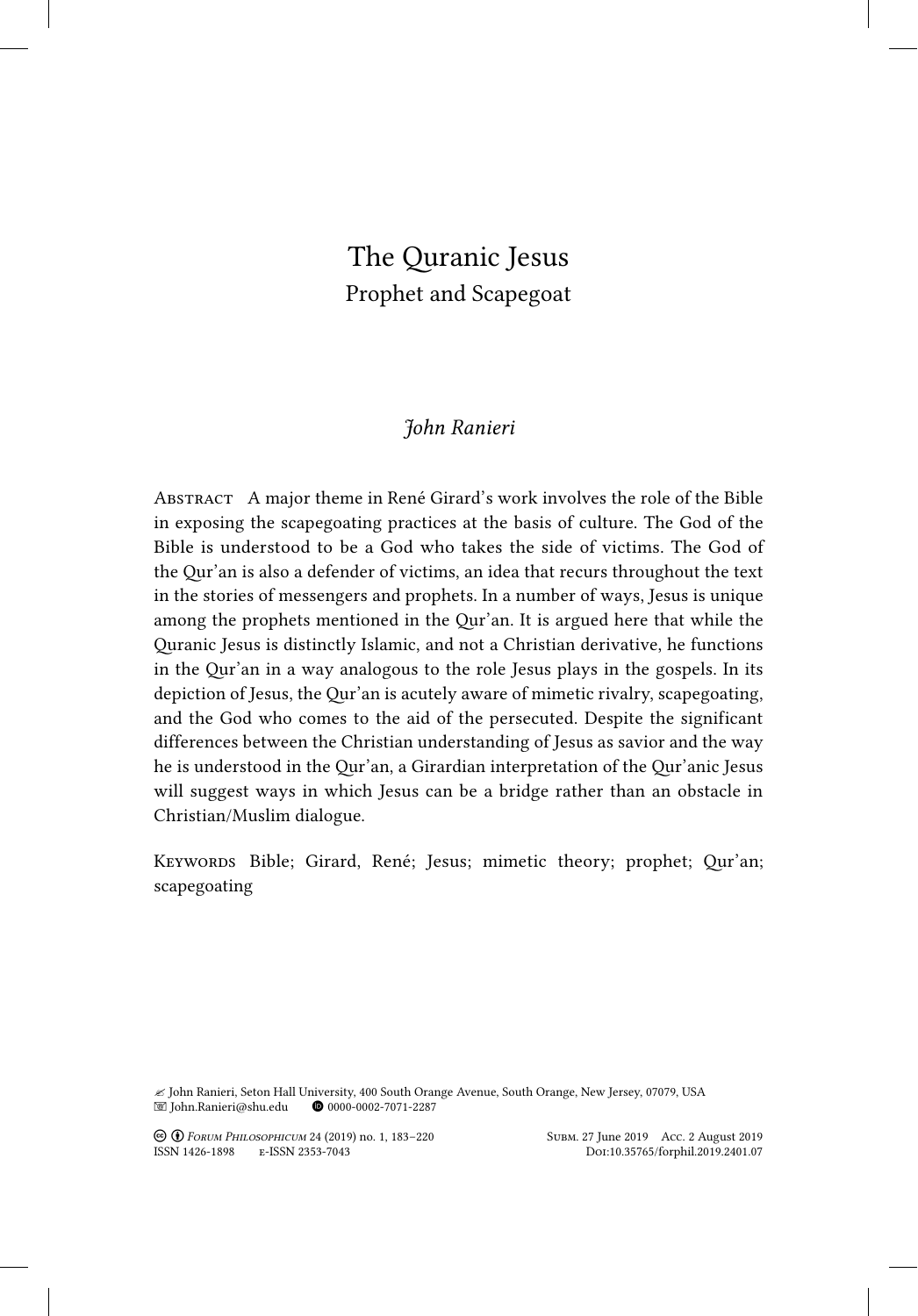In the thought of René Girard, the Jesus of the Gospels is of decisive significance in disclosing the scapegoating at the basis of culture, with his crucifixion representing the culmination of the biblical affirmation that God takes the side of victims.<sup>1</sup> But what of the Jesus of the Qur'an? Is the Qur'anic Jesus depicted in a way that continues and reaffirms the insight into victimization evident in the earlier Abrahamic traditions?<sup>2</sup> Girard himself does not address this question. His references to Islam are few, his references to the Qur'an even fewer, and he does not discuss the Qur'anic Jesus at all.<sup>3</sup> I have chosen, therefore, to explore the question in light of his thought. But before turning to the Qur'an, it may be helpful to be as clear as possible about what this essay is and what it is not intended to be. First of all, it is an attempt to take insights from Girard's mimetic theory and bring them to bear on the figure of Jesus in the Qur'an. Although it is clear from his writings that Girard has some familiarity with biblical scholarship, he is not (and never claimed to be) a biblical exegete in the technical sense of someone interested in the intricacies of source, redaction, or literary criticism, or in other forms of historical-critical method. For the most part he is content to come to the biblical text as it is in its present form, interpreting it from the perspective of mimetic theory. This will be the approach taken here with regard to the Qur'an. Questions concerning the dating and chronological order of the surahs, the ascertaining of the specific context of the "occasions of revelation," and the relationship between the Qur'an and the Jewish and Christian scriptures are certainly interesting and worth pursuing. But such questions are not the focus here. The Qur'an now exists as a written text, and the goal of this essay is to interpret what this text

1. René Girard, *I See Satan Fall Like Lightning*, trans. James G. Williams (Maryknoll, NY: Orbis Books, 2001), 87–94.

2. Other authors who have discussed Girard's theory in relation to Islam include: Robert J. Daly, "Girard and World Religions: The State of the Question," in *Mimetic Theory and World Religions*, ed. Wolfgang Palaver and Richard Schenk (East Lansing: Michigan State University Press, 2018), 181–93; Michael Kirwan, "René Girard and World Religions," in *Mimetic Theory and World Religions*, ed. Wolfgang Palaver and Richard Schenk (East Lansing: Michigan State University Press, 2018), 195–213; Wolfgang Palaver, "The Abrahamic Revolution," in *Mimetic Theory and World Religions*, ed. Wolfgang Palaver and Richard Schenk (East Lansing: Michigan State University Press, 2018), 259–78.

3. Some places where Girard makes mention of Islam are: Girard, *I See Satan*, 122; René Girard, *Violence and the Sacred*, trans. Patrick Gregory (Baltimore: Johns Hopkins University Press, 1977), 4–5; René Girard, *Battling to the End: Conversation with Benoît Chantre* (East Lansing: Michigan State University Press, 2010), 41–2, 67, 176, 207–9, 211–6. René Girard, "What Is Occurring Today Is a Mimetic Rivalry on a Planetary Scale: An Interview by Henri Tinq," *Le Monde*, accessed November 6, 2001, trans. for COV&R by James Williams https:// www.uibk.ac.at/theol/cover/girard/le\_monde\_interview.html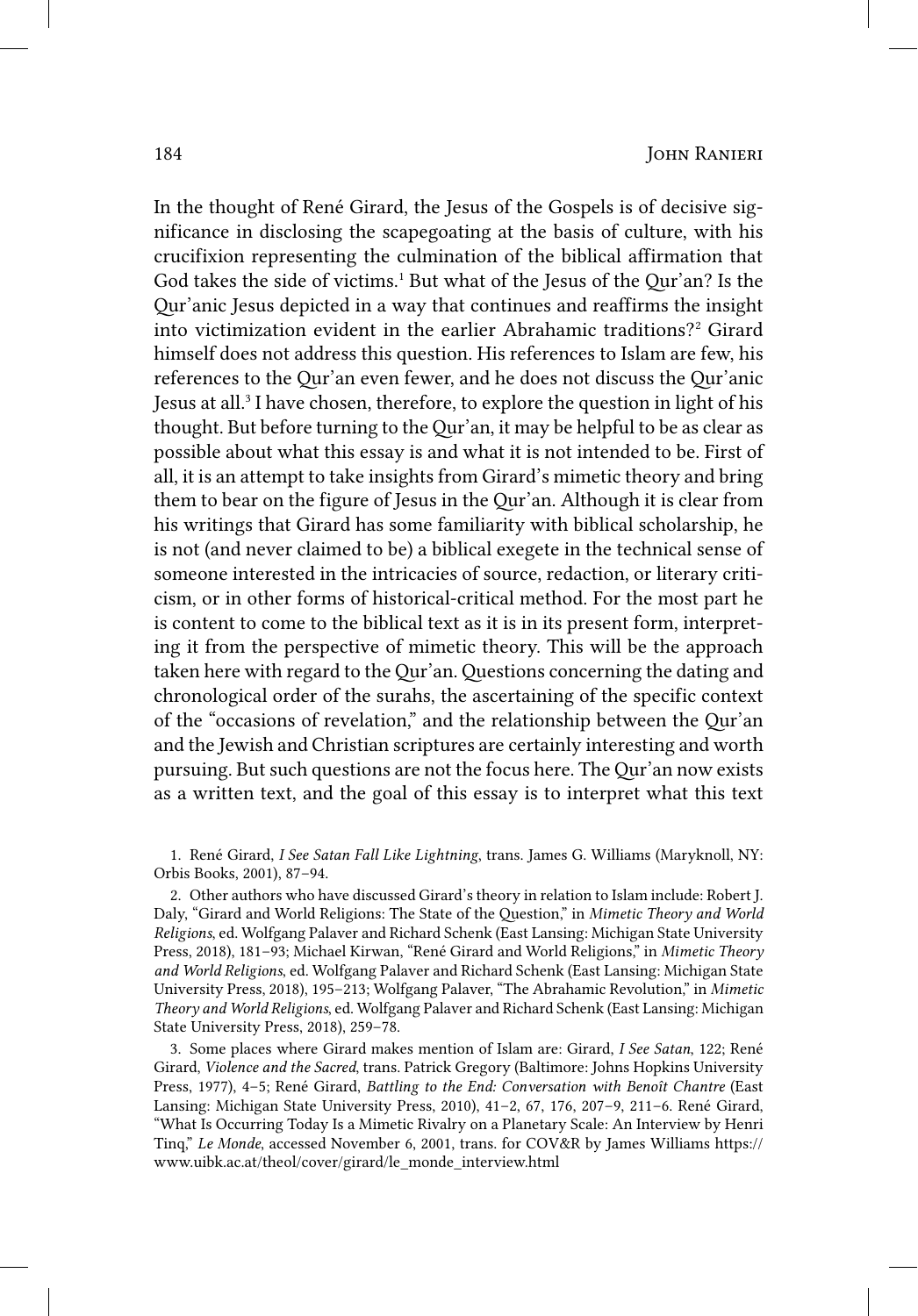says about Jesus through the lens of mimetic theory. Given the incredibly rich history of Qur'anic interpretation, it almost goes without saying that I make no claim to have unlocked the "true" meaning of the Qur'an through an application of Girard's thought. What I offer is rather a possible reading of the text, illuminated by some of Girard's anthropological insights. Girard never argues that his anthropological reading of biblical texts exhausts their meaning; nor do I make any such extravagant claims in my analysis. Just as Girard insists that his analyses can be seen as complementing religious and theological understandings, my analysis here can be understood in similar fashion.<sup>4</sup> It also needs to be made clear from the start that I am not writing about the figure of Jesus as he appears throughout Islamic tradition. This is an essay about the Jesus of the Qur'an. Finally, I would underscore the fact that this is not a comparison of the Jesus of the New Testament with the Jesus of the Qur'an. Given that Girard discovers anthropological insights in the Bible, it is unavoidable that reference will be made to the biblical text when applying his theory to the Qur'an. But it must be kept in mind that the insights so derived are anthropological in nature. To bring the insights Girard draws from the Bible to bear on the Islamic text is in no way meant to subject that text to a religiously inspired litmus test. Throughout this essay I try to remain faithful to Girard's method—a method rooted in the social sciences rather than theology.<sup>5</sup> It follows, then, that what I offer here is not an exercise in comparative religion or theology. The figure of Jesus in the Qur'an has an integrity of its own apart from any comparison with the Gospels or later Christian tradition. After a brief introduction pointing out those aspects of Girard's thought which I believe to be pertinent to a discussion of the Qur'anic Jesus, I provide an account of how Jesus is presented in the Qur'an. The essay concludes with a consideration of how Girard's insights might be helpful in understanding the Jesus portrayed in the Qur'an, and how his depiction there continues the anthropological revelation Girard finds to be disclosed in the earlier Abrahamic traditions.

#### I. Defender of victims

The Bible takes the side of victims. Those familiar with Girard's writings will recognize this insight as one of the three pillars of his thought. Following upon his articulation of the mimetic nature of desire and the

<sup>4.</sup> Girard, *I See Satan*, 190–2.

<sup>5.</sup> John Ranieri, "An Epistemology of Revelation," in *The Palgrave Handbook of Mimetic Theory and Religion*, ed. James Alison and Wolfgang Palaver (New York: Palgrave Macmillan, 2017), 176.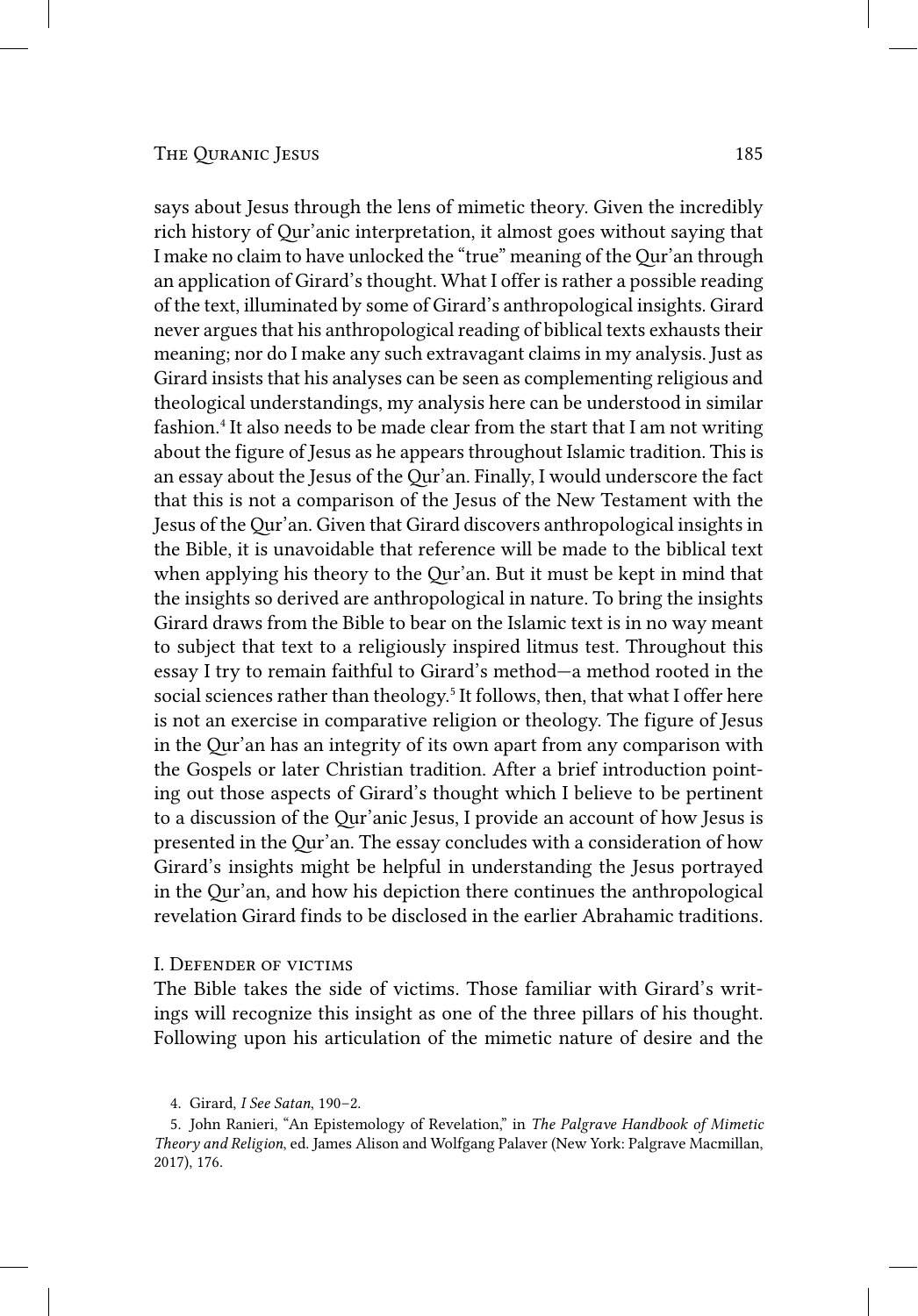role of scapegoating in the origins of culture, his claims about the Bible constitute the third (and for some, the most controversial) fundamental insight animating his work. In portraying God as siding with victims, the biblical text exposes and problematizes the workings of the single victim mechanism.6 With characteristic humility, Girard makes no claim to have been the first to discover that at the basis of culture and society there is a surrogate victim. He willingly concedes that this knowledge has already been revealed through the biblical text:

The revelation of the surrogate victim as the founding agent in all religion and culture is something that neither our world as a whole nor any one particularly 'gifted' individual can claim to have discovered. Everything is already revealed … [The Bible] has no other function than to unearth victims of collective violence and to reveal their innocence. There is nothing hidden. There is no secret dimension that the interpreter must painstakingly seek to discover.<sup>7</sup>

Crucial to comprehending Girard's theory is the recognition that collective violence works only to the extent that those who scapegoat misunderstand what they are actually doing. Persecutors do not collectively agree to destroy innocent persons; they must be convinced that they are punishing the guilty. The innocence of the victims must remain unacknowledged if scapegoating is to be effective.<sup>8</sup> People do not join together to organize scapegoating expeditions, but they are quite capable of being worked into a frenzy in their zeal to destroy the perceived evildoers in their midst. In their self-understanding, mobs are never wrong, and the stories they tell about their communities and their origins are what are commonly described as myths. Myths, in Girard's view, are stories told from the perspective of

6. René Girard, *The Girard Reader*, ed. James G. Williams (New York: The Crossroad Publishing Company, 1996), 17. Girard distinguishes between the actual practice of scapegoating as mentioned in Leviticus 16:1–34 and the more generic colloquial form of usage in which it refers to any attempt to unify a group at the expense of someone or some few who are persecuted, expelled, or killed. In this latter sense, he refers to the practice as the "single victim mechanism." Sometimes he uses the two terms interchangeably—a practice I will follow here.

7. René Girard, *Things Hidden Since the Foundation of the World*, trans. Stephen Bann and Michael Metteer (Stanford: Stanford University Press, 1987), 138. Girard's claim that the Bible has "no other function" than to reveal the innocence of victims must be understood in anthropological rather than theological terms. He is not speaking here of the Bible's role in salvation, but if its effects on culture.

8. René Girard, *Reading the Bible with René Girard: conversations with Steven E. Berry*, ed. Michael Hardin (Lancaster, PA: JDL Press, 2015), 54, 84; James Alison, *The Joy of Being Wrong* (New York: The Crossroad Publishing Company, 1998), 10.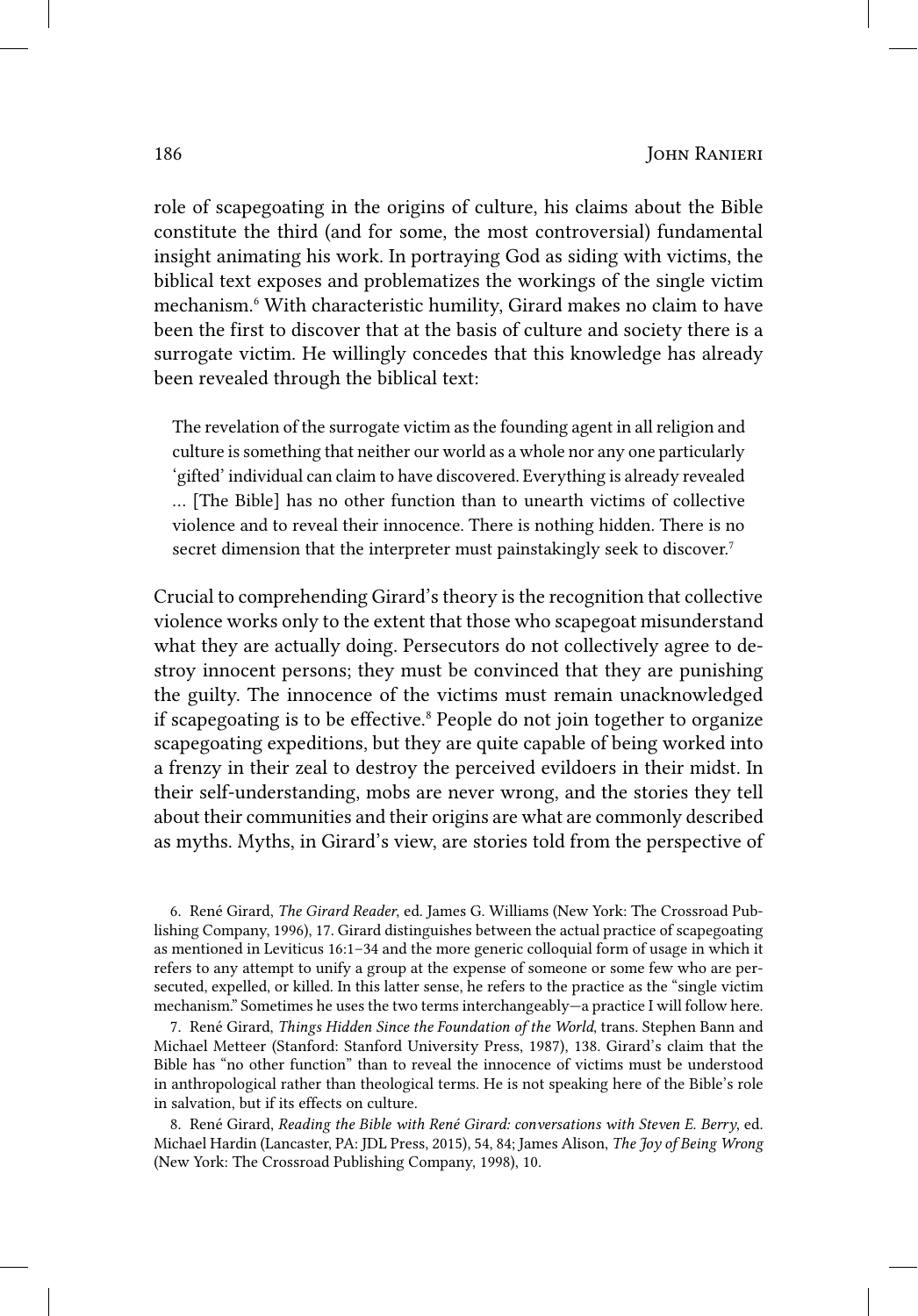scapegoaters, in which the voices of victims are not permitted to emerge: they represent the persecutors' retrospective vision of their own persecution. The Bible is the quintessential anti-mythical text in that it brings the practice of scapegoating out into the open, exposes the delusions under which scapegoaters operate, and portrays God as taking the side of victims.<sup>9</sup> There is a victim behind the mythic text, but the text needs to be decoded in order for this to be uncovered. It is here that the anthropological revelation of scapegoating in the Bible becomes an invaluable hermeneutical tool. Throughout the Bible, "the collective violence that constitutes the hidden infrastructure of all mythology begins to emerge, and it emerges as unjustified or arbitrary."10

In the case of the biblical prophets, Girard finds an intense focus on the plight of victims accompanied by a sharp critique of sacrifice and myth. In challenging the status quo and denouncing the aberrant practices of Israelite society, the prophets incur the wrath of kings, priests, and the people. Those who announce God's judgment on their communities are liable to become victims, and the prophets are persecuted and sometimes killed. The prophets stand out among their own people, and this in itself makes them susceptible to victimization:

It is clearly mimetic contagion that explains the hatred of the masses for exceptional persons, such as Jesus and all the prophets … The prophets are the preferential victims of this process, a little like all *exceptional* persons, individuals who are *different*. The reasons for exceptional status are diverse. The victims can be those who limp, the disabled, the poor, the disadvantaged, individuals who are mentally-retarded, and also great religious figures, like Jesus or the Jewish prophets or now, in our own day, great artists or thinkers. All peoples have a tendency to reject, under some pretext or another, the individuals who don't fit their conception of what is normal and acceptable. If we compare the Passion to the narratives of the violence suffered by the prophets, we confirm that in both cases the episodes of violence are definitely either directly collective in character or of collective inspiration.<sup>11</sup>

In Girard's judgment, the exposure of scapegoating and the identification of God with victims reaches its maximum degree of clarity in the Gospels, particularly in the Passion narratives. In these accounts, the recognition

<sup>9.</sup> Girard, *Things Hidden*, 147–8; Girard, *The Girard Reader*, 267.

<sup>10.</sup> Girard, *The Girard Reader*, 17.

<sup>11.</sup> Girard, *I See Satan*, 26.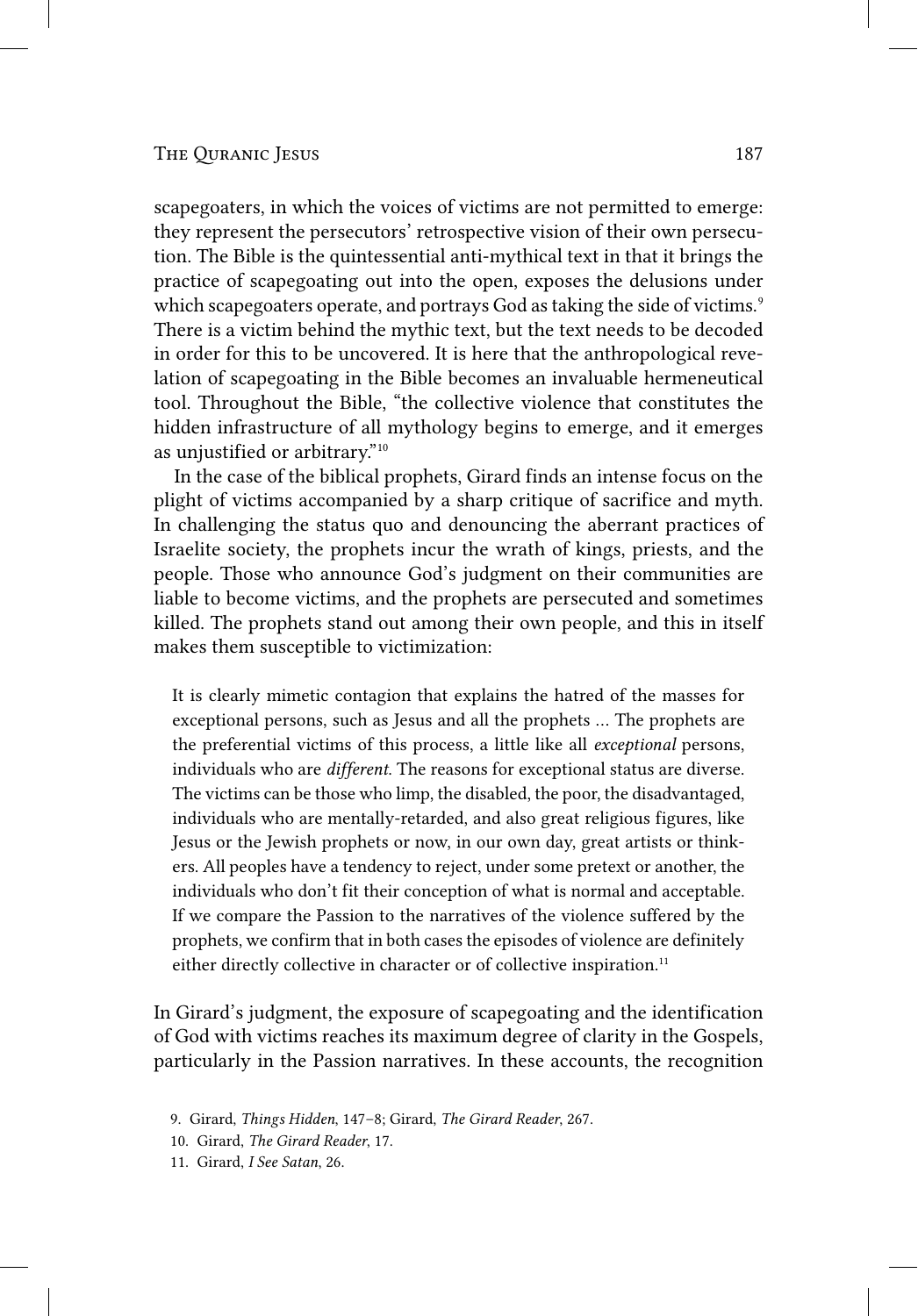of God's identification with the victim reaches its zenith. Treated unjustly, Jesus is quite conscious of standing within a long line of prophets who preceded him: "If we recognize in the Crucifixion what is typical, even banal, we can then understand one of the themes of Jesus, which is the resemblance between his own death and the persecution of many prophets before him … The resemblance of Jesus to the prophets is perfectly real … so it is necessary to interpret very concretely the statement of Jesus about the analogy between his own death and that of the prophets."12

Unlike myths, the gospels clearly proclaim the innocence of Jesus. The community which affirms his divinity is a minority who break with the persecuting majority, and in so doing they deprive the single victim mechanism of its ability to generate unity. In myth, it would be the persecutors themselves who would transform the victim into a divine figure; in the gospels it is those who are able to escape the centrifugal force of mimetic contagion who acclaim Jesus as divine. And whereas in myth, the transfigured, often divinized victim is often depicted as responsible for the problems which previously beset the community, in the case of Jesus the community which honors him as divine savior affirms his complete innocence. Finally, as a sign of just how much the gospels are aware of what they are doing, Girard calls attention to the passage in the Gospel according to Luke (23:34) in which the crucified Jesus says from the cross: "Father, forgive them because they don't know what they are doing." Girard highlights the importance of this passage:

If we are to restore to this sentence its true savor we must recognize its almost technical role in the revelation of the scapegoat mechanism. It says something precise about the men gathered together by their scapegoat. *They do not know what they are doing*. That is why they must be pardoned…In this passage we are given the first definition of the unconscious in human history.<sup>13</sup>

Elsewhere he underlines the operation of the "persecutory unconsciousness" disclosed in this gospel passage:

We should always take Jesus at his word. He expresses the powerlessness of those caught up in the mimetic snowballing process to see what moves and compels them. Persecutors think they are doing good, the right thing; they

<sup>12.</sup> Ibid., 25–6.

<sup>13.</sup> René Girard, *The Scapegoat*, trans. Yvonne Freccero (Baltimore: Johns Hopkins University Press, 1986), 111.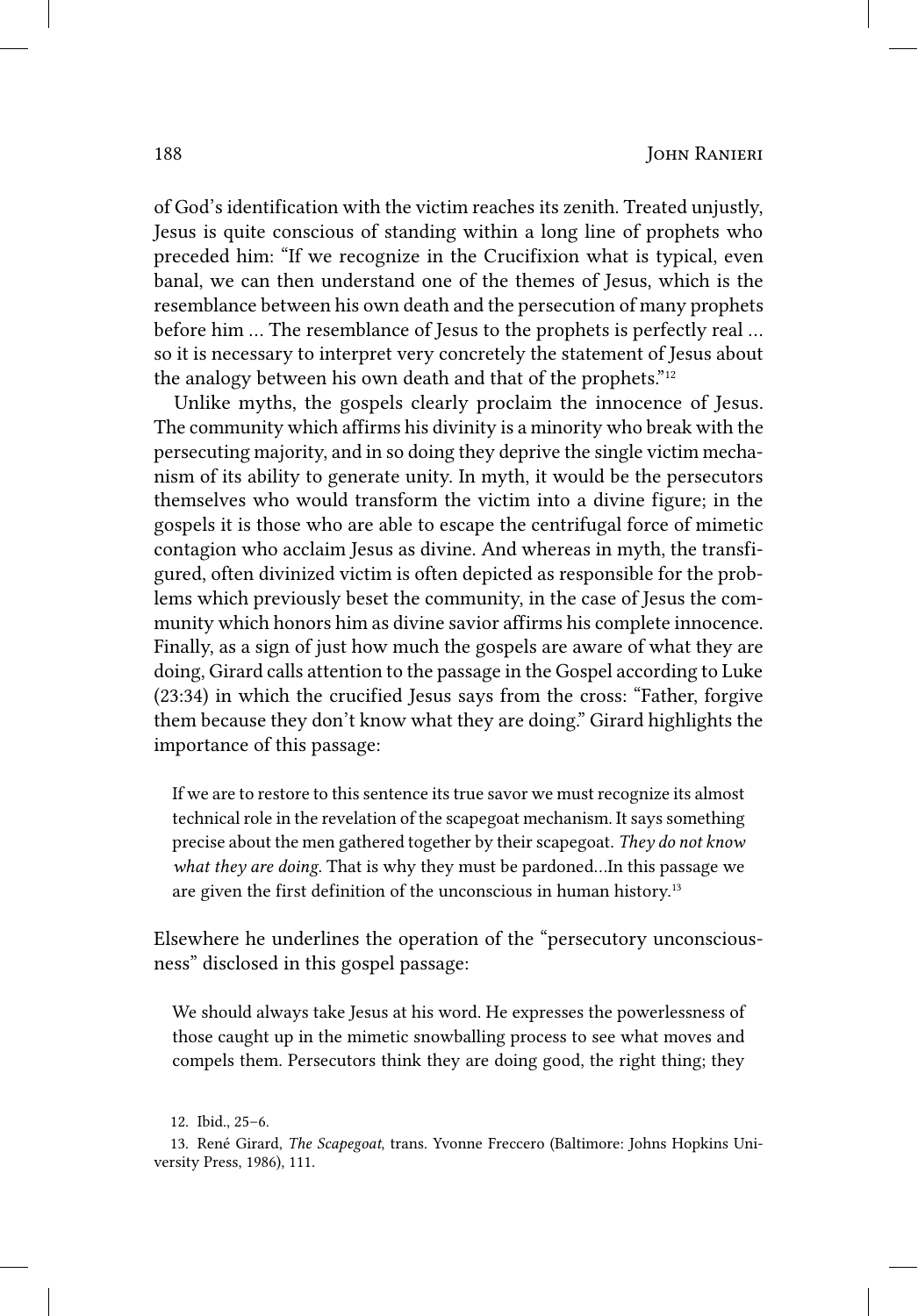The Ouranic Jesus 189

believe they are working for justice and truth; they believe they are saving the community.<sup>14</sup>

Again, we are reminded of how the single victim mechanism can only function smoothly as long as its practitioners are unaware of what it is they are actually doing. It is likewise the case that where scapegoating appears explicitly in a text, that text is not being controlled by the mechanism it is exposing. Summarizing this essential and important insight into the achievement of the Bible, Girard writes:

The Gospels are well aware of what they are doing. They not only tell the truth about victims unjustly condemned, but they know they are telling it, and they know that in speaking the truth they are taking again the path of the Hebrew Bible. The Gospels understand their kinship with the ancient Scripture regarding the single victim mechanism.<sup>15</sup>

Surely any reader of the Qur'an cannot help but be struck by the degree to which it is also aware of its "kinship with the ancient Scripture." In light of this awareness we can ask the following with regard to its depiction of Jesus: Does the Quran reveal a God who sides with victims? Are prophets often singled out for persecution, and is God shown as taking their side? Is this the case with Jesus in the Qur'an? Are the stories of the prophets meant to articulate a recurring, universal pattern revealing the operation of a "persecutory unconsciousness"? Is there evidence that the Qur'anic accounts of Jesus are cognizant of mimetic desire and how it can lead to scapegoating? Is Jesus shown to be a scapegoat in the text? And finally, can the manner in which the life of Jesus is threatened in the Qur'an be reconciled with Girard's anthropological (rather than soteriological) understanding of the persecution and death of Jesus in the gospels? These are the questions we bring to our discussion of the prophet Jesus.

#### Jesus the prophet

Nowhere is the kinship between the Qur'an and the earlier Abrahamic traditions more evident than in its depiction of the prophets. Stories about God's messengers and their travails are found throughout the Qur'an, constituting approximately one third of the entire text. There are close to 120 references to the persecution of God's messengers and prophets; the

14. Girard, *I See Satan*, 126–7.

15. Ibid., 127.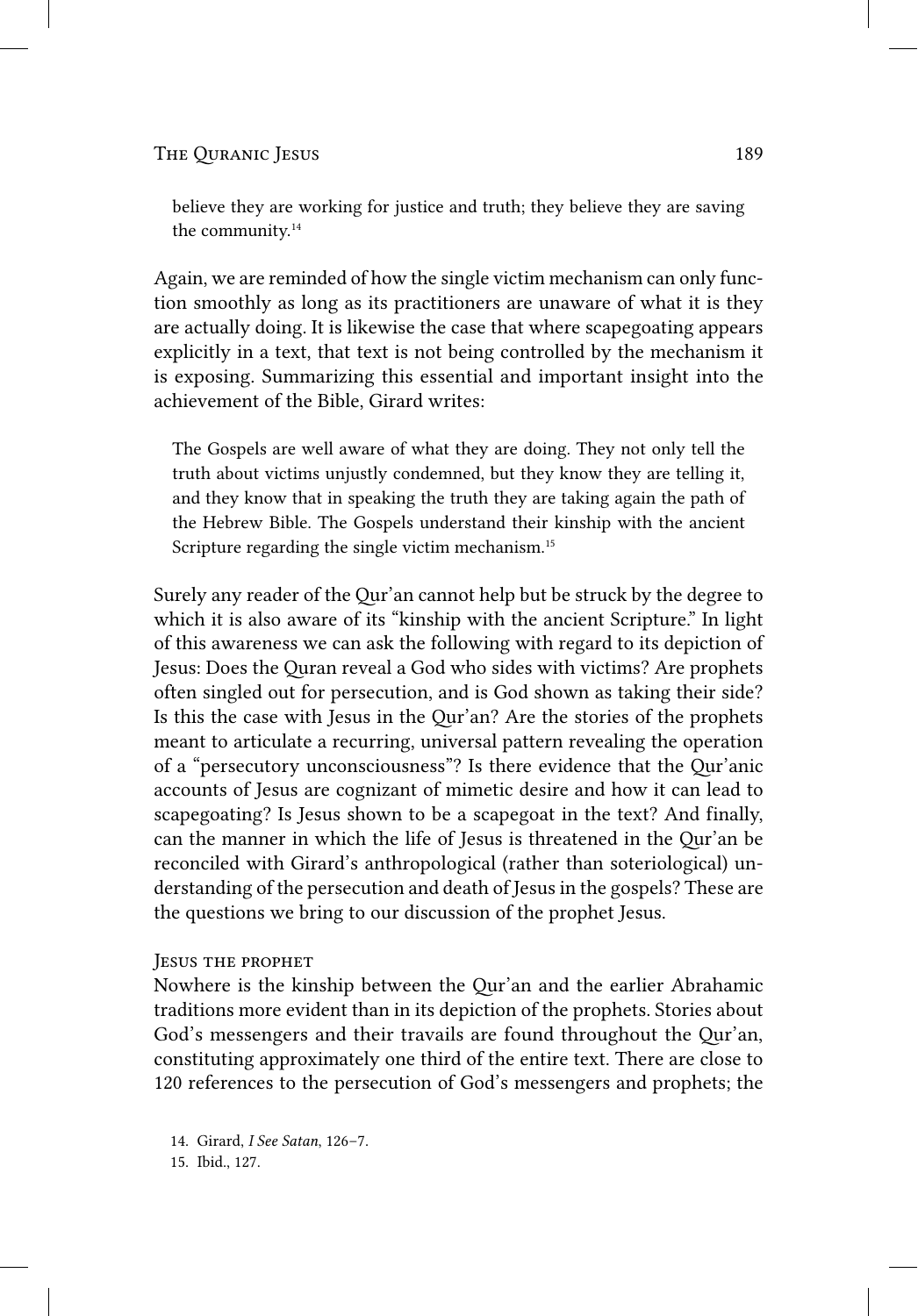descriptions of the plight of earlier messengers are meant to encourage the early community of believers and the prophet Muhammad himself to be patient and to trust in God in the face of oppression.16 In the Qur'an, the terms "messenger" (rasul) and "prophet" (nabi) are sometimes used interchangeably, but some interpreters assign to each of these terms a more technical meaning.17 Every community receives a prophet calling the people to acknowledge God, and the Qur'an recounts instance after instance of peoples and individuals who reject both the message and the messengers: "Before them the people of Noah rejected the truth, as did the confederates after them. Every community plotted against their messenger, to capture him. And they argued with falsehood, to defeat with it the truth (40:5)."18 The Qur'anic conception of prophethood and its attendant dangers is clearly described in Surah 6:74–90. Having called Abraham to break with the idolatrous practices of his community, God declares:

That was Our argument which We gave to Abraham against his people. We elevate by degrees whomever We will. Your Lord is Wise and Informed. And We gave him Isaac and Jacob—each of them We guided. And We guided Noah previously; and from his descendants David, and Solomon, and Job, and Joseph, and Moses, and Aaron. Thus We reward the righteous. And Zechariah, and John, and Jesus, and Elias—every one of them was of the upright. And Ishmael, and Elijah, and Jonah, and Lot—We favored each of them over all other people … Those are they to whom We gave the Book, and wisdom, and prophethood. If these [their descendants] reject them, We have entrusted them

16. Joseph Lumbard, "The Quranic View of Sacred History and Other Religions," in *The Study Quran*, ed. Seyyed Hossein Nasr (New York: HarperCollins Publishers, 2002), ix, 4–7, 10; Roberto Tottoli, *Biblical Prophets in the Qur'an and Muslim Literature* (New York: Routledge, 2002).

17. While acknowledging the interchangeability of the terms, Lumbard notes how: "A prophet (nabi) is said to differ from a messenger (rasul) in that a messenger brings a new religion (din), whereas a prophet only reaffirms a previous revealed religion and reestablishes its proper observance … A messenger thus fulfills all the functions of a prophet and is a prophet, but a prophet does not necessarily perform all the functions of a messenger and is not a messenger." Lumbard, "The Quranic View of Sacred History and Other Religions," 1771 n.14. See also Seyyed Hossein Nasr, ed., *The Study Quran* (New York: HarperCollins Publishers, 2015), 6:86 n. Tottoli argues that, despite the somewhat inconsistent usage of the terms in the Qur'an, the essential pattern seems to be based on the stages of Muhammad's prophetic vocation, with rasul being used in the connection with the Meccan surahs, and nabi being the preferred usage in the Medinan surahs. See Tottoli, *Biblical Prophets in the Qur'an and Muslim Literature*, 72–6.

18. Unless otherwise indicated, the translations of the Qur'an are taken from *Quran in English*, trans. Talal Itani (Dallas: ClearQuran, 2015).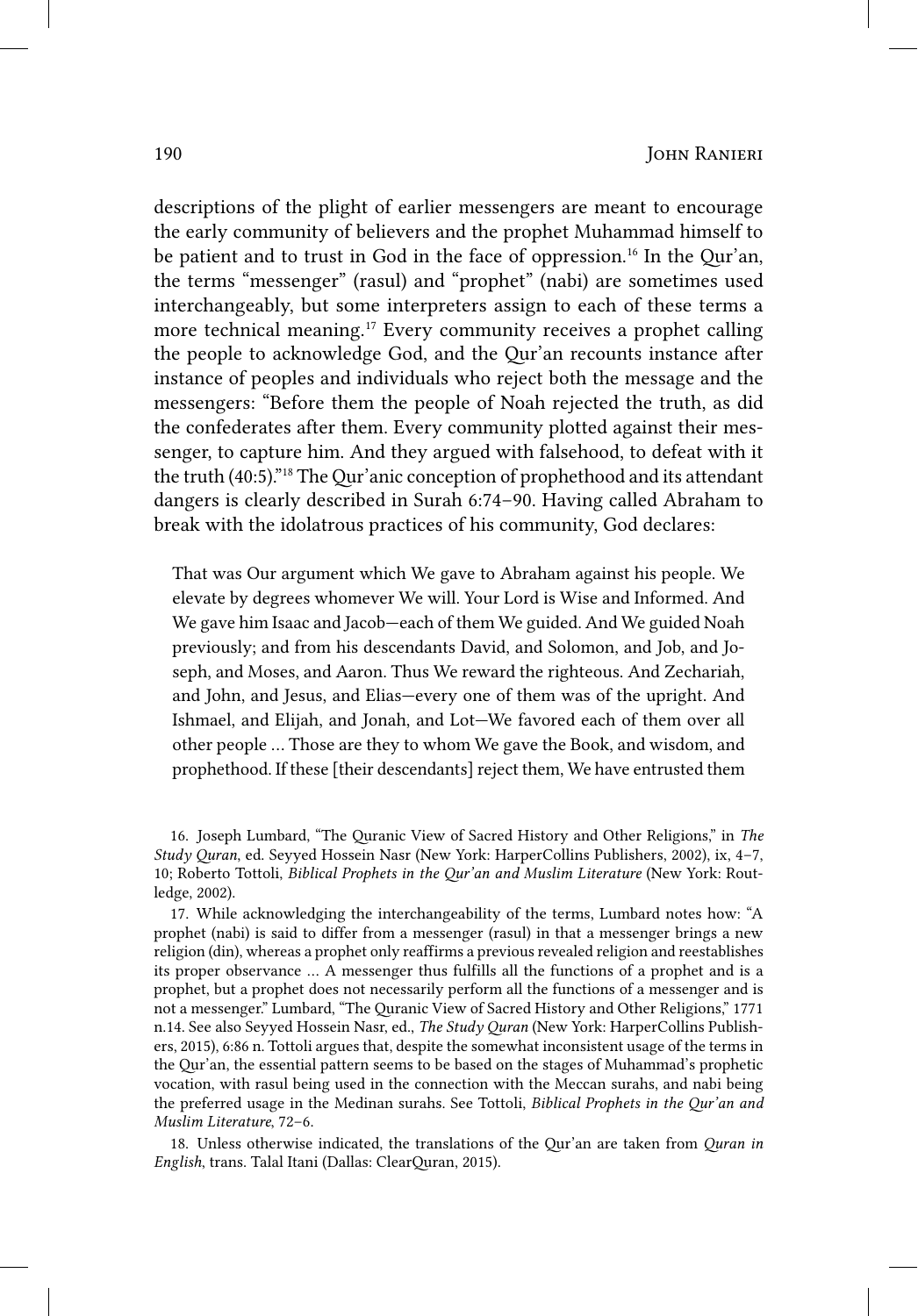to others who do not reject them. Those are they whom God has guided, so follow their guidance … It is just a reminder for all mankind (6:83–86, 89–90).

What is evident from this passage and what is crucial in understanding the accounts of the prophets in the Qur'an is the notion of their standing in a line of continuity with one another—the contexts in which their message is proclaimed may differ, but there is a unity to the revelation they announce. On this point Farid Esack remarks:

The fact that the Qur'an incorporates accounts of the lives of these predecessors of Muhammad and makes it part of its own history is perhaps the most significant reflection of its emphasis on the unity of *din*. These prophets came with identical messages which they preached within the context of the various and differing situations of their people. Basically, they came to reawaken the commitment of people to *tawhid*, to remind them about the ultimate accountability to God and to establish justice.19

In some instances, rejection takes the form of the slaying of prophets by the people to whom they are sent: "Is it that whenever a messenger comes to you with anything your souls do not desire, you grew arrogant, calling some imposters, and killing others? (2:87)"20 In the Sufi tradition of interpretation, this passage is understood to be directed outwardly to Jews while being intended for Muslims as well; according to this interpretation, "God caused a succession of saints and sages to show right from wrong

19. Farid Esack, *Qur'an, Liberation, and Pluralism* (Oxford: Oneworld Publications, 2006), 166. Esack leaves the word "din" untranslated in order to underscore the importance of not rendering it as "religion." He writes: "[The] present near universal understanding of din as 'religion' and the corresponding virtual elimination of din as a personal response to God is unfounded in the text of the Qur'an, as well as in traditional exegesis." Likewise with the term tawhid, which is often (correctly) translated as the "unity of God," but is considered to be "the foundation, the centre and the end of the entire Islamic tradition," as well as "the heart of a comprehensive socio-political worldview." Ibid., 129, 191.

20. Other instances of the killing of prophets can be found in 2:61, 91; 3:21, 181, 183; 5:70. In many of these passages this accusation is leveled against the children of Israel, but it should not be understood as directed solely against either the Israelites or the Jews at the time these verses were revealed. Despite there being tensions then between the Jewish tribes of Medina and the early community of believers who acknowledged Muhammad as prophet and leader, these verses are directed at those who reject God's messengers in every time and place. This is underlined by the verse which follows the charge against the Israelites in 2:61. In 2:62 it is made clear how "Those who believe (in the Qur'an), and those who follow the Jewish (scriptures), and the Christians and the Sabians, and who believe in God and the Last Day, and work righteousness, shall have their reward with their Lord: on them shall be no fear, nor shall they grieve."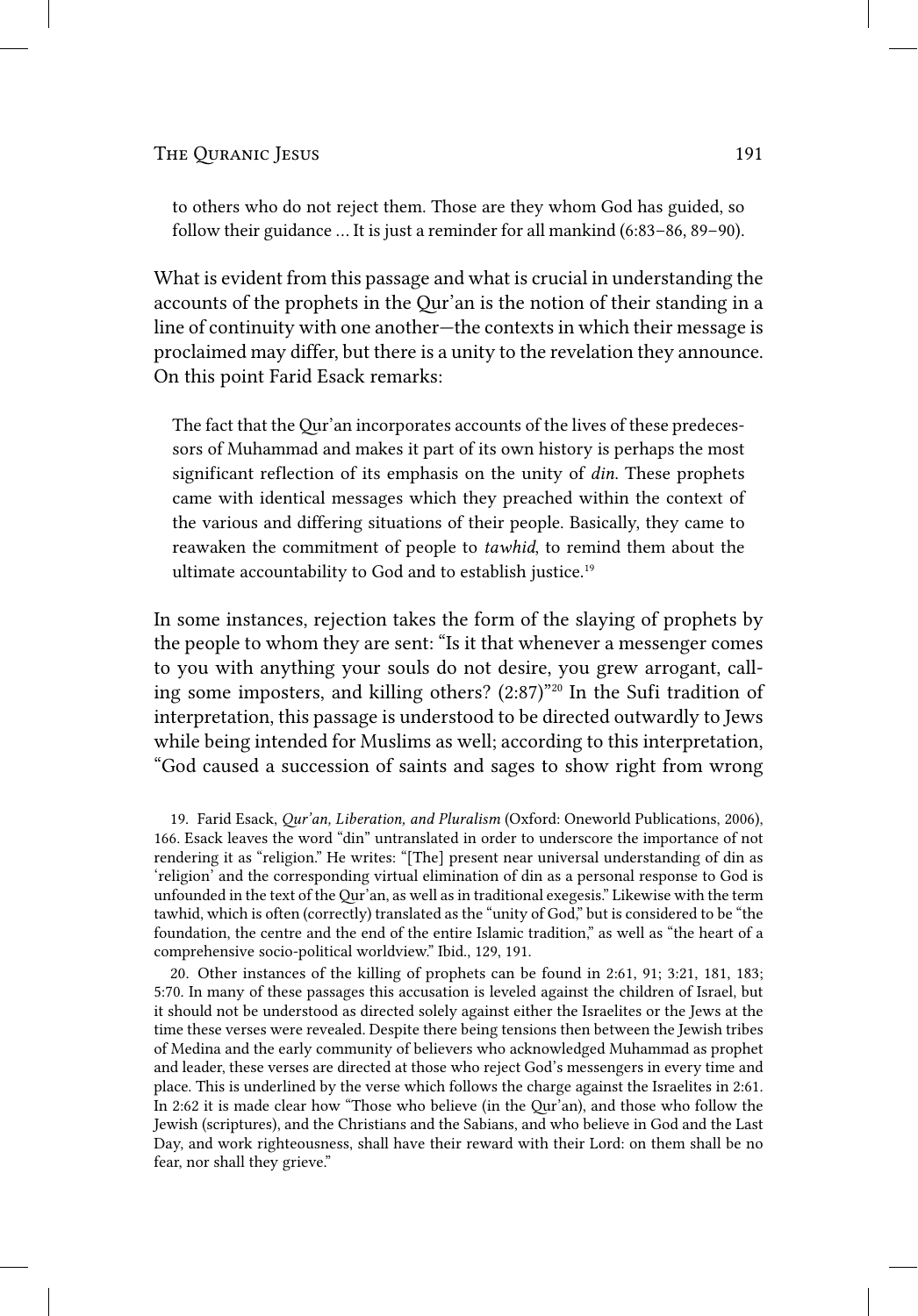and guide them to the straight path, but these luminaries are often called liars or are opposed because their accusers are ruled by their passions."<sup>21</sup> This recurring pattern of rejection of the prophets by the communities to whom they are sent makes clear that we are dealing here with a problem that is universal in scope—this is a *human* problem, not a description of the sins of particular historical communities. The Qur'an has little interest in the actual history behind the stories of the prophets, but in exhorting, consoling, and warning its present audience. The primary purpose of the recounting of the predicament of the prophets is pedagogical. In the Qur'an, humanity as a whole is often portrayed as being supremely ungrateful toward its Sustainer. The prophets are sent to warn people steeped in ingratitude, who, when challenged, react with hostility and sometimes violence. While the accounts of the prophets often take the form of punishment stories, they can, with equal justification, be understood as stories of collective persecution and expulsion, in which God never fails to take the side of the persecuted prophet. God, the defender of victims, is particularly solicitous toward messengers and prophets.

To a significant degree, the Qur'an's presentation of Jesus follows the same typology evident in many of the accounts of his prophetic predecessors. He announces God's message to his people, the message is rejected, his life is threatened, and he is ultimately vindicated.<sup>22</sup> In their capacity as bearers of the same revelation, no distinction is to be made among the messengers and prophets; but this does not mean the Qur'an views them all in the same way.23 Jesus is linked with Noah, Abraham, and Moses as prophets with whom God made a strong covenant (33:7; 42:13). He is unique among prophets in other important ways as well. The honorific title "messiah" is applied to him alone: "His name is the Messiah, Jesus, son of Mary, wellesteemed in this world and the next, and one of the nearest"  $(3:45).^{24}$  As is always the case with the Qur'anic Jesus, there is a consistent emphasis on his humanity, despite his exalted status: "They disbelieve, those who say, 'God is the Christ, the son of Mary.' Say, 'Who can prevent God, if he willed, from annihilating the Christ, son of Mary, and his mother, and everyone on earth?' … The Messiah, son of Mary, was only a Messenger, before whom other Messengers had passed away, and his mother was a woman of truth. They both used to eat food." (5:17, 75). As messiah, Jesus readily accepts

24. Also 4:157, 172; 5:17, 72, 75.

<sup>21.</sup> Nasr, *The Study Quran*, 2:87 n.

<sup>22.</sup> 2:87; 3:52, 54–5; 4: 157–9; 5:110; 61:6–7, 14.

<sup>23.</sup> 2:136, 285; 3:84; 4:152.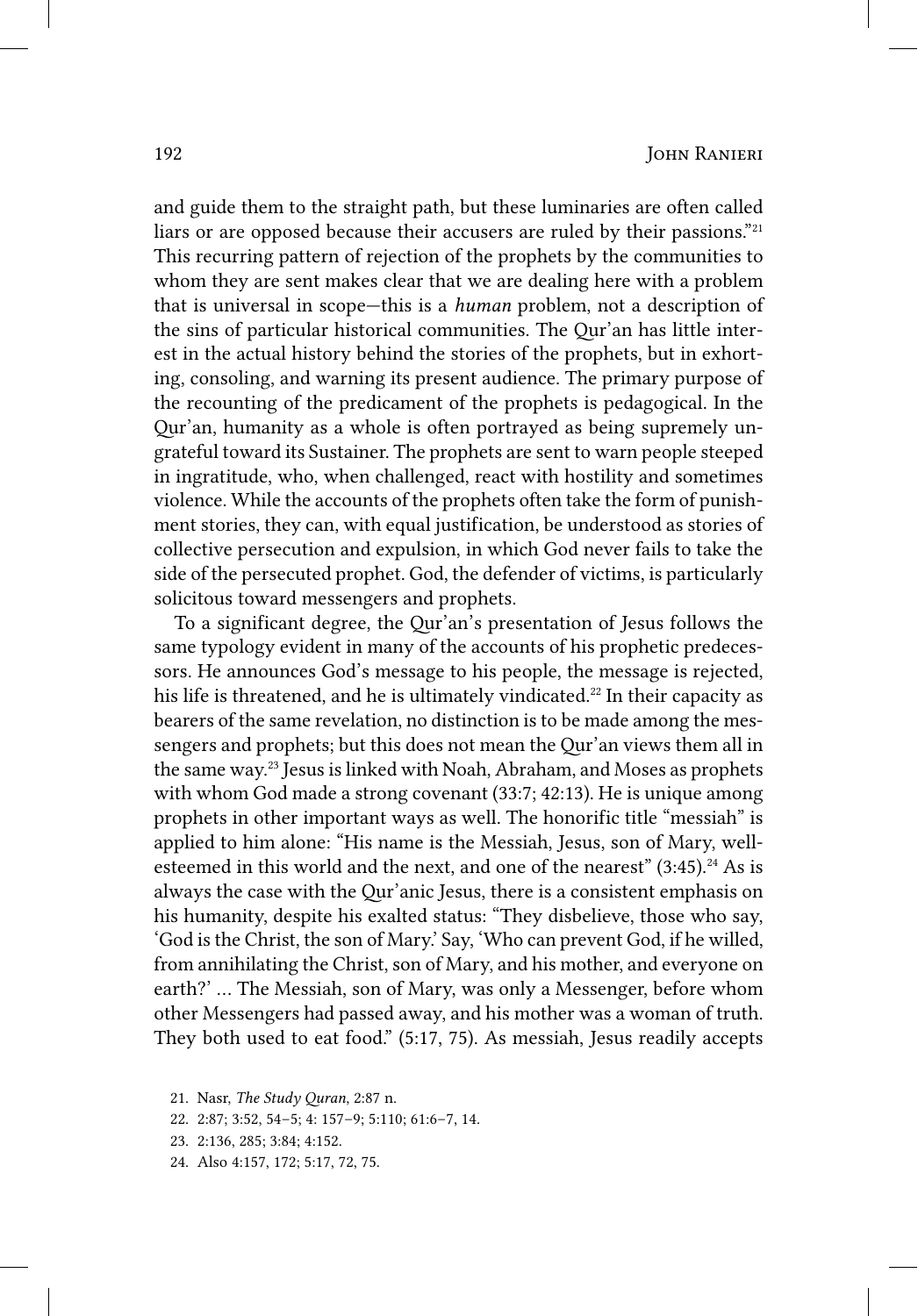his status as servant of God (4:172); which is precisely one of the reasons *why* the Qur'an does not accept his divinity. After observing how verse 4:172 has similarities to the self-emptying of Christ in Paul's *Letter to the Philippians* (2:5–11), Kenneth Cragg notes how:

[The] passage sees this servanthood as the very disqualification of the notion that Jesus is "Son." … The logic by which, for the Qur'an, Jesus can never be "Son" to God is precisely the logic by which, for Paul and the New Testament, he is. Both Scriptures affirm his being gladly "servant to God." This is their unity. The Qur'an, however, denies his "Sonship" on the very grounds in which the Christian sees it to consist, namely a loving obedience to God … Excluding "Sonship" rightly (as long as it is understood in status-clutching terms), the Qur'an takes a truly "Christian" satisfaction in the servanthood of Jesus. But it does not reckon with how, in fact, that servanthood was fulfilled in terms of conscious "Sonship." … It would be fair to say that the entire course and cost of "not scorning to be a servant" are the essence of the Gospels.25

The servant of God, Jesus, willingly accepts whatever may come in remaining faithful to his mission. By citing Cragg's remarks here I hope to call attention to the manner in which his comparison serves to bring out how the Jesus of the Qur'an is not a copy of Christian ideas, but rather, has his own integrity as a truly *Islamic* Jesus, whose presentation in the text follows a deeply Islamic logic. And that logic is such that (as we shall see when we consider the crucifixion of Jesus in the Qur'an), while God clearly supports and sides with the persecuted Jesus, the very fact that God takes the side of victims precludes the possibility of Jesus being God's son. Precisely *because* God takes up the cause of those who are victimized, it would inconceivable for God to allow a Son to be harmed. If that were to happen, it would call into question God's identity as defender of victims as well God's omnipotence. Consequently, Qur'anic statements about Jesus should not be taken as Christian derivatives, but as genuinely Islamic insights:

It is no longer profitable to take Qur'anic statements about Jesus simply as distortions of, or borrowings from, the Gospels. Rather, they should be accepted as authentically Islamic statements and as expressing an Islamic view … The Christ of Islam, we wish to insist further, must not be dismissed as a distorted image of the true Christ of the Gospels, but must rather be seen as

<sup>25.</sup> Kenneth Cragg, *Jesus and the Muslim: An Exploration* (Oxford: Oneworld Publications, 1999), 30–1.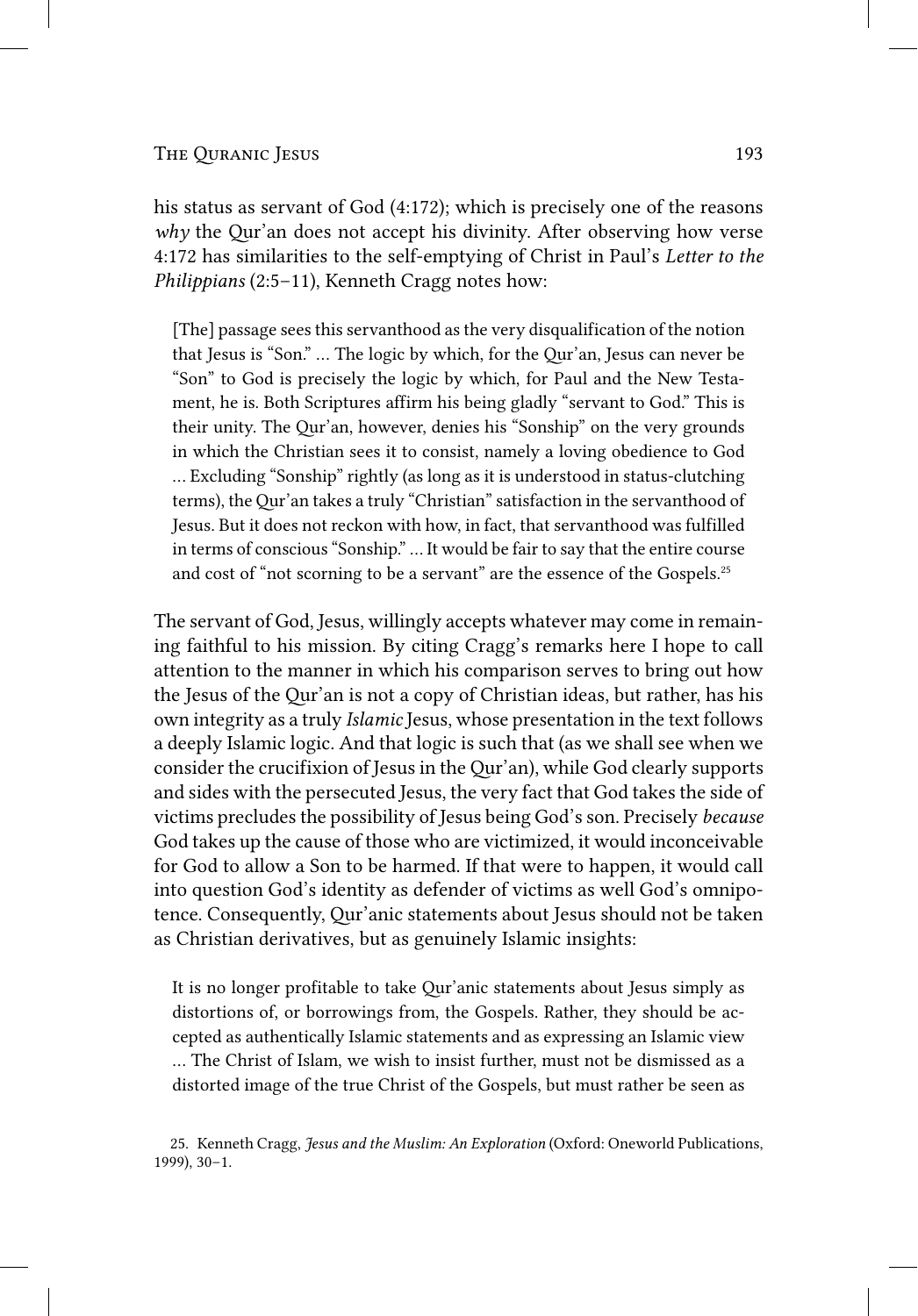a living and dynamic personality, addressing humanity in many languages and across the barriers of dogma, creed, and even scriptures.<sup>26</sup>

In addition to being referred to as messiah, the Qur'an speaks of Jesus in several ways which set him apart from other prophets. Only Jesus is referred to as word of God and as a spirit from God. He is unique among prophets in his ability to raise the dead, give sight to the blind, and heal the sick. The divine intention behind his creation is emphasized through a focus on his miraculous birth, and the fact that he and his mother are referred to as a sign from God. In his ministry Jesus is upheld by the Holy Spirit.27 The Christ of the Qur'an is "much more than a mere human being;" and while the Qur'an denies Jesus' divinity, it also affirms his singular humanity. According to Mahmoud Ayoub: "In the long drama of human prophets and a humanity challenged to seek prophetic fulfillment, Jesus plays a unique role. In him there is an originality of being akin to Adam (Q. 3:59) … He represents a special creation; he is the Word of God injected into the human plane of existence (Q. 3:45; 4:171). Yet like all other prophets, Jesus remains a human being created by God, His servant and messenger .…" Acknowledging how other Muslims may find his views controversial, Ayoub goes so far as to say: "Who, then, is Jesus, the miracle of life, of love, and of healing? ... He is the savior of us all, for what is salvation but healing?"<sup>28</sup> He further emphasizes the singularity of Jesus by observing how, "When the Qur'an speaks of earlier prophets, it does so by way of examples of God's dealings with faltering humanity. Jesus alone is presented as a challenge and a judgment … It is a fully Islamic Christology based not on distortions of early Christian heresies but on the Islamic view of man and God."29

As is the case with the other prophets, the Jesus of the Qur'an engenders vehement opposition from his people. However, unlike the stories of Noah,

<sup>26.</sup> Mahmoud Ayoub, *A Muslim View of Christianity: Essays on Dialogue*, ed. Irfan A. Omar (Maryknoll, NY: Orbis Books, 2007), 136, 56. See also Tarif Khalidi, ed. and trans., *The Muslim Jesus: Sayings and Stories in Islamic Literature* (Cambridge: Harvard University Press, 2001), 7–8.

<sup>27.</sup> For references to Jesus as word of God, 3:45; 4:171; as spirit from God, 4:171; his ability to raise the dead and to heal, 3:49; as a "sign" from God, 21:91-93; 23:50; upheld by the Holy Spirit, 2:87, 253; 5:110. See also Abdullah Saeed, *Reading the Qur'an in the Twenty-First Century: A Contextualist Approach* (London: Routledge, 2014), 132.

<sup>28.</sup> Ayoub, *A Muslim View*, 152, 9, 15. With regard to his reference to Jesus as savior, Ayoub tempers and qualifies his language somewhat elsewhere in the book: "Yet Christ, as were all the messengers of God before and after him, was a savior in that he, by his message, helped to save humanity from error and to guide its steps further on the path to God …" Ibid., 137.

<sup>29.</sup> Ibid., 158.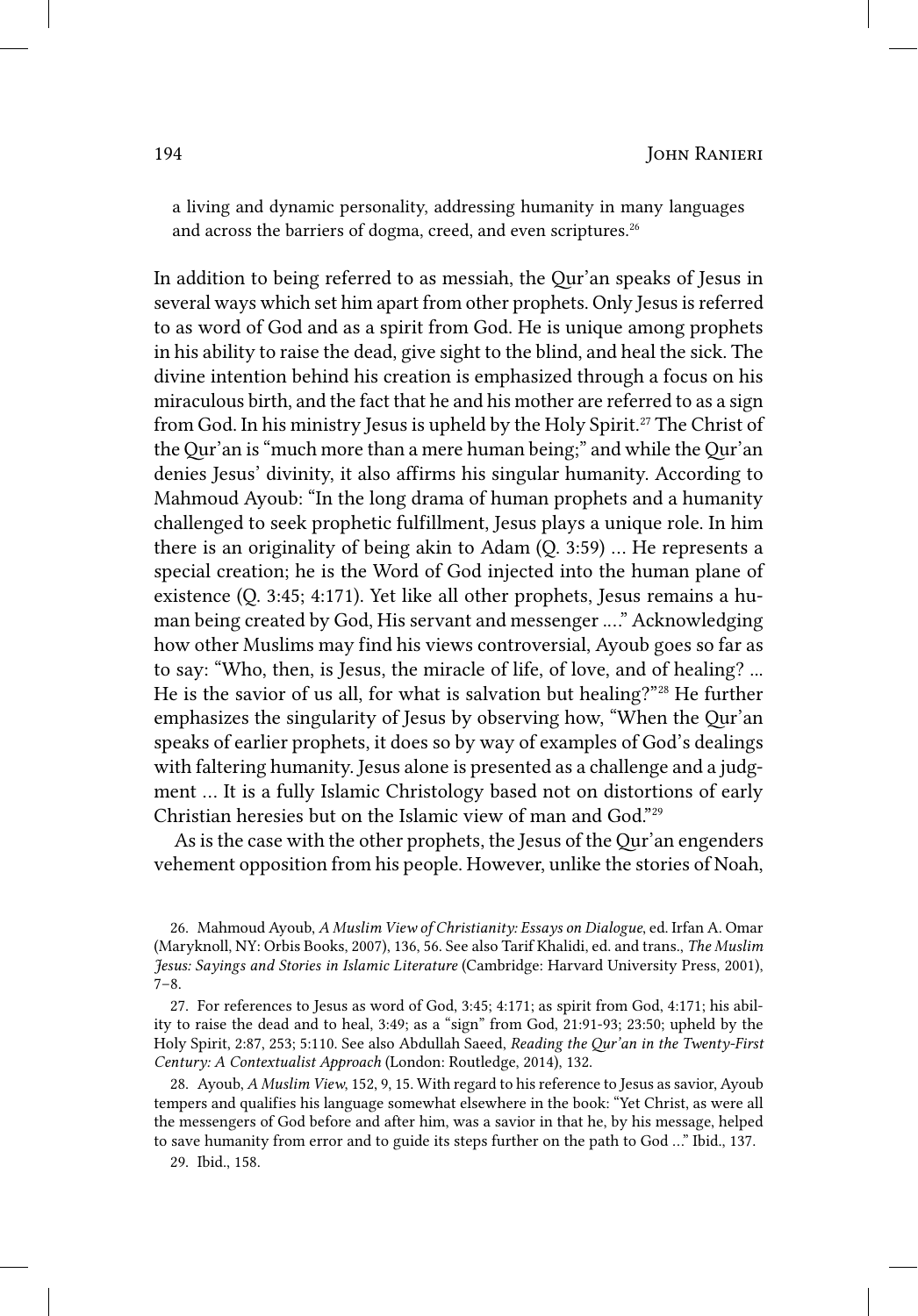Abraham, and Moses, this opposition is not described in any detail. Jesus brings the same message as his predecessors, and like them he is greeted with hostility. Along with other scapegoated messengers, he is denounced as a sorcerer.<sup>30</sup> But God, the defender of victims, comes to the aid of his persecuted prophet: "And (the unbelievers) plotted and planned, and God too planned, and the best of planners is God. Behold! God said, 'O Jesus I will take you and raise you to myself and clear you (of the falsehoods) of those who blaspheme" (3:54–55 trans. Abdullah Yusuf Ali).<sup>31</sup> The translation and interpretation of this passage is far from unanimous; and much depends on whether the translator chooses to depict God as promising to "take" (or "receive") Jesus, or as directly causing Jesus to die before being raised. For our purposes it is not essential to take sides in this debate—what is important is to note God's clear desire to rescue the prophet Jesus. This divine intervention on behalf of Jesus leads to the most controverted verses about him in the Qur'an—those revolving around the question of whether he was crucified and died.

The attempt to crucify Jesus is mentioned in verses 4:156–59, within the context of a litany of accusations against the Jews for having been unfaithful to God:

But for their violation of their covenant, and their denial of God's revelations, and their killing of the prophets unjustly, and their saying, "Our minds are closed." In fact, God has sealed them for their disbelief, so that they do not believe, except for a few. And for their faithlessness, and their saying against Mary a monstrous slander. And for their saying, "We have killed the Messiah, Jesus, the son of Mary, the Messenger of God." In fact, they did not kill him,

31. *The Holy Qur'an: Text, Translation, and Commentary*, trans. Abdullah Yusuf Ali (New York: Tahrike Tarsile Qur'an, 2012). The translation of this passage has been the object of much discussion and commentary, bearing as it does on the question of whether Jesus was killed by his opponents, or even whether he actually died at all. The main differences seem to hinge on how the word "mutawaffik" is rendered. Of the fifteen editions of the Qur'an consulted in preparing this essay, five translate the term as making explicit the idea of God having caused Jesus to die prior to being raised, while the other ten speak of God having first "taken" or "received" Jesus before raising him to God's self (without saying that he actually died). This latter interpretation has allowed some post-Qur'anic commentators to argue that Jesus never actually tasted death; but was rather assumed into God's presence. But this view is hard to sustain in light of verse 19:33, where Jesus describes how he will one day die. For the diversity of interpretations see Mahmoud M. Ayoub, *The Qur'an and Its Interpreters*, vol. II, The House of Imran (Albany, NY: SUNY Press, 1992), 169–83; Suleiman A. Mourad, "Does the Qur'an deny or assert Jesus's crucifixion and death?," in *New perspectives on the Qur'an: The Qur'an in its historical context 2*, ed. Gabriel Said Reynolds (London: Routledge, 2011), 349–57.

<sup>30.</sup> 2:87; 3:52–5; 5:110; 61:6.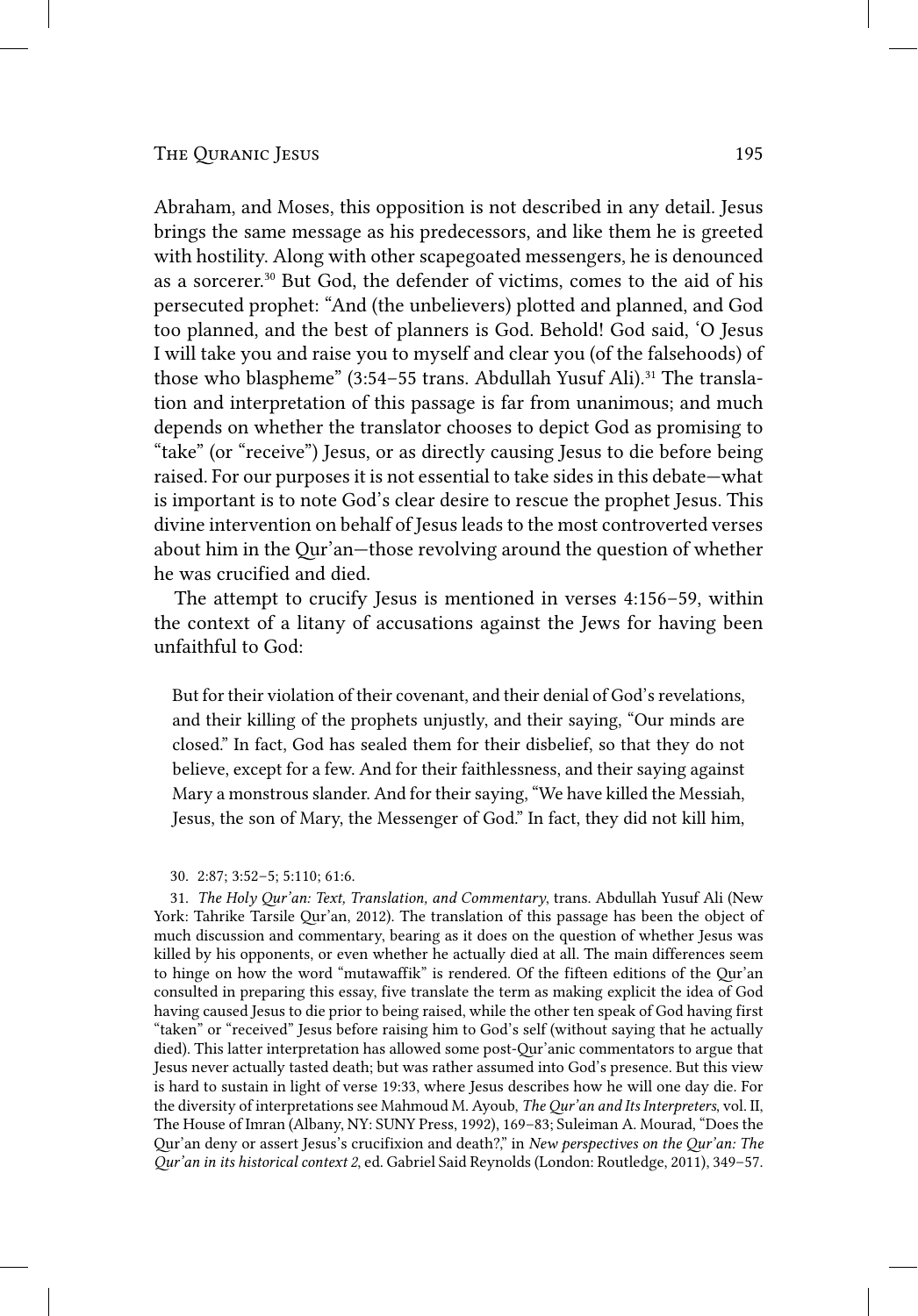nor did they crucify him, but it appeared to them as if they did. Indeed, those who differ about him are in doubt about it. They have no knowledge of it, except the following of assumptions. Certainly, they did not kill him. Rather, God raised him up to Himself. God is Mighty and Wise. There is none from the People of the Scripture but will believe in him before his death, and on the Day of Resurrection he will be a witness against them.

Verse 4:157 is the only verse in the Qur'an which specifically refers to the crucifixion. Given the context, the attempted crucifixion is clearly not an object of importance in itself, and there is no salvific meaning attached to it; rather it appears to fit into the familiar pattern of message–rejection– rescue seen in the narratives of many of the prophets. Controversies about the passage have to do with whether it represents a categorical denial of the crucifixion and/or death of Jesus. As my concern here is to consider the issue in light of God's identification with victims, I will not wade into the debates about the meaning of the text, apart from briefly summarizing the state of the question so as to better anticipate our later discussion of how Girard's theory may be of some relevance in interpreting the passage.

Kenneth Cragg offers a useful framework for considering the crucifixion verses by identifying three relevant claims associated with the event. The first is the intention of the perpetrators to do harm to Jesus; the second is the willingness of the intended victim to be faithful to his mission regardless of the threat confronting him; and the third concerns God's salvific will as operating through the death of Jesus. Cragg correctly points out how the Qur'an clearly accepts the first two of these claims, and even if Jesus did not, in fact, die on a cross, these claims would remain true from a Muslim perspective. It is only the third, more explicitly soteriological claim which Muslims reject, whereas the other two claims, which easily admit of a possible anthropological interpretation, are acceptable. Cragg notes further how inaccurate it is then, to say without qualification, that the Qur'an denies the crucifixion, when "there are two vital senses in which it affirms it." It is more accurate to say, "What the Qur'an, and with it the whole corporate mind of Islam, denies is the third dimension, i.e. God's act. It is this which is totally precluded by every category of theology and faith. 'God was *not* in Christ reconciling the world to himself:' he was with Jesus withdrawing him to heaven."32 Christianity and Islam disagree over the *theological* meaning of the cross. To a significant degree this has to do with the Qur'an's insistence that every person is accountable to God for

32. Cragg, *Jesus and the Muslim*, 167–9.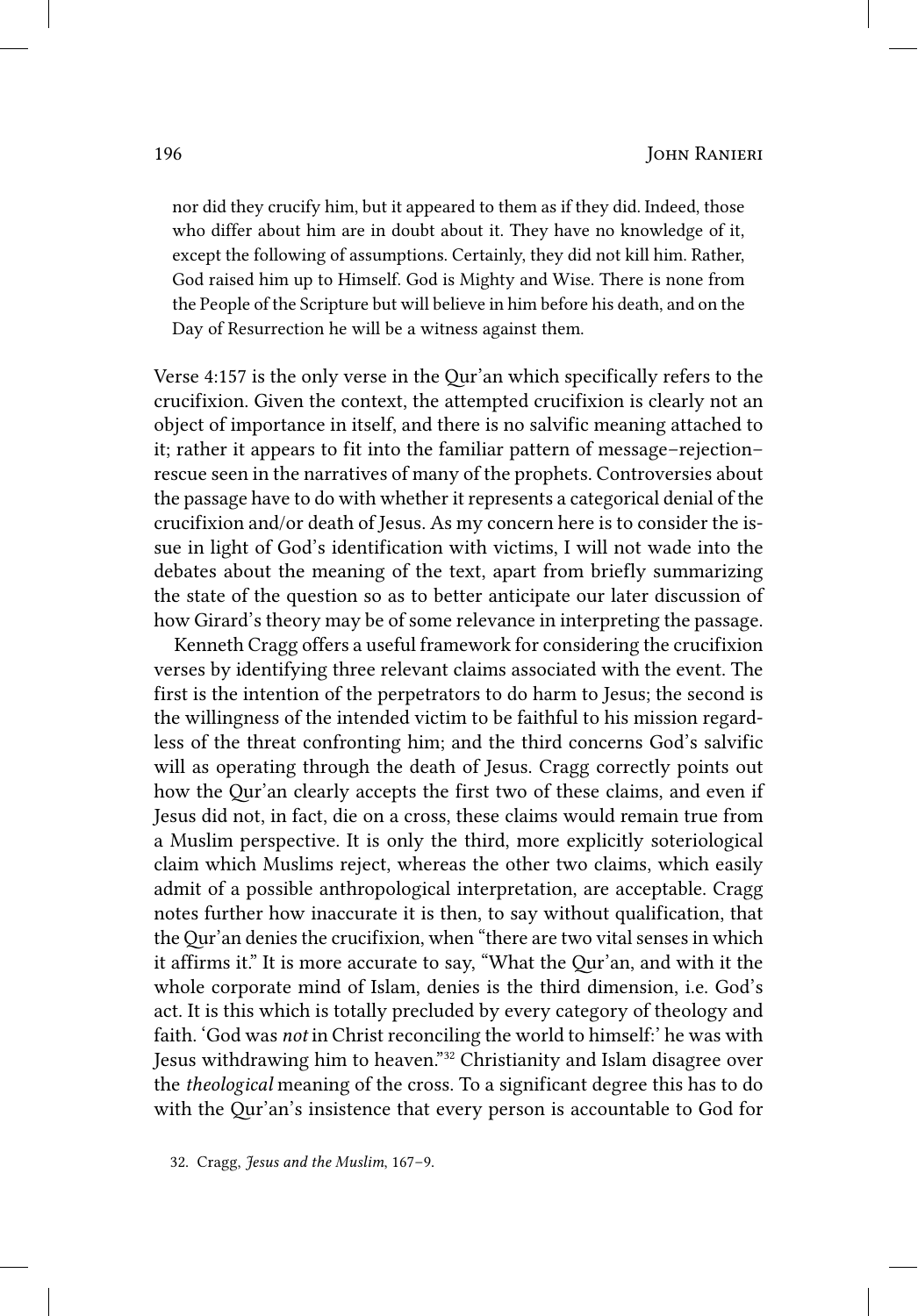her or his own deeds, and no one else should or can suffer vicariously to free others from the consequences of their sins: "No soul gets except what it is due, and no soul bears the burdens of another"  $(6:164)$ .<sup>33</sup> According to Ayoub, Islam "denies the expiatory sacrifice of Christ on the cross as a ransom for sinful humanity, but again denies neither the actual death of Christ nor his general redemptive role in human history."34 Suleiman Mourad likewise argues that, with regard to the crucifixion/death of Jesus, "the denial in the Qur'an is not directed to its reality, but rather to its theological implications."35 In his work on the crucifixion and the Qur'an, Todd Lawson quotes H.A.R. Gibb's book, *Islam: A Historical Survey* in explaining how Islam: "is distinguished from Christianity, not so much (in spite of all outward appearances) by its repudiation of the trinitarian concept of the unity of God, as by its rejection of the soteriology of the Christian doctrine."36 Clearly, in the case of Qur'anic Jesus, we are not dealing with an impoverished, derivative theology drawn from Christian sources, but with a rich tradition speaking in its own voice and rooted in Qur'anic revelation.

Apart from the theological issues presented by the crucifixion, the question of the historicity of the event is left open. The relevant verse in the Qur'an is open to multiple interpretations: "In fact, they did not kill him, nor did they crucify him, but it appeared to them as if they did" (4:157). Given the context in which the verse appears, in which the failures of the Jews are being described, the verse may be construed as saying nothing more than that *they* (Jesus' Jewish opponents) did not, in fact, crucify Jesus. Interpreted in this fashion, it can be understood as a parenthetical remark aimed at Jewish claims to have killed the messiah. According to Lawson, "On this point there is near unanimity: they are being condemned for their boast that they were able to contravene the will of God by killing his prophet and messenger, Jesus the son of Mary. Thus, the concerns of this verse come more sharply into focus. It is not really a discussion about the historicity of the crucifixion of Jesus."37 Ayoub makes a similar point: "The Qur'an … does not deny the death of Christ. Rather, it challenges human beings who in their folly have deluded themselves into believing that they

33. See also 17:15; 39:7; 53:38 and ibid., 181.

- 34. Ayoub, *A Muslim View*, 159, 76.
- 35. Mourad, "Does the Qur'an deny or assert Jesus's crucifixion and death?," 350.

36. Todd Lawson, *The Crucifixion and the Qur'an: A Study in the History of Muslim Thought* (London: Oneworld Publications, 2009), 22–3.

37. Ibid., 27. Also Gabriel Said Reynolds, *The Qur'an and the Bible: Text and Commentary* (New Haven: Yale University Press, 2018), 12–3 and Khalidi, *The Muslim Jesus*, 12–3.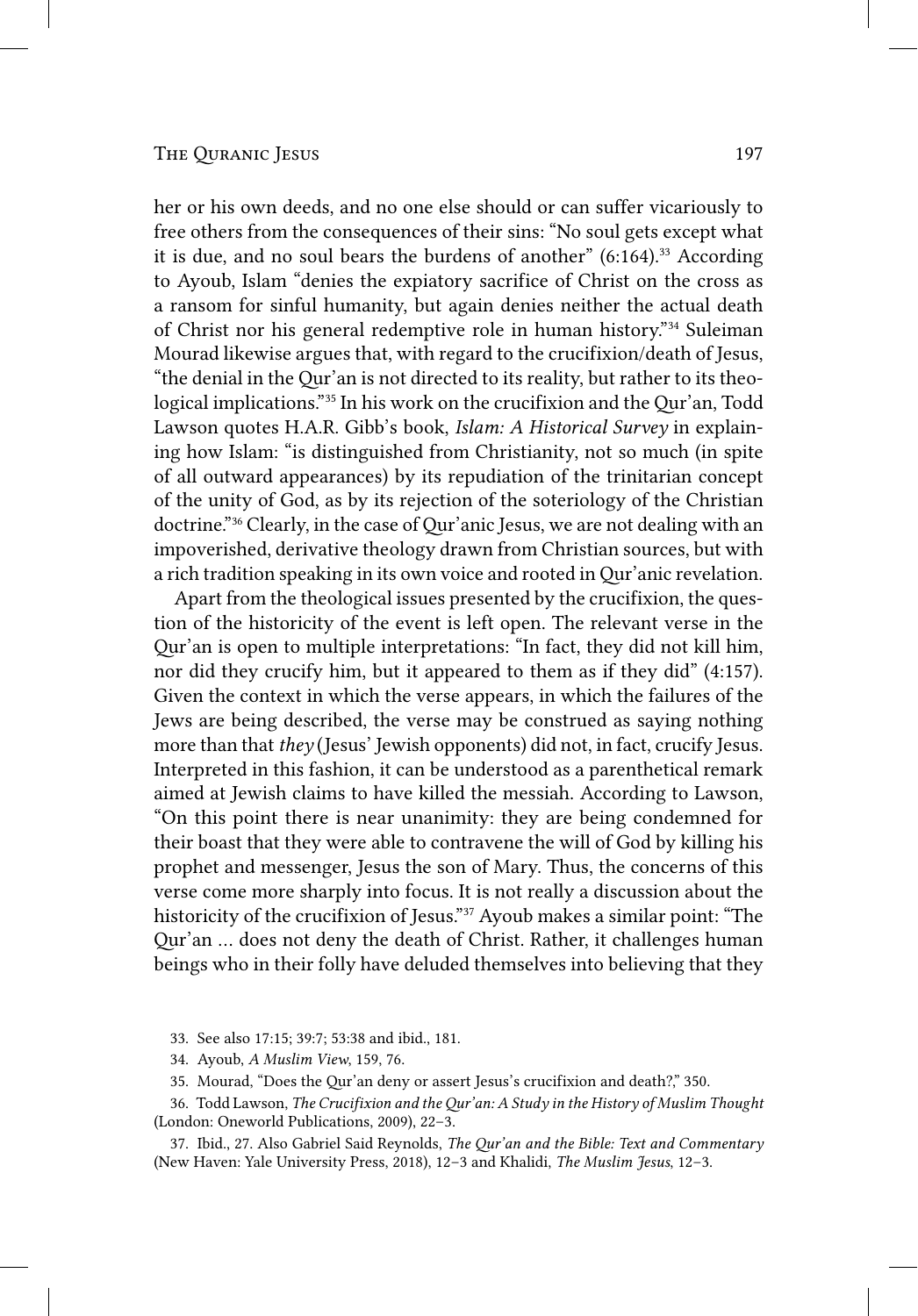would vanquish the divine Word, Jesus Christ, the messenger of God."38 Mourad agrees, insisting that:

The Qur'an reflects the insistence of the early Muhammad movement that the crucifixion of Jesus does not represent a defeat of God. In other words, this movement could not accept, as a matter of basic belief, that Jesus's career ended on the cross, with God unable to intervene. For what would that mean about God's commitment to protecting them? Thus they argue that God was the ultimate victor because he could do something those who crucified Jesus could not: He could annul Jesus's death by resurrecting him.<sup>39</sup>

In his reflections on the passage, Cragg quotes scholar of religion Frithjof Schuon to the same effect: "When the Qur'an appears to deny the death of Christ it can be understood to mean that in reality Jesus vanquished death, whereas the Jews believed they had killed the Christ in his very essence." Cragg also mentions other commentators who believe that in denying the act of crucifixion to the Jews, the Qur'an wishes to raise the possibility that someone else may have killed Jesus-perhaps the Romans, or even God.<sup>40</sup>

On the question as to whether the Qur'an denies the crucifixion of Jesus, Lawson makes the following important observation:

The Qur'an itself only asserts that the Jews did not crucify Jesus. This is obviously different from saying that Jesus was not crucified. The point is that … many Qur'an exegetes, though not the Qur'an, deny the crucifixion. The Qur'anic exegesis of verse 4:157 is by no means uniform; the interpretations range from an outright denial of the crucifixion of Jesus to a simple affirmation of the historicity of the event. The first and by far the most frequent interpretation is that God rescued Jesus from the crucifixion in a miraculous manner and that someone else was substituted for Jesus on the cross.<sup>41</sup>

Those who subscribe to the idea of Jesus being miraculously rescued from crucifixion are far from being agreed in their understanding, and there exist a number of explanations and "substitution" theories within Islamic tradition. There are several versions of this scenario. Almost all of these

39. Mourad, "Does the Qur'an deny or assert Jesus's crucifixion and death?," 356.

40. Cragg, *Jesus and the Muslim*, 169–70. Cragg rejects these possibilities because they do not accord well with either the thrust of the overall passage in which the verse occurs, or with its grammatical structure.

41. Lawson, *The Crucifixion and the Qur'an*, 12.

<sup>38.</sup> Ayoub, *A Muslim View*, 168, 176.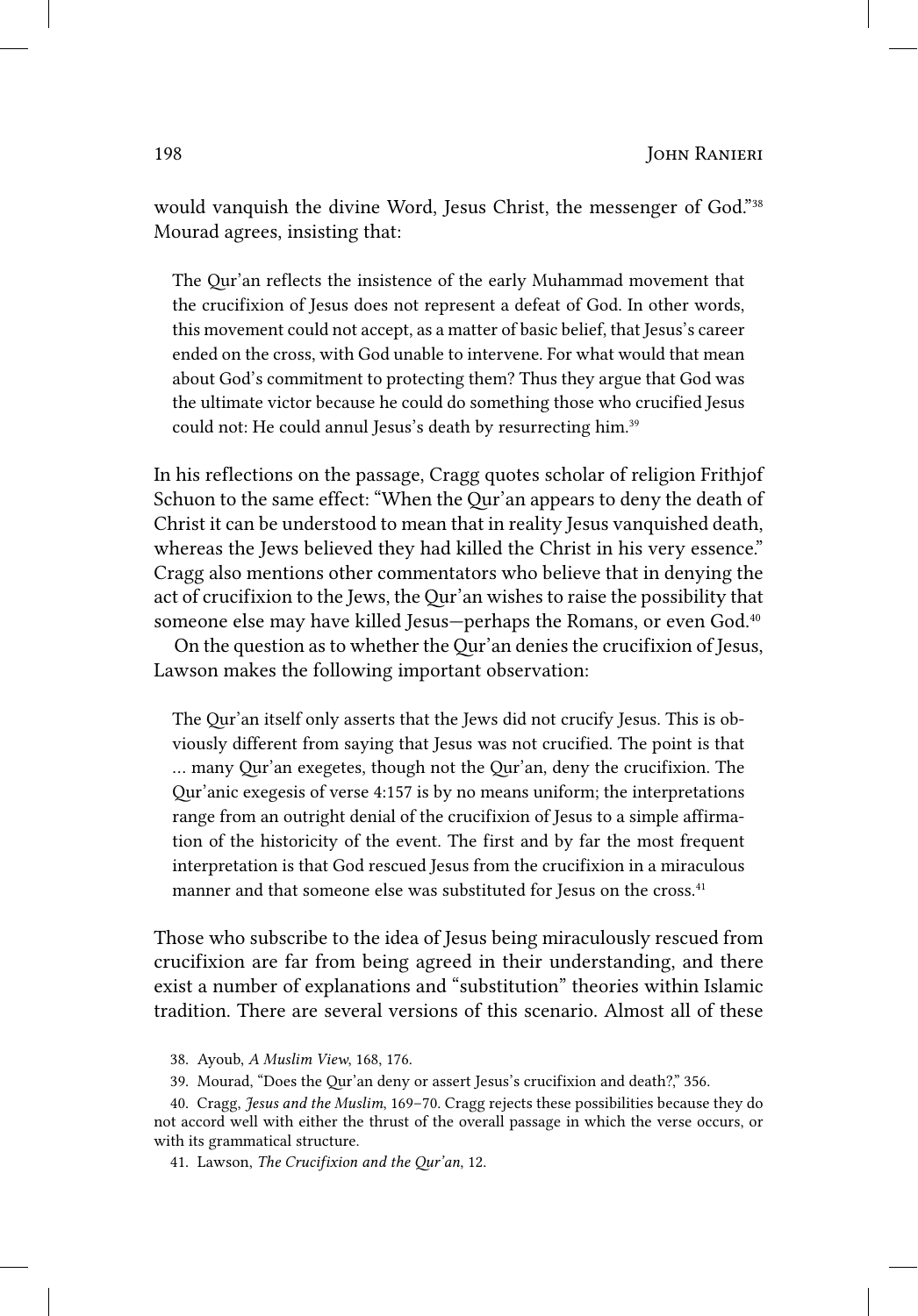#### The Ouranic Jesus 199

have God making someone else look exactly like Jesus, so the crowd is deluded into believing it has achieved its aim. In those variants which reflect delight in the idea of evildoers receiving their just deserts, the transformed substitute can be Judas Iscariot or another one of Jesus' assailants. But there are also versions in which the substitute is one of the disciples, who willingly offers up his life in place of Jesus.<sup>42</sup> I will discuss the criticisms of these substitution theories later, but before doing so, there remains another explanation of Jesus' crucifixion which has a place in Islamic tradition.

For Cragg, much hinges on how one translates the phrase "but it appeared to them" (in Arabic, *shubbiha*):

What is the hidden subject pronoun of *shubbiha*? What was it within the illusion they were under? The two possibilities are "he" and "it." Either "he [i.e. Jesus] was resembled to them," or "it [crucifixion] was made to seem so to them." On that hidden pronoun turns the decision whether we opt for a substitute sufferer, not the real Jesus, or whether we opt for an only "apparent" crucifixion for Jesus himself. All exegesis turns on one or other of these alternatives and either of them has assumed confusing forms.<sup>43</sup>

On the basis of his reading of the Arabic text, he argues how the negation, "naturally read, is of the killing rather than of the victim supposed," thereby opting for a view which would maintain an "apparent" crucifixion. As with the substitution hypothesis, this view also has multiple variations. Among them is the notion that, while Jesus was, in fact, nailed to the cross, he did not actually expire as a result of his ordeal. He survived the torture, revived in the tomb, and was spirited away to the Indian sub-continent by his disciples, eventually dying a natural death many years later. Another variant relies upon distinctions between "apparentness" and "reality" in order to make the case for the "real" Jesus escaping death on the cross. Ayoub cites the Muslim philosopher, theologian, poet, and mystic Ibn Arabi (1165–1240 CE) as a clear example of this position:

They [the Jews] plotted by sending someone to kill Jesus. But God made a physical image resembling the true likeness of Jesus the Spirit of God to appear to them. They mistook this image for Jesus and killed and crucified it. God raised Jesus up to the fourth heaven because his spirit is an effulgence

<sup>42.</sup> Ayoub, *A Muslim View*, 161–2; Cragg, *Jesus and the Muslim*, 170–1.

<sup>43.</sup> Cragg, *Jesus and the Muslim*, 171; Saeed, *Reading the Qur'an*, 131, 5–6.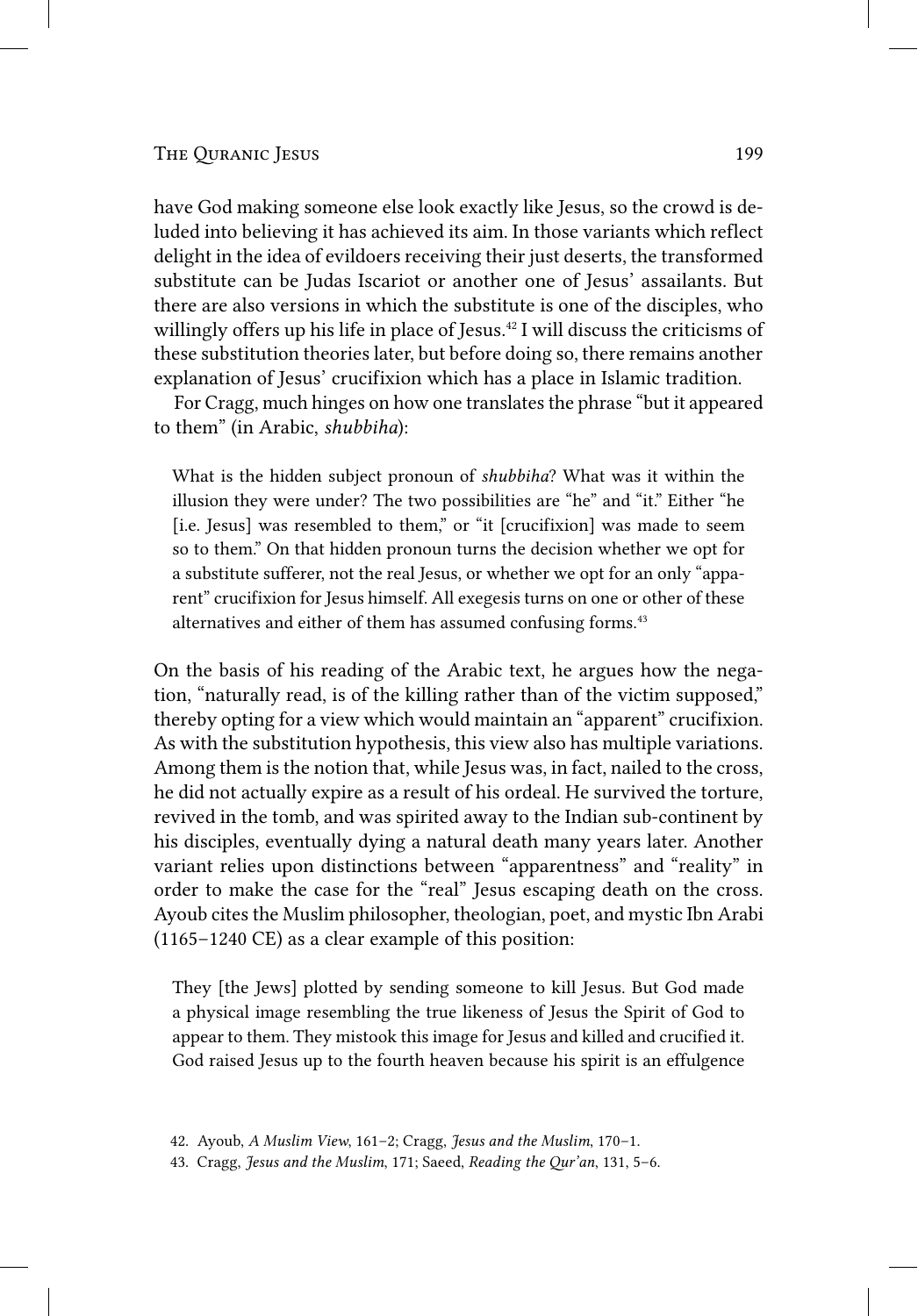of the spirituality of the sun. In their ignorance, the Jews did not know that it is impossible to kill the Spirit of God.

This "spiritualization" of the crucifixion as a way of accounting for the event without affirming the actual death of Jesus was another way of explaining the "apparent" crucifixion—one which was well received among many Sufis and Shiites, for whom non-literal, metaphorical, or mystical explanations were generally acceptable.<sup>44</sup>

It may be well to reiterate here how theories which account for the crucifixion by means of substitution or apparentness are products of later Islamic tradition and are not explicitly stated in the Qur'an. Commentators have frequently taken these later interpretations and read them back into the Qur'an. These retrojections can take the form of a categorical denial of Jesus' death, or the more specific claim that he did not die on the cross (but that he did die at some later point). The former view cannot be directly supported from the text of the Qur'an. In fact, Surah 19:33 would appear to be a clear affirmation of Jesus' death: "So Peace is upon me the day I was born, and the day I die, and the Day I get resurrected alive."45 Such an affirmation, however, does not entail belief in Jesus' death *on the cross*. There is a long history of Muslim interpretation which denies Jesus' death by crucifixion, while still maintaining his eventual demise prior to being raised with the rest of humanity: "According to traditional Islamic belief, Jesus did not die a natural death; rather, *God raised him up unto Himself* (4:158; cf. 3:55). In traditional Islamic eschatology, Jesus' return to earth is among the signs of the end of time … at which point it is said he

44. Cragg, *Jesus and the Muslim*, 172, 5; Ayoub, *The Qur'an and Its Interpreters*, II, The House of Imran, 180; Ayoub, *A Muslim View*, 170–1. Attempts to derive views such as those expressed by al-Arabi from Christian Docetism (a heresy which denied that Jesus actually suffered in the flesh, but only seemed to undergo suffering and death; the one who died on the cross was an image or a phantom) are generally rejected by both Christian and Muslim scholars. One reason is the lack of evidence of direct influence. In addition, the Docetists denied Christ's actual suffering in the interests of privileging and protecting his divinity, while in Islam this was not the case at all. See ibid., 160; Cragg, *Jesus and the Muslim*, 173; Lawson, *The Crucifixion and the Qur'an*, 2–6, 12; Mourad, "Does the Qur'an deny or assert Jesus's crucifixion and death?," 139–43.

45. Cragg reads the passage as indicating "resurrection after real death"—a view he supports by appealing to what he considers to be a "normal assessment" of 3:55: "There is an immediacy about the passage in 3:55 which seems … to require real dying and prompt resurrection … This point was registered by the great exegete, Al-Baidawi, who included among various possibilities of the passage the idea, opposed to the 'swoon' theory, that God did actually allow Jesus to die on the Cross and to remain dead for seven hours, prior to rapture into heaven. A real demise seems also to be required in 5:117 ["when You did take me up"] where the same root is used in the past tense …" Cragg, *Jesus and the Muslim*, 177.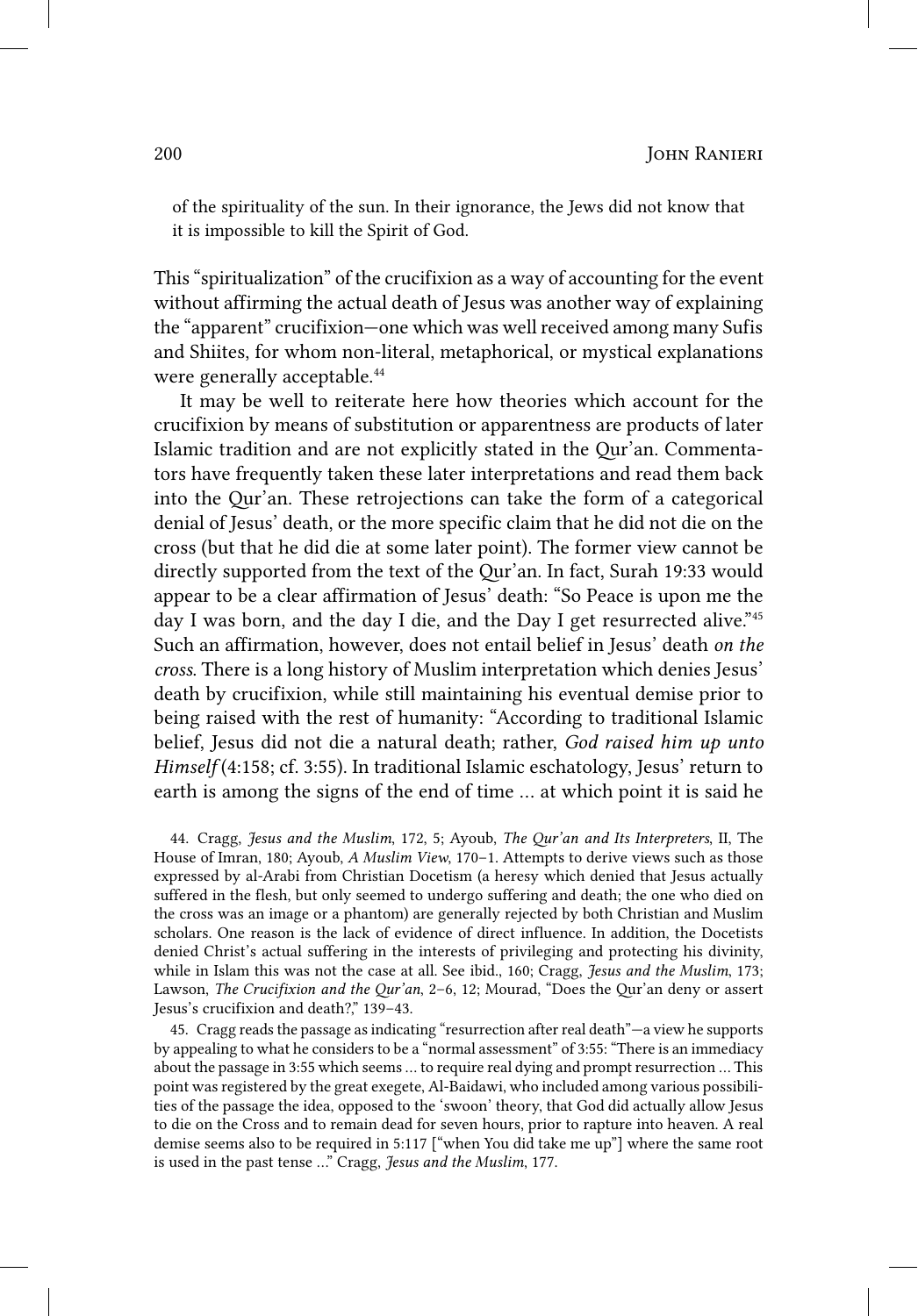will fight the Antichrist (al-Dajjal), eventually die, and be resurrected like other mortals."46 At the very least, then, the Qur'an does not deny the death of Jesus, although later tradition leans heavily toward a view which rules out his having died on the cross. On this point the Qur'an is more cautious than traditional interpretations. According to Lawson, "the Qur'an simply does not say enough on the subject to either confirm or deny the event."<sup>47</sup> Abdullah Saeed also questions the ways in which later interpretations have been used as the lens through which the cryptic reference to the crucifixion in the Qur'an have been read:

A number of Muslim scholars today argue that there is nothing theologically difficult in accepting the idea that Jesus was crucified and that he was killed. There are many other prophets who are mentioned in the Qur'an as having been killed by their opponents, and Jesus was not an exception. Rejecting the Christian claims about Jesus and the New Testament narrative about Jesus' death largely based on a few sayings from the second-generation Muslims is highly problematic from the point of view of such contemporary Muslim scholars.<sup>48</sup>

Neal Robinson succinctly summarizes what can be concluded about the crucifixion on the basis of the Qur'anic text:

From the above analysis, it should be obvious that the qur'anic teaching about Jesus' death is not entirely clear-cut. Three things, however, can be said with certainty. First, the Qur'an attaches no salvific importance to his death. Second, it does not mention his resurrection on the third day and has no need of it as proof of God's power to raise the dead. Third, although the Jews thought they had killed Jesus, from God's viewpoint they did not kill or crucify him. Beyond this is the realm of speculation.

He concludes that what is denied in the Qur'an is "the ultimate reality of Jesus' death rather than a categorical denial that he died." Ayoub expresses the same insight in more explicitly theological language: "the denial of killing of Jesus is a denial of the power of human beings to vanquish and destroy the divine Word, which is forever victorious."49

46. Nasr, *The Study Quran*, 43:61 n.

47. Lawson, *The Crucifixion and the Qur'an*, 18.

48. Saeed, *Reading the Qur'an*, 143.

49. Neal Robinson, "Jesus," in *Encylopaedia of the Qur'an*, ed. Jane Dammen McAuliffe (Leiden, The Netherlands: Brill 2003), 20a; Ayoub, *A Muslim View*, 176; Saeed, *Reading the Qur'an*, 130–1.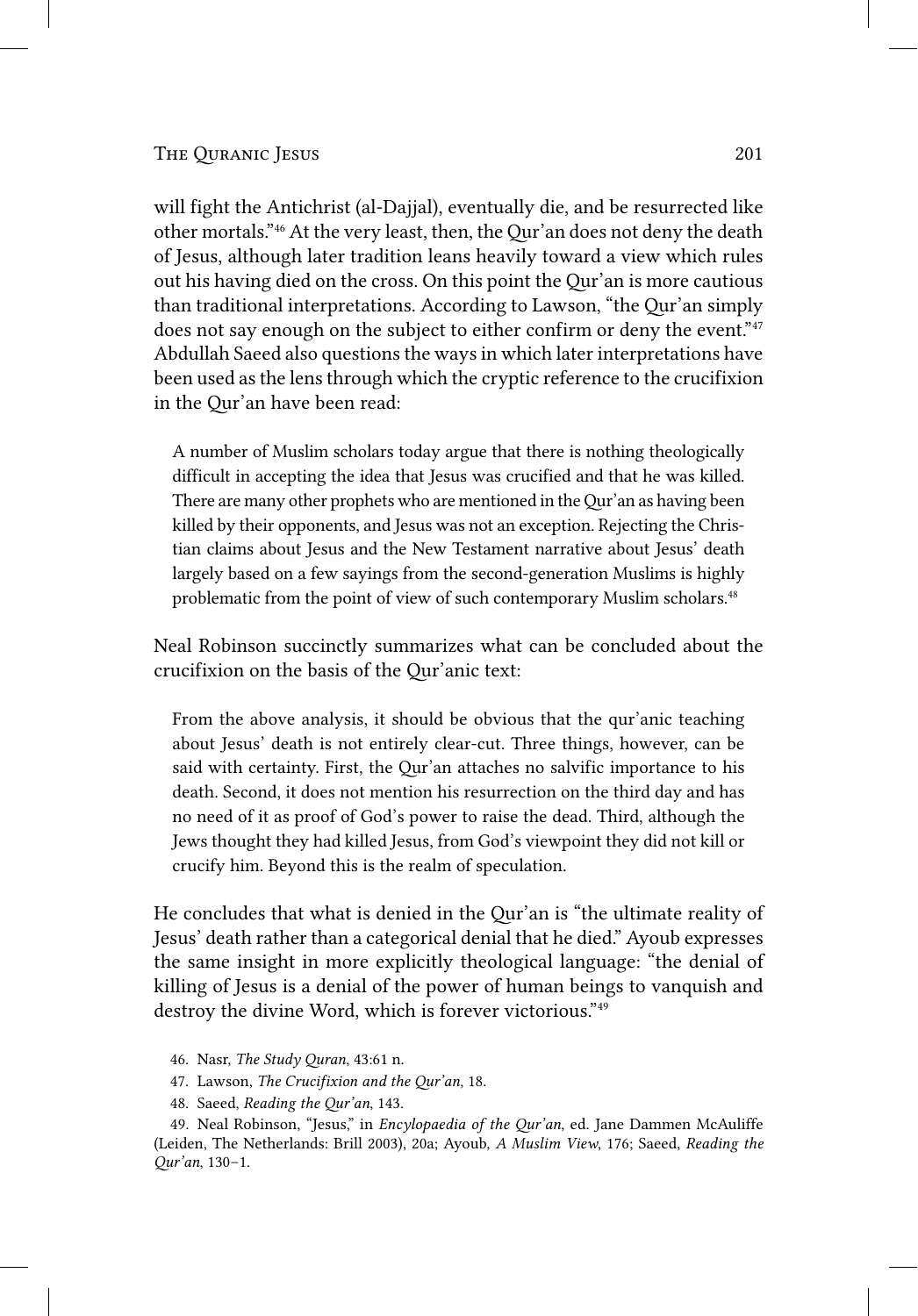### THE VINDICATED SCAPEGOAT

We turn now to a consideration of how Girard's theory might illuminate our presentation of the Qur'anic Jesus. On the basis of textual evidence presented above, it is clear that the Qur'an views God as taking the side of the prophets in the midst of their travails. It is also apparent that the recurrent pattern of persecution of the prophets is meant to indicate how what we are dealing with here is not limited to these specific instances; but is part of the universal tendency of humanity to scapegoat the messengers sent to it by God. The Qur'an also shows how this same pattern of scapegoating is evident in the prophetic career of Jesus. What I hope has also been more than suggested by this discussion is the compatibility between the Qur'an's rendering of the figure of Jesus and the anthropological approach taken by Girard. Because his is an *anthropological* theory, it accords well with the Qur'an's estimation of the prophet Jesus. The Jesus of the Qur'an, despite his unique status, is entirely human, and whereas Girard is sometimes viewed with suspicion by Christian theologians who see his theory as being reductionist and as having insufficient regard for Christ's divinity, no such concerns arise among Muslim commentators. Here it may be well to recall Girard's insights into the crucifixion as it is presented in the New Testament: how it in one sense resembled "all other events of victimization 'since the foundation of the world,'" while at the same time revealing "the meaning of these events going back to the beginnings of humanity: "the victimization occurs because of mimetic rivalry, the victim is innocent, and God stands with the victim and restores him or her."50 The Qur'an exposes precisely the same tendencies going back at least to the time of Noah, whereby God's messengers are routinely threatened and victimized by crowds who band together in solidarity in order to expel the perceived disruptor of their ancestral traditions. Jesus may not be the final messenger, but he is nonetheless depicted in the Qur'an as the penultimate prophet, with qualities not found in his predecessors. Human though he was, his exalted status can be understood as indicating a universal significance in God's plan, shedding light on the plight of all prophets and victims "since the foundation of the world." The universality of his mission is also stressed by the fact that, alone among prophets, Jesus is likened to Adam: "The likeness of Jesus in God's sight is that of Adam: He created him from dust, then said to him, 'Be' and he was" (3:59). Muslim commentators will note how this passage is meant as a corrective to Christian claims concerning Jesus' divinity, and the notion of his being

50. Girard, *The Girard Reader*, 282.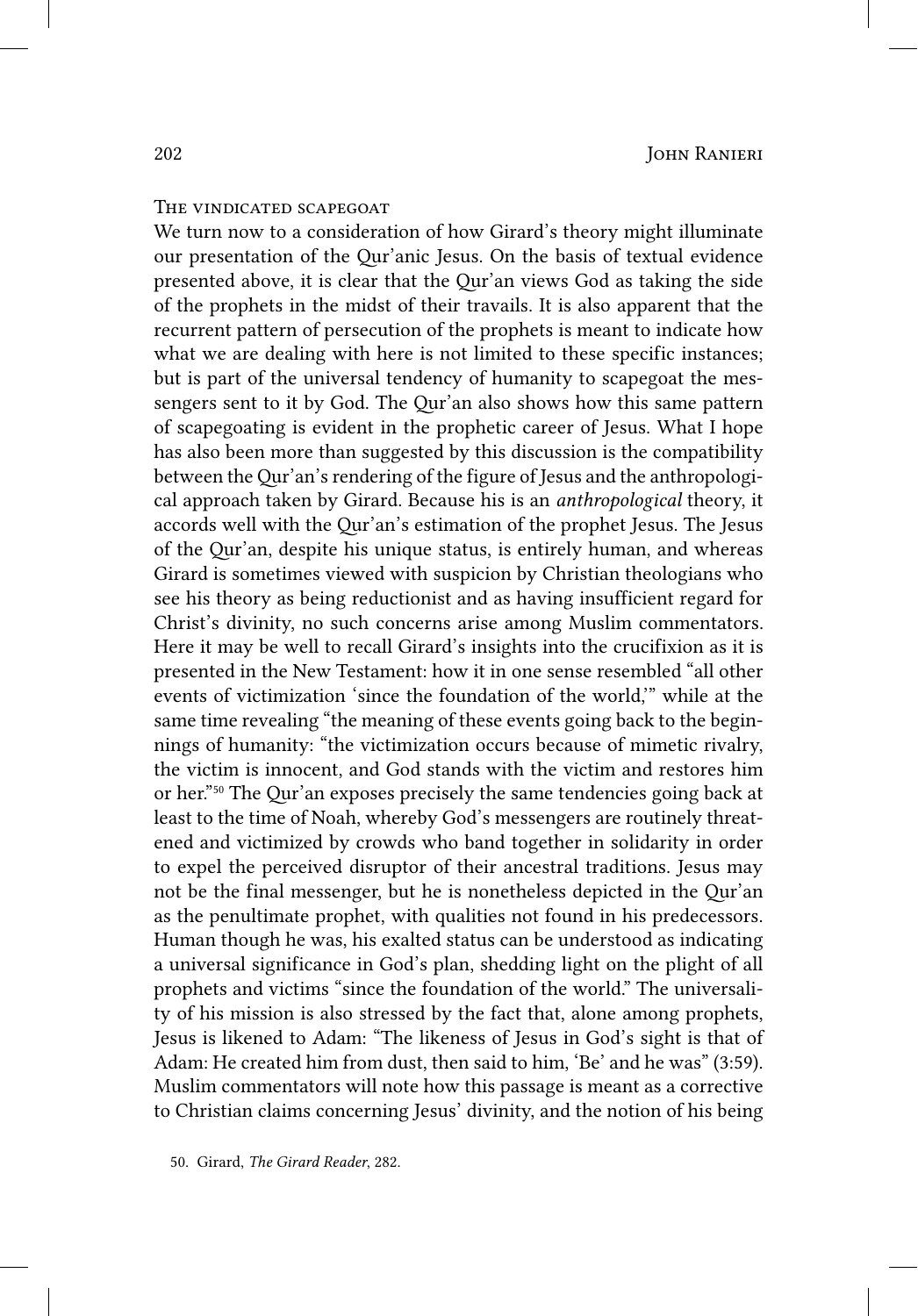created from dust would no doubt support such a reading. But the text goes further in drawing parallels between Adam (the first prophet according to Islam) and Jesus. Having been created from dust like any other mortal, the Qur'an has Jesus being constituted in his identity by means of the divine command "Be," emphasizing the miraculous nature of Jesus' birth apart from natural reproduction—a status he shares only with Adam. Ayoub observes how, "For Islamic faith, Jesus, like Adam, is a special creation of God, but unlike Adam, he is free from sin … Like Adam, he is the creature of God not through the law of human generation; rather, he is the object of divine *amr*, or command (Q. 3:59) … For Muslim piety, Jesus is a model of true Islam, or total submission to God … He is a source of hope and solace for the poor and oppressed, and a stern reproach for the rich and greedy oppressors."<sup>51</sup> In being linked to Adam and to the oppressed in such an explicit way, Jesus the prophet transcends his mission to his own people, and becomes the embodiment of God's universal concern for victims throughout history.

Girard also highlights the role of mimetic rivalry in bringing about Jesus' death. This is not necessarily limited to explicit rivalry among individuals: it also encompasses the "cure" for social conflicts effected by the single victim mechanism. In the accounts of Jesus' prophetic precursors, the Qur'an appears to be quite conscious of the operation of mimetic rivalry and how it can escalate into acts of scapegoating. In the stories of Noah, Abraham and Moses, the "great ones" of their societies consider the prophets to be impudent upstarts, who dare to challenge authority and tradition. The people of these societies follow their leaders in their collective opposition to the messengers. They take tremendous pride in following the ways of their ancestors. Not surprisingly, they react with hostility toward any prophet who dares to criticize their ancestral beliefs and practices. Another indication of the Qur'an's awareness of mimetic escalation can be found in the repeated admonitions to the prophets to remember how they are sent as warners only—they are to announce God's message, but they are not to enter into rivalry with their opponents. They must not allow themselves to be drawn into a duel of warring doubles. Those who refuse to listen to their message will reap the consequences of their obstinacy.52 Given the

51. Ayoub, *A Muslim View*, 117, 58. Likewise, Droge notes in his commentary (3:59 n.86): "both Jesus and Adam were created by God's word ('Be!'). Similarly, God 'breathed his spirit into' Adam (Q15.29; 32.9; 38.72) and 'strengthened' Jesus with the 'holy spirit' (Q2.87, 253; 5.110). *The Qur'an: A New Annotated Translation*, trans. A.J. Droge (Bristol, CT: Equinox Publishing, 2017).

<sup>52.</sup> Passages exemplifying these patterns in the Qur'an include: 10:71; 23:24; 26:116; 71:21–3 (in the case of Noah); 21:51–71; 29:25 (Abraham); and 7:109, 131–3; 10:78,88; 20:63; 23:45–7; 26:20–2 (Moses).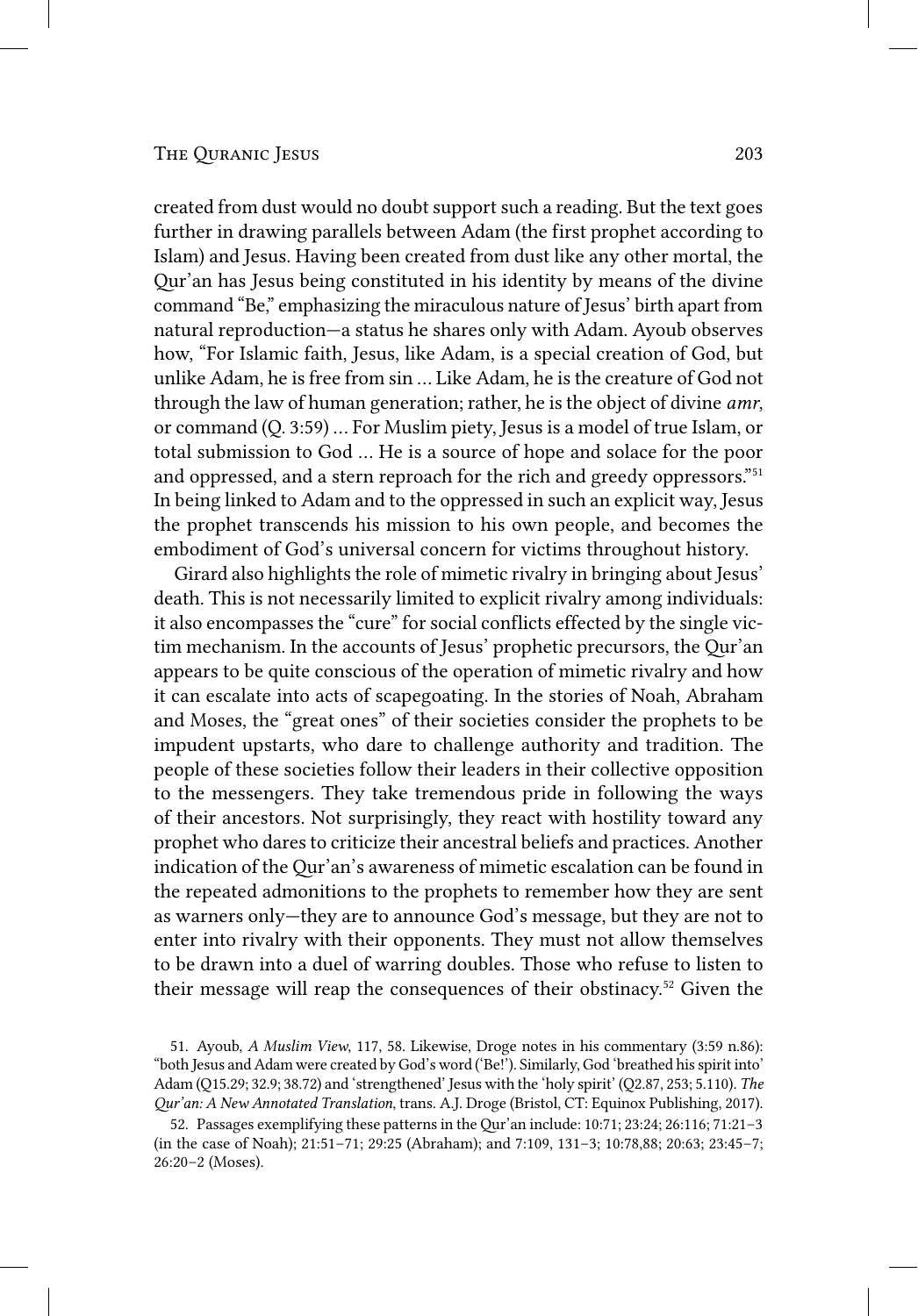relatively few passages in the Qur'an dealing with the adult Jesus, we do not find a significant amount of material which explicitly draws out the dangerous effects of rivalry leading to his persecution. But there are certainly places where Jesus appears in a context marked by such behavior. Consider the manner in which he is presented in Surah 43. The Surah opens with an address to the reader stating how the Qur'an has been sent to an ungrateful humanity, and its message has been repeatedly proclaimed by messengers and prophets to peoples throughout history, always with the same result: "No messenger came to them, but they ridiculed him" (43:1–7). Recalcitrant humanity is described as imprisoned in idolatry, creating and worshipping divinities of their own making. Idolaters foolishly attribute daughters to God and imagine angels as female, despite the idolaters' own disgust at the birth of a daughter. In Girardian terms, the Qur'an appears to be aware of the manner in which societies which take their bearings from sacrifice and myth frequently divinize their victims—in this case murdered daughters become angels and children of God. The mimetic and rivalrous qualities animating idolatry are elaborated as well. As is so often the case in the narratives about the prophets, the resistant communities justify their religious practices by uncritically accepting and following the ways of their ancestors: "But they say, 'We found our parents on a course, and we are guided in their footsteps'… and the wealthy among them said, We found our parents on a course, and we are following in their footsteps." They receive their desires unthinkingly from those who have preceded them, and they react angrily when their traditions are threatened. When the prophet raises the possibility that the guidance he offers is superior to that of their parents, he receives a blunt reply: "we reject what you are sent with" (43:16–24). Before introducing the prophet Jesus, the Surah continues its development of the themes of mimesis, rivalry, and persecution in its presentation of Abraham and Moses. Abraham challenges the traditional idolatry of his people, who respond by appealing to ancestral custom, but who also resist the messenger because the Qur'an is not being presented to them by a person of sufficient status: "If only this Quran was sent down to a man of importance from the two cities" (43:31). Acceptance of revelation hinges on the social standing of the human model who reveals, rather than whether the revelation has its source in God. As a further example, Pharaoh's people take their desires from their leader, who, true to character, enters into rivalry with Moses: "O my people, do I not own the Kingdom of Egypt, and these rivers flow beneath me? Do you not see? Am I not better than this miserable wretch who can barely express himself?" (43:51–2). Preoccupied with status, power, and wealth, Pharaoh further mocks Moses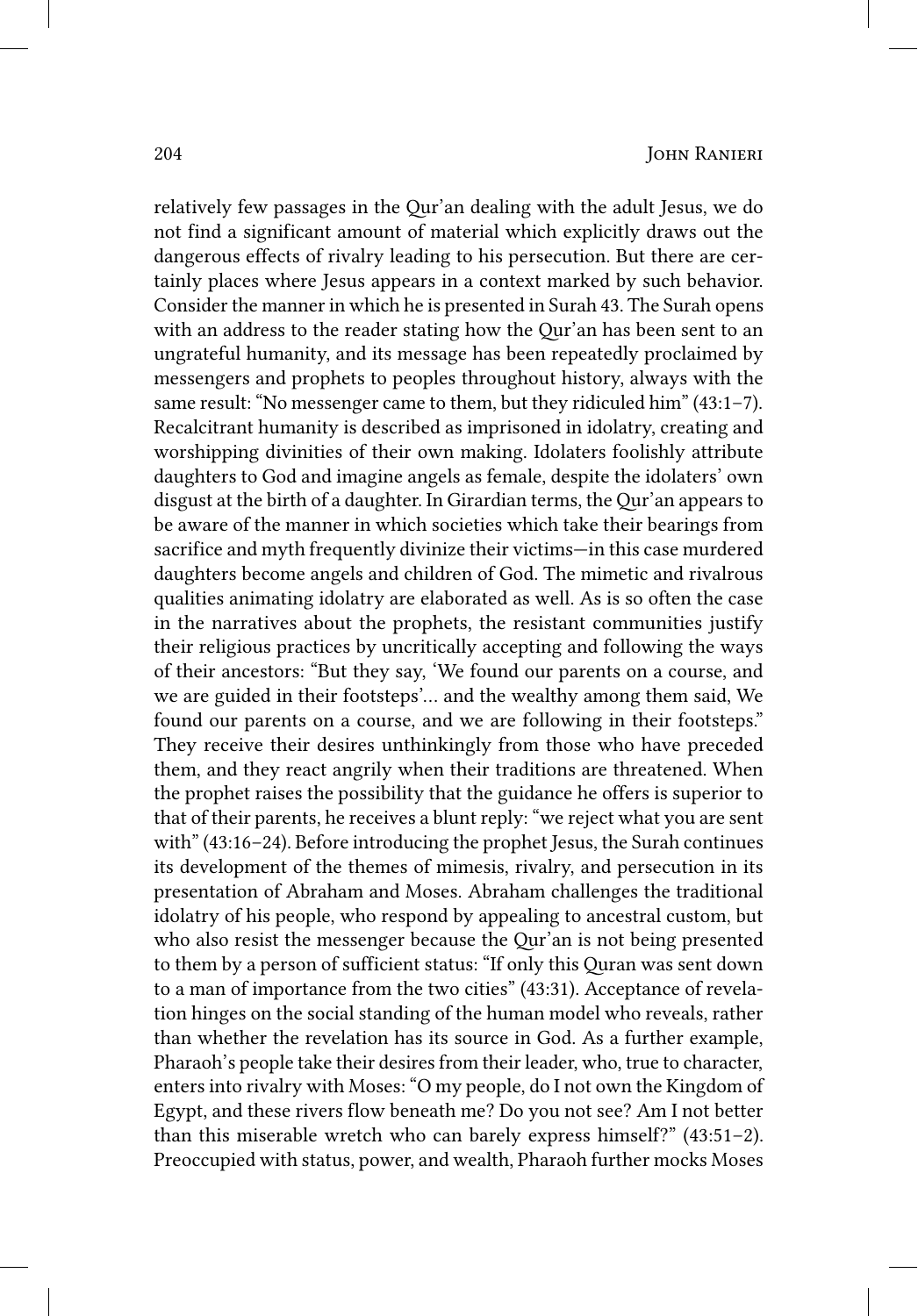by informing the Egyptians that were Moses truly a bearer of the truth he would have been showered with gold and accompanied by angels in his mission. Commenting on Pharaoh's attitude, the Qur'an observes simply: "Thus he fooled his people, and they obeyed him. They were wicked people" (43:53–4). That the Qur'an understands the pursuit of wealth and status as mimetically driven is further illustrated by this observation on the part of God: "And were it not that [with the prospect of boundless riches before them] all people would become one evil community, We might indeed have provided for who [now] deny the Most Gracious, roofs of silver for their houses, [silver] stair-ways whereon to ascend … and [silver] couches whereon to recline, and gold beyond count" (43:33–34 trans. Asad). The blessings of material wealth do not quench, but rather exacerbate mimetic desire and conflict; left unchecked, these desires would consume humanity. Those who lose their consciousness of God and who fall into this pattern of desire are said to be under the influence of a "satan," who deludes them into thinking they are rightly guided—yet another instance of the Qur'an's consciousness of the operation of mimetic desire and its powerful hold on human behavior.<sup>53</sup>

This is the context in which Jesus appears in this Surah—a situation of conflict and tension in which prophets are subject to persecution when they deliver the divine message to people consumed with rivalry and pursuit of status. He stands in a line of persecuted messengers going back to Noah. In verses 43:57–8 Jesus is brought into the present of Muhammad's time as an example to be imitated. But the idolaters of the Prophet's day, a contentious lot, reject this prophetic exemplar; they mistakenly liken Jesus to their own divinities in order to assert the superiority of their gods: "And when the son of Mary was cited as an example, your people opposed. They said, 'Are our gods better, or he?' They cited him only for argument. In fact, they are a quarrelsome people." Projecting their own competitive instincts into the divine realm, they dismiss Jesus as inferior to their own gods. Just as the prophet Jesus was rejected by his people, so in presenting the Qur'anic revelation, Muhammad faces the same hostility from the menacing crowd. Into this world fraught with competition and conflict Jesus had come with wisdom, in order to clarify that about which people disputed, with an end toward calling all to unity under a common

<sup>53.</sup> Asad understands "satan" in psychological terms, when he translates 43:36–7 as "But as for anyone who chooses to remain blind to the remembrance of the Most Gracious, to him We assign an [enduring] evil impulse, to become his other self: whereupon, behold, these [evil impulses] bar all such from the path [of truth], making them think that they are guided aright." *The Message of the Qur'an*, trans. Muhammad Asad (London: The Book Foundation, 2003).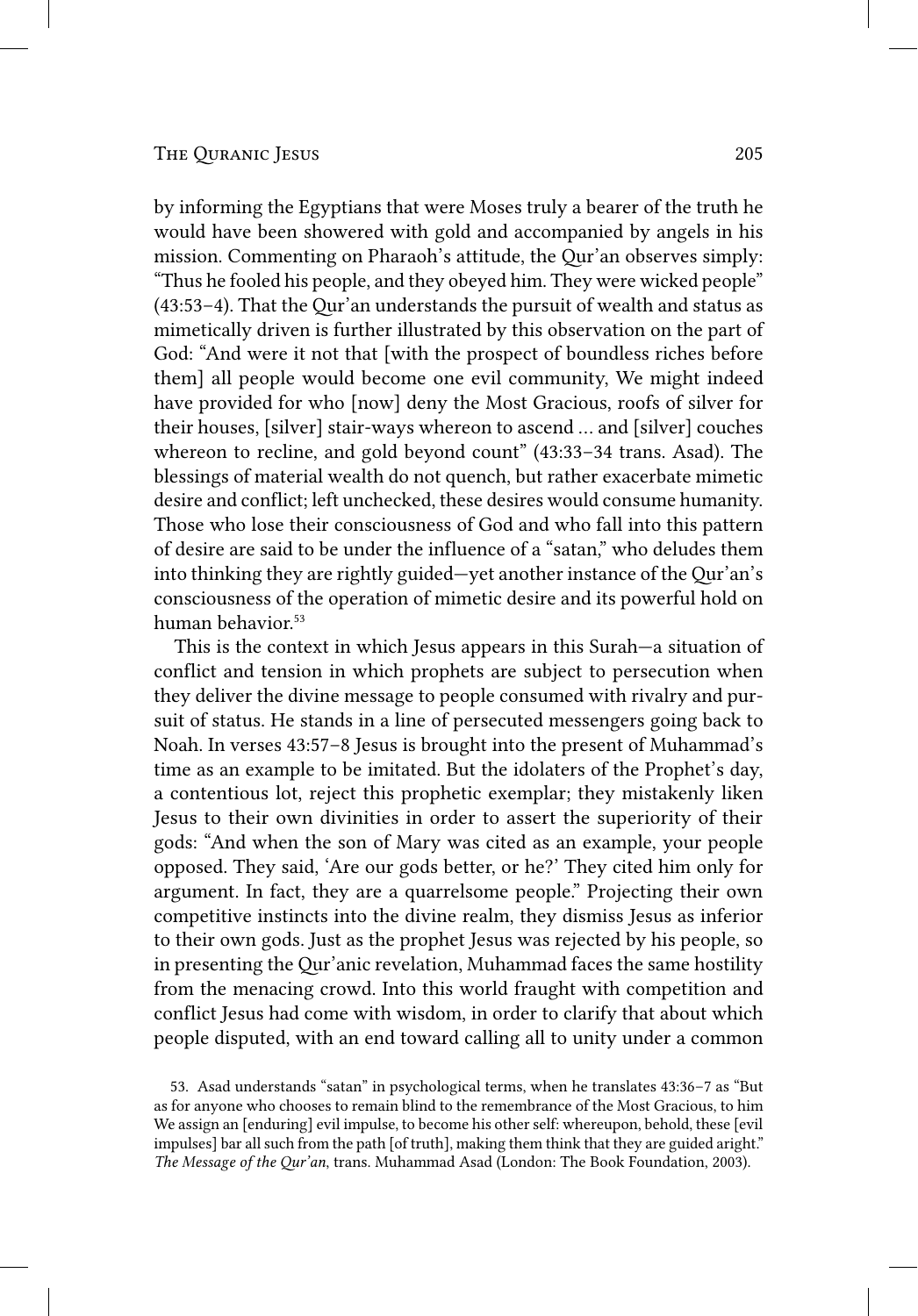worship of God (43:63–4). But instead of a peacefully generated unity not founded upon scapegoating, those to whom the divine guidance is offered fall into further disputes and acrimony: "But the factions differed among themselves. So woe to the wrongdoers from the suffering of a painful Day" (43:65). Most commentators interpret 43:65 as referring to either the divisions between Jews and Christians over Jesus, or the internal disputes among Christians over his dual nature. However, the text itself does not specify this, so it can be read in more general terms as referring to human patterns of conflict and rivalry. This is supported by the second half of the verse, which warns wrongdoers of the suffering they can expect. While Jews and Christians are criticized in the Qur'an, they are not, as a rule, referred to as "wrongdoers," so it is quite possible to read 43:65 as a warning about the dangers of mimetic escalation and its attendant disorder, rather than as a criticism of the disputes among the People of the Book. This theme is further developed in 43:67, where the consequences of this self-destructive behavior and the failure of humanity to take its bearings from divine guidance reach their culmination: "On that Day, friends will be enemies of one another, except for the righteous." Having chosen not to follow the message brought by Jesus, friendships devolve into mutual accusation and order breaks down. The disorder of the end times is not due to divine punishment but to human refusal to heed God's message. It is not at all surprising, then, to find in the midst of this discussion of Jesus a reference to his role as portent—one who exemplifies in his person the way of God: "He is a portent of the Hour, so have no doubt about it, and follow Me. This is a straight way" (43:61). This reference is immediately followed by a mention of Satan as the avowed enemy of humankind. The juxtaposition of Jesus and Satan here is surely not accidental, and it underscores the Qur'an's understanding of how the example of Jesus is diametrically opposed to that of Satan, who both spreads chaos and brings it to an end by means of scapegoating violence.<sup>54</sup>

That the persecution of Jesus occurs within a context characterized by mimetic rivalry is also apparent from Surah 2:87–8: "And we vouchsafed unto Jesus, the son of Mary, all evidence of the truth, and strengthened him with holy inspiration. [Yet] is it not so that every time an apostle came unto you with something that was not to your liking, you gloried in your arrogance, and to some of them you gave the lie, while others you would slay? But they say, "Our hearts are already full of knowledge" (trans. Asad). Similarly, when Jesus claims to confirm the Torah and to give glad tidings

<sup>54.</sup> Girard, *I See Satan*, 32–46.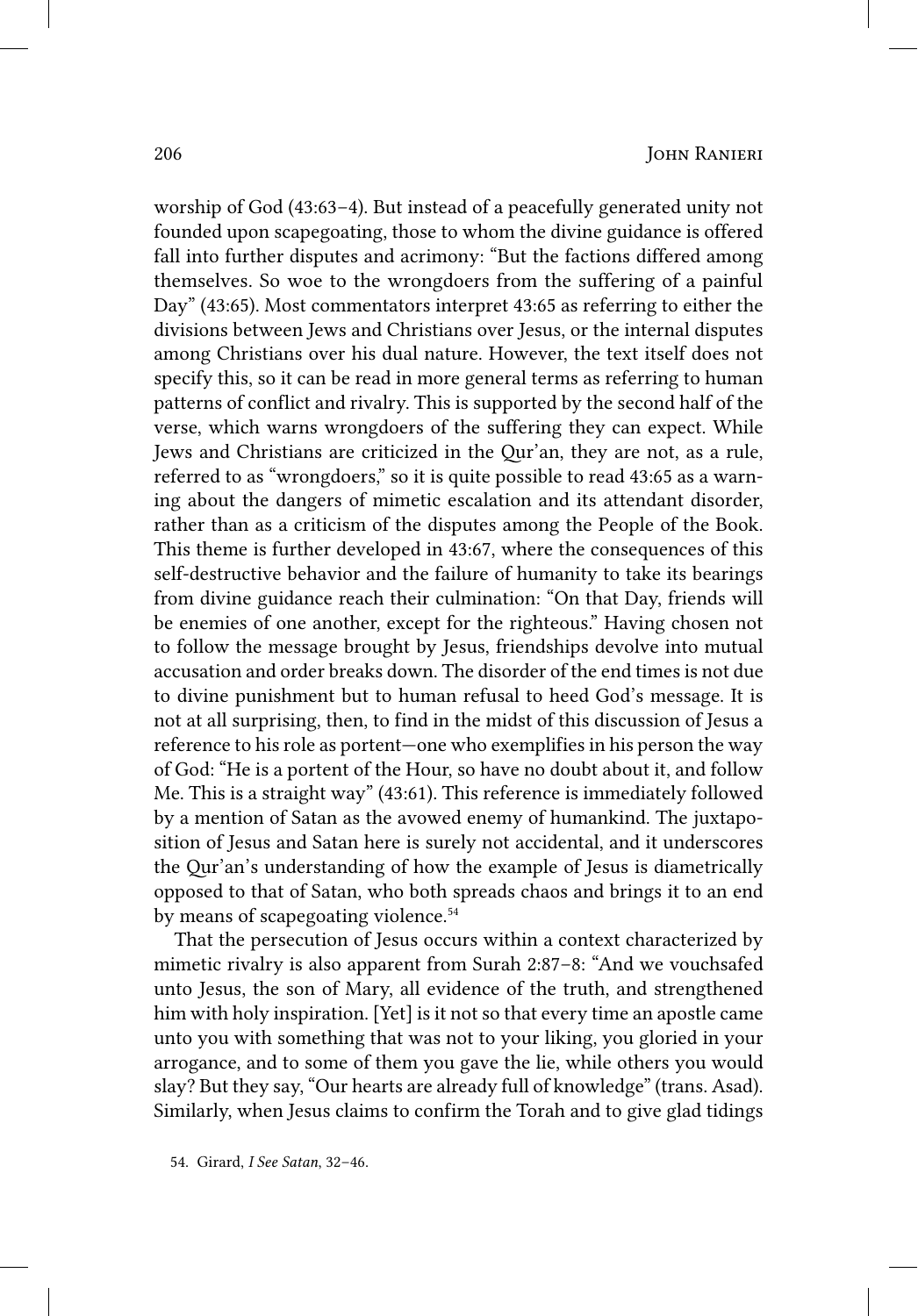of a messenger to come (Muhammad), he is accused of sorcery by those of his rivals who would claim to speak for God (61:6–7). In addition, the Qur'an stresses how those who plot against Jesus have in fact entered into rivalry with God: "And the unbelievers schemed [against Jesus]; but God brought their scheming to nought: for God is above all schemers" (3:54 Asad). Asad's translation of this verse captures something of the idea that God is not simply a more devious plotter than those who would harm God's messengers; rather, God does not scheme at all in the sense that humans do, for God is "above" such behavior. This theme of humans in rivalry with God which is at work in the attempt to kill Jesus is also on display in the crucifixion verse (4:157), where the claim of his enemies to have slain Jesus is mocked. The cumulative effect of these passages is to show clearly how Jesus in the Qur'an is understood as delivering his message in a context permeated by mimetic rivalry—a rivalry which is then turned against him. The Qur'anic understanding of Jesus' ministry is well described by Cragg, who notes "The Qur'an constantly presents what perhaps we can call the occupational hazard of being a prophet," adding how this presentation reveals a Jesus "menacingly rejected by his context."55

The New Testament and the Qur'an agree in their understanding of Jesus as a persecuted prophet. Cragg notes how in the Qur'an, "on any count he was certainly in a situation in which he was meant to be a victim, in the intention of the enmity even then laying plans against him."56 Differences between Christianity and Islam arise over God's response to the fact that Jesus was "meant to be a victim," with the majority of Islamic interpreters insisting that in the Qur'an, God rescues Jesus from being crucified. Here, though, a Girardian interpretation may be a resource in helping Christians and Muslims find common ground. For one thing, the Qur'an's presentation of Jesus is in many ways compatible with an anthropological interpretation, since it insists that Jesus is human only. Consequently, there is no need, from an Islamic perspective, to defend Girard's analysis against the charge that the divinity of Jesus is being compromised or to have to show how a mimetic reading can be reconciled with theological claims concerning Christ's dual nature. Even more importantly, I would argue that on an anthropological level, the *intent* to crucify is most important, since this is where scapegoating shows itself: this is where the crowd marshals its forces to destroy its victims. The Qur'an is entirely in agreement with the Gospels with regard to this intent. But its significant departure from the Passion

56. Ibid., 158.

<sup>55.</sup> Cragg, *Jesus and the Muslim*, 167.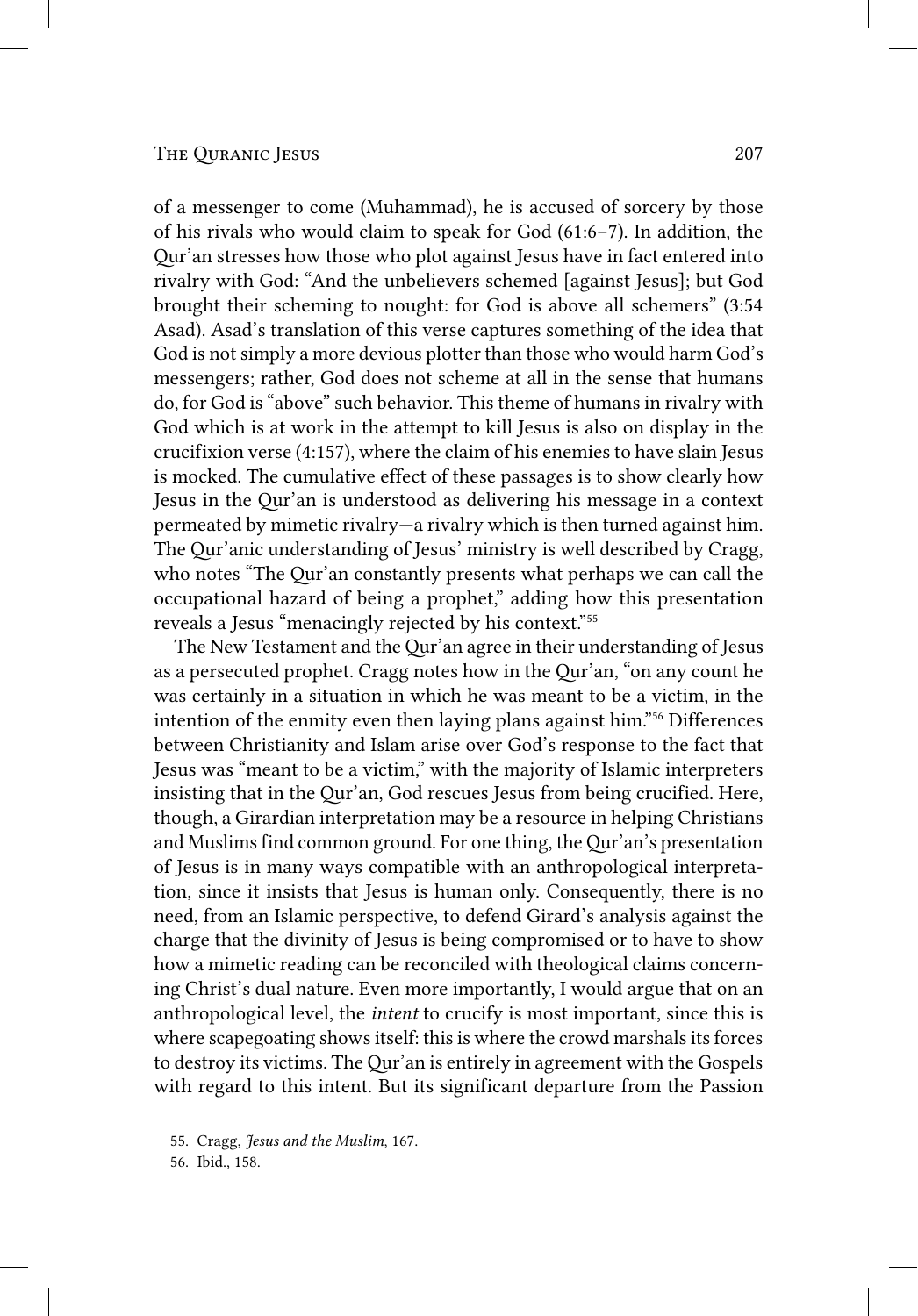accounts lies in the fact that the Qur'an understands this intent as having been thwarted. Nevertheless, we must not lose sight of the essential point. The Qur'an's fundamental agreement with the Bible is overlooked if we forget that the rescue of Jesus from crucifixion occurs *precisely because God takes the side of victims*. Regardless of how the crucifixion passage in the Qur'an is interpreted, it remains the case that God comes to the aid of the prophet Jesus, whether by rescuing him from death by crucifixion or raising Jesus after he has suffered death (either due to crucifixion or by natural death). Even the minority view, which accepts that the Qur'an only denies Jesus was done in *by his Jewish opponents* (without denying he was crucified or died), would not see this as in any way thwarting God's plan to rescue Jesus from destruction:

a distinctive characteristic of Qur'anic prophethood is the unremitting opposition that greets those upon whom it is bestowed. That this opposition frequently ends in the murder of a prophet is well known … Finally, it is clear that such a death, though seemingly the result of human perfidy, is really a work of less fallible design …57

"Indignation" is perhaps the word which best captures the Qur'an's reaction to the thought that God would allow Jesus to be destroyed by his persecutors. This also helps to explain why the Qur'an is adamant in denying the divinity of Jesus. For the Qur'an is at one with the Hebrew Bible (and with Girard's understanding of its achievement) in its anti-mythical aversion to any notion that God could be victimized. And even though the majority tradition of Islamic interpretation argues for God's intervention in saving Jesus from crucifixion, the very thought that God could be subject to such attempted victimization (without in fact being killed) is deeply antithetical to the Quranic worldview. Therefore, the fact that Jesus was set upon by a crowd, counts against any possibility of him being God, because such a thing cannot happen to God. While acknowledging how the Qur'an makes mention of earlier prophets having been slain (4:155), there is a strong tradition of interpretation in Islam which would see a prophet of Jesus' importance and uniqueness as being protected from harm by God:

If he were truly to have suffered and died, God must be understood to have deserted him and his whole status would thereby have been disowned. There are precedents, to be sure, in the Qur'an of lesser messengers actually being

57. Lawson, *The Crucifixion and the Qur'an*, 41–2.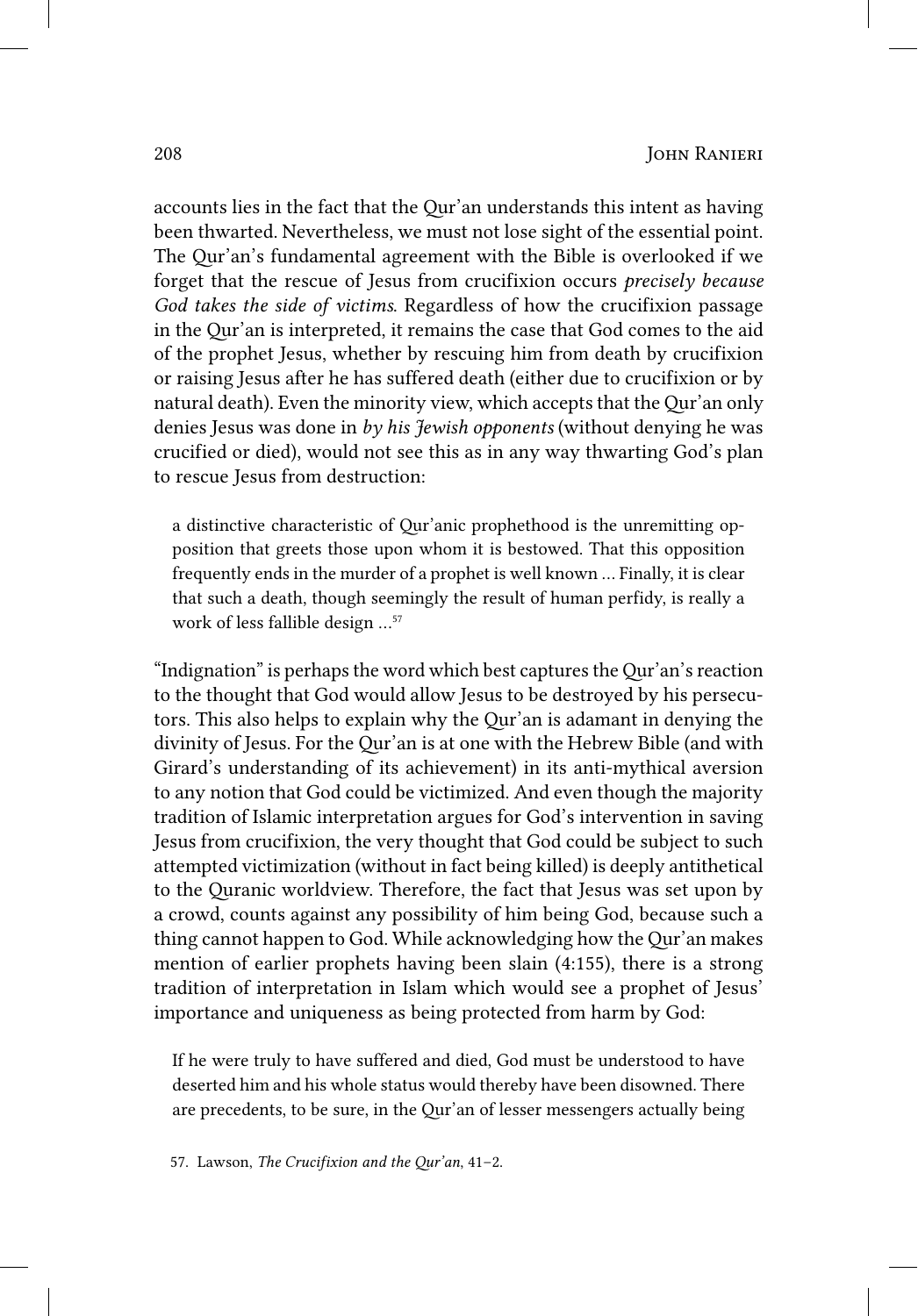martyred but, in the case of Jesus, as of Muhammad, God their guardian, "has the better of the schemers and plotters." With Muhammad there was "manifest victory" in the open arena of the political and historical order. It was not so with Jesus. Undestined as he was, in the world of Pilate and Caiaphas, to such evident success, there was all the more reason why his being *under* power as a victim, and not *in* power as a ruler, should eventuate in vindication.58

As unique as he may be in the line of prophets, a prophet he remains—a faithful human messenger and servant who God intervenes to save from the ignominy of a shameful execution. Lawson also sees the Qur'an's seeming denial of Jesus' crucifixion as stemming from the Islamic conception of prophecy:

It is interesting to speculate whether or not it would have been necessary for Muslims to deny the crucifixion of Jesus if that event were a doctrinally neutral issue. In other words, it would seem that a simple crucifixion, which did not carry with it such un-Islamic concepts as vicarious atonement, could easily be accepted. In light of the almost universal acceptance that "someone" was crucified, it appears that the problem faced by the exegetes is not so much Jesus' death on the cross, but their inability to accept this and at the same time maintain their Islamic understanding of prophecy.<sup>59</sup>

Commenting on Gethsemane and its aftermath, Cragg expresses the Qur'an's conviction: "Our present concern in Gethsemane, is with this deeply rooted Islamic hesitancy about seeing Jesus there—even allowing him there … Jesus cannot have been a victim this way, not only because the Cross did not, and need not, happen but because on every count of divine power and moral meaning it should not happen."60

This observation can help to explain why "substitution" theories about the crucifixion have such deep roots in Islamic tradition. As inheritors of the revelation given to earlier People of the Book, Muslims may downplay the crucifixion, but it cannot be entirely overlooked. Instead, we have in the Qur'an a brief mention of the event, without an explicit answer to the question, "If Jesus was not in fact crucified, then who was?" In attempting

- 59. Lawson, *The Crucifixion and the Qur'an*, 12–3.
- 60. Cragg, *Jesus and the Muslim*, 181.

<sup>58.</sup> Cragg, *Jesus and the Muslim*, 173–4. See also Khalidi, *The Muslim Jesus*, 12–3, who says Jesus' vindication is required by the typology of Qur'anic prophethood; and Saeed, *Reading the Qur'an*, 132, 40, who maintains it is precisely his unique and miraculous nature which has led Muslims to insist on his being spared from crucifixion.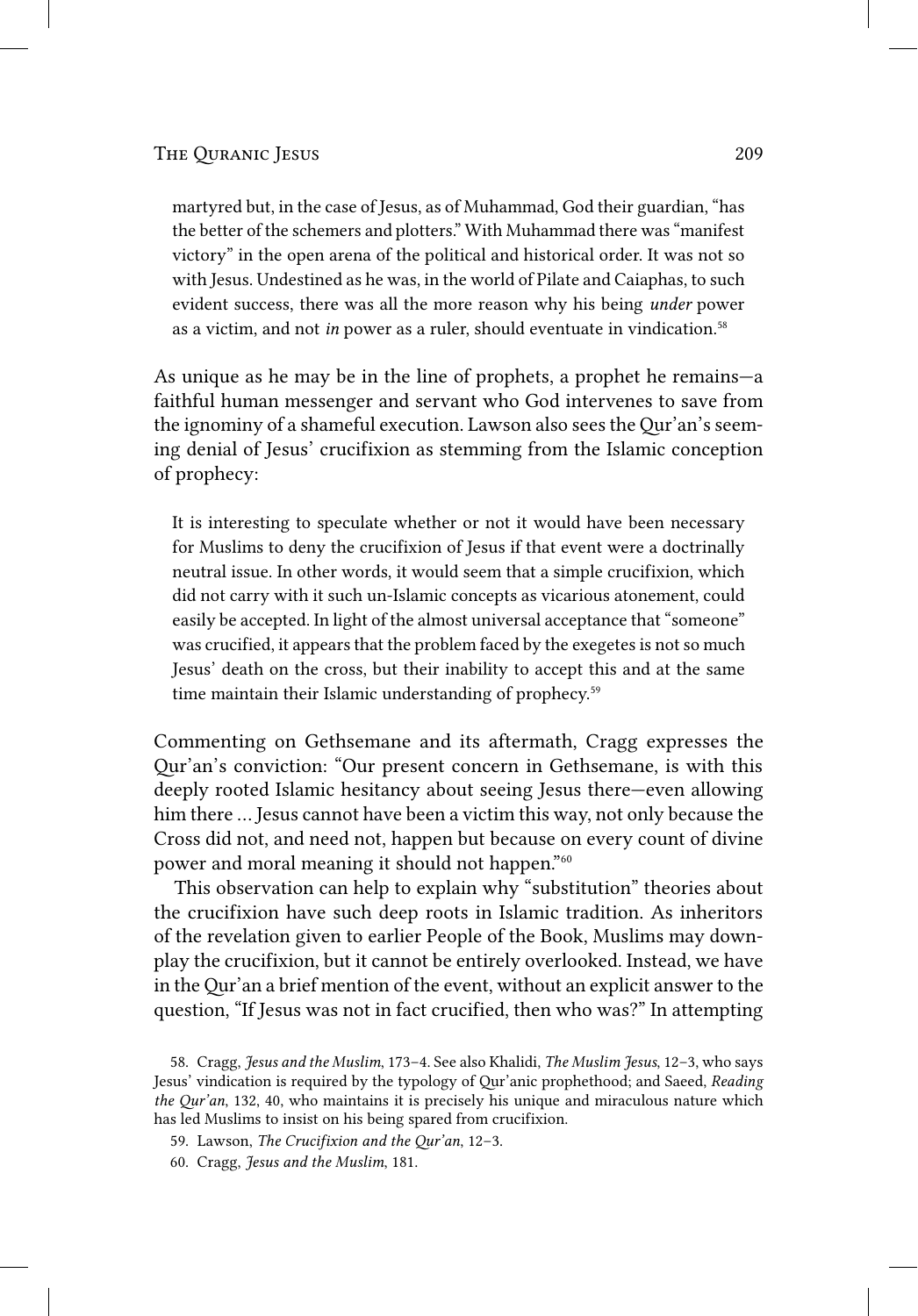to answer this question, however, interpreters have sometimes created more problems than they have solved, and this has not gone unnoticed by those who are critical of the idea of another person being crucified in place of Jesus. The very same reason why a Qur'anic understanding of prophecy rejects the idea of Jesus' crucifixion—God, as defender of victims, would not allow this to happen to this innocent man—can be turned against substitutionary ideas. The medieval Muslim philosopher and theologian, Fakhr al-Din al-Razi (1150–1210) made use of this critique among the several criticisms he brought against the idea of substitution:

God was no doubt capable of delivering Jesus from the hands of his enemies by simply taking him up to heaven. What then is the purpose of casting his likeness on another man, except to condemn an innocent man to death to no purpose.<sup>61</sup>

Razi also seems to have been sensitive to the way in which scapegoating functions, for in explaining the meaning of the phrase "but it appeared to them as if they did" with reference to Jesus' apparent death on the cross, he opts for an interpretation which describes Jewish leaders who, seeing that Jesus has been rescued from the cross, feared a riot from the crowd clamoring for his death, and had someone else crucified in his stead, while claiming to the mob that it was in fact Jesus. The phrase from 4:157 would then mean "it was made to seem so to the Jewish masses by their leaders."62

In our own day, Mahmoud Ayoub has raised similar questions about substitution theories, which lead him to wonder "Why would God cause one person to suffer the trials of another, even if for the purpose of sparing His own messenger the ignominy of a shameful death?"—and, in light of this, he concludes that substitutionary theory "makes a mockery of divine justice," and it "will not do, regardless of its form or purpose."63 And even though he judges the idea of substitution to be unacceptable, Ayoub also notes how Muslim commentators, troubled at the thought of God arbitrarily having

61. Ayoub, *The Qur'an and Its Interpreters*, II, The House of Imran, 177–8. Al-Razi also sees it as unworthy of God's providential wisdom to deliberately deceive humankind in this way and for such a long time. In addition, he argues how Christians have insisted from the very beginning of their movement that some followers of Jesus witnessed his crucifixion, and consequently, "If we were to deny this, we would cast doubt on the principle of *tawatur* (universally accepted transmission). Casting doubt on this principle would also necessitate casting doubt on the prophethood of Muhammad and Jesus, and even on their very existence, as well as the existence of all other prophets, and that would be untenable."

<sup>62.</sup> Saeed, *Reading the Qur'an*, 138.

<sup>63.</sup> Ayoub, *A Muslim View*, 160, 6.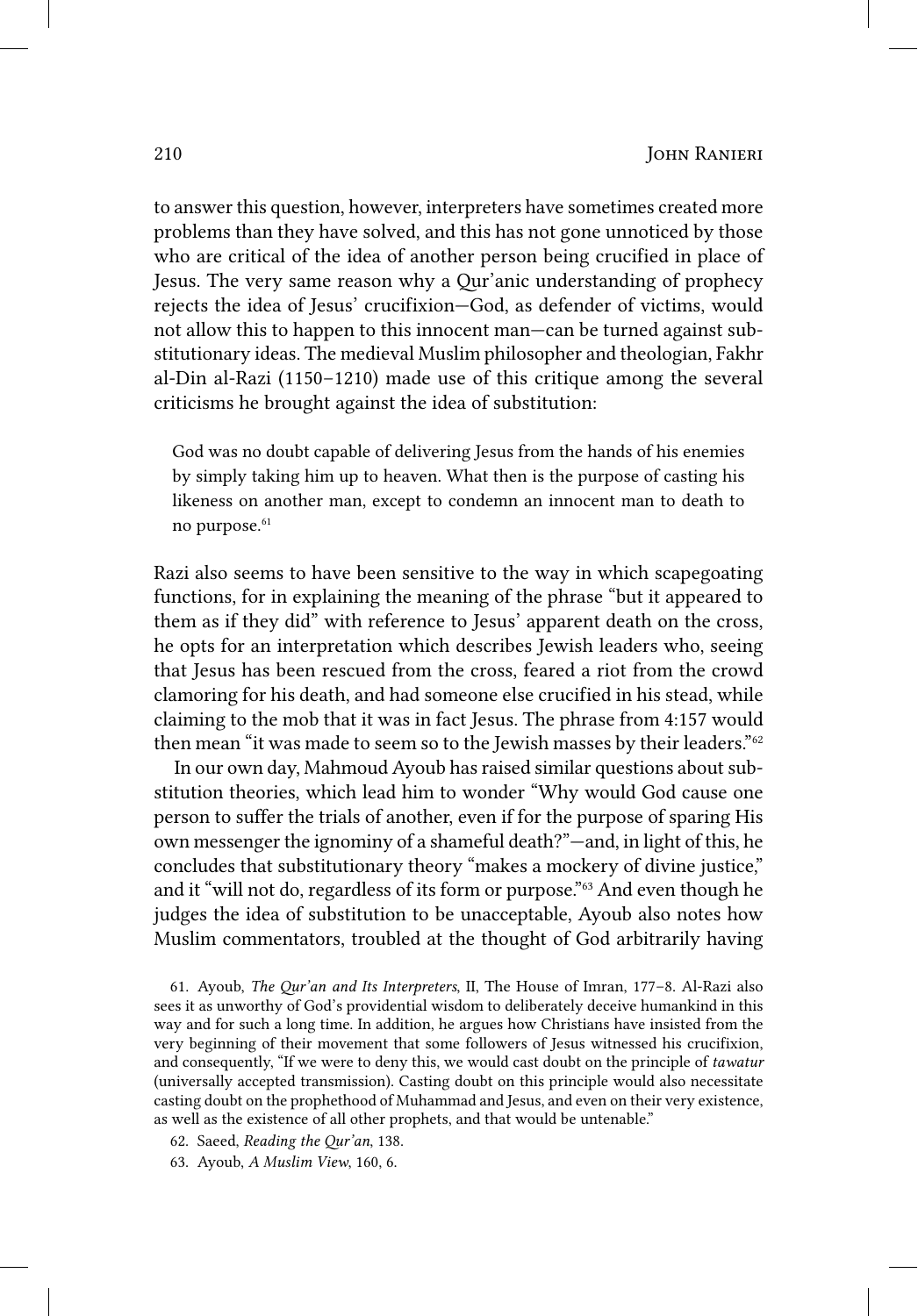someone else crucified in place of Jesus, have tried to salvage the theory, by having the crucified one accept death voluntarily, in order to spare Jesus a painful and humiliating execution.64 This way of understanding substitution bears witness to the manner in which Islamic tradition, in its desire to be faithful to the spirit of the Qur'an, has the protection of victims in the forefront of its concern. It also accords well with Girard's later understanding of sacrifice as including (but not limited to) "a willingness to give of oneself to others and to commit oneself to God… out of love and faithfulness to the other."65 The notion of "voluntary substitution" of a disciple for Jesus is not found explicitly in the Qur'an, but it certainly has affinities with the depiction of Jesus's disciples in 3:52–3, where, confronted by the hostility of his people, Jesus asks, "Who are my allies towards God?" To which his disciples respond, "We are God's allies; we have believed in God, and bear witness that we submit. Our Lord, we have believed in what You have revealed, and we follow the Messenger, so count us among the witnesses." Girard points out how in the Gospels, in order for the power of mimetic contagion to be broken, "the violent contagion against Jesus be both unanimous and not unanimous." It must be unanimous in order for the single victim mechanism to work, but not completely unanimous if the mechanism is to be exposed. In the case of absolute unanimity, everyone would be swallowed up by the crowd, and there would be no breakthrough. If a breakthrough is to occur and scapegoating revealed for what it is, there needs to be "a protesting minority" which "resolutely rises up against the unanimity of the persecuting crowd." In Surah 3:52–3 we have a description of this faithful minority stepping forward, mimetically following the example of Jesus in his own faithfulness to God. In coming forward in this way, the disciples are able to prevent the narrative around the persecution of Jesus from being controlled by his enemies. As Girard observes, the presence of a dissenting minority does not dispel the hostile majority, but it does make it "incapable from now on of totally imposing its conception of what has happened."<sup>66</sup> And is this not exactly what the Qur'an wishes to do in the case of Jesus, when, as we have seen, it insists that, despite their boasts to the contrary, the foes of Jesus "did not kill him, nor did they crucify him" (4:157)? The disciples of Jesus appear also in Surah 5:111–5. They are introduced into the scene

<sup>64.</sup> Ibid., 161.

<sup>65.</sup> Girard, *The Girard Reader*, 70, 177. See also René Girard, Pierpaolo Antonello, and João Cezar de Castro Rocha, *Evolution and Conversion. Dialogues on the Origins of Culture* (London: Continuum, 2007), 215.

<sup>66.</sup> Girard, *I See Satan*, 188.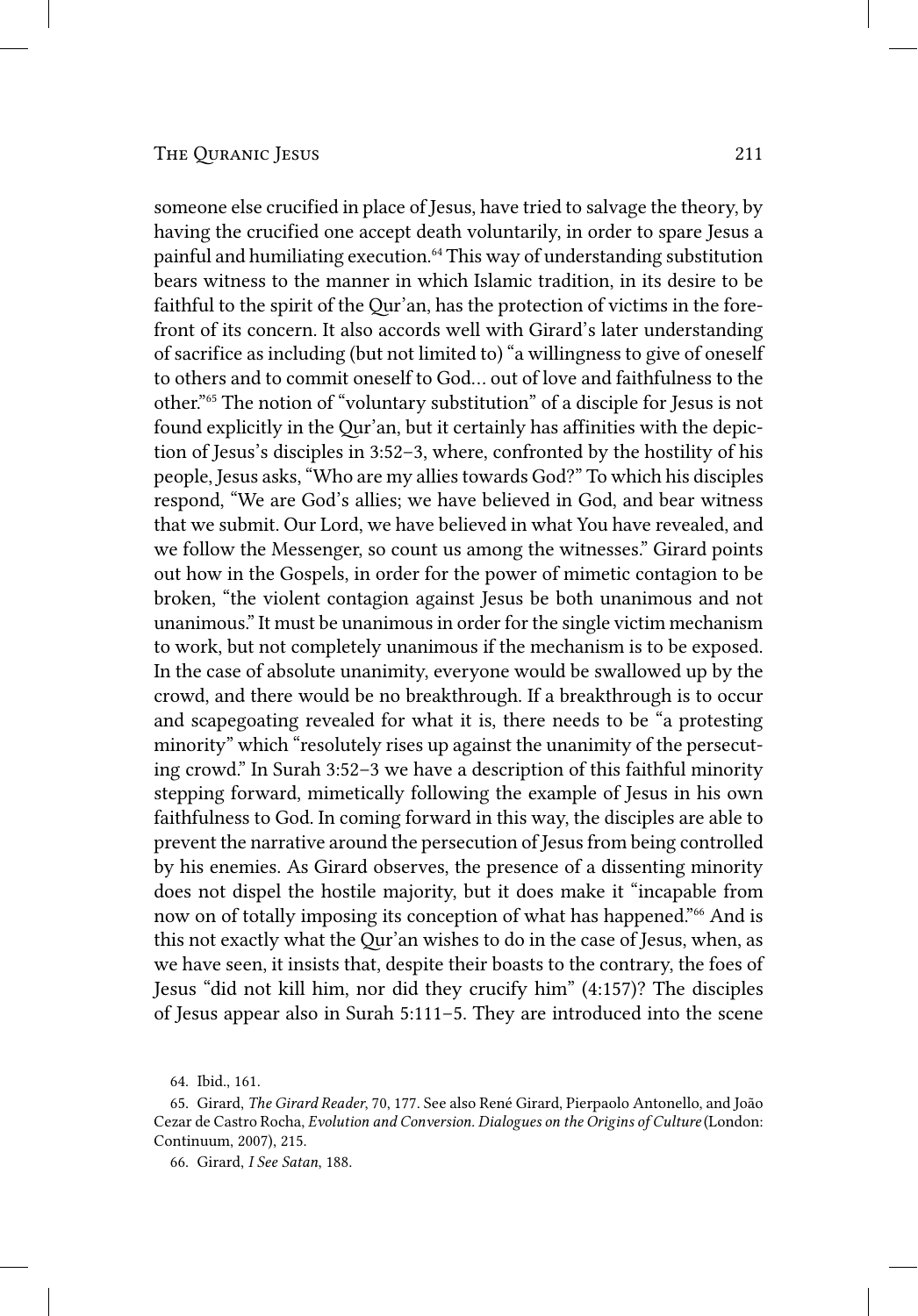immediately after the mention of collective hostility toward Jesus and the accusation of sorcery against him. Unlike his persecutors, they submit to God by accepting Jesus as a divinely guided messenger. And they ask him if the God whose message he delivers is "able to bring down for us a feast from heaven." They ask this because "we wish to eat from it, so that our hearts may be reassured, and know that you have told us the truth, and be among those who witness it." Jesus acquiesces to their wishes, and asks God to "send down a table from heaven, to be a festival for us, for the first of us and the last of us, and a sign from You; and provide for us, You are the best of providers." In response, God promises to send down such a feast to sustain his faithful followers. Again, we have a prophet who is threatened and a minority willing to step out from the crowd of persecutors. But what is also present here is the emergence of a community which will continue to live out the divine message embodied from this point forward in a festive meal which will encompass all, "the first of us and the last of us." The new community will be founded by the victimized prophet and sustained by God, and it will include all those who are moved to acknowledge the God who never fails to take the side of "the last of us." Cragg picks up on these resonances with the last supper celebrated by Jesus and his disciples in the New Testament by noting how, as the intended victim, "there is nothing unfitting in the Quranic Jesus presiding at this *ma'idah* [table] of communion with his disciples and of solace to their hearts."67 In reading the passage in this way, Cragg is not violating the meaning of the text by forcing a Christian interpretation alien to its spirit. As far back as the tenth century, the great exegete of the Qur'an, Al-Tabari, recounted a narrative about Jesus in which, informed by God that his death is imminent, he becomes fearful, and summons his disciples to celebrate a meal, at which he will wash their hands and wipe them with his clothes. According to Jesus, whoever among them objects to this example of service cannot be among his true followers. At the end of the meal he tells them: "What I have done for you tonight of food, service and washing your hands, is simply a good example for you to follow. Indeed, you see that I am the best one of you, so do not be proud with each other. Instead, sacrifice yourselves for each other as I have sacrificed myself for you." This story is extra-Qur'anic, but Tabari speaks of it approvingly, and as not being at all inconsistent with accounts of Jesus in the Qur'an.68 However differently these stories may be told in the Qur'an and the Gospels, the overarching themes of victimization, the role of

- 67. Cragg, *Jesus and the Muslim*, 158.
- 68. Saeed, *Reading the Qur'an*, 133.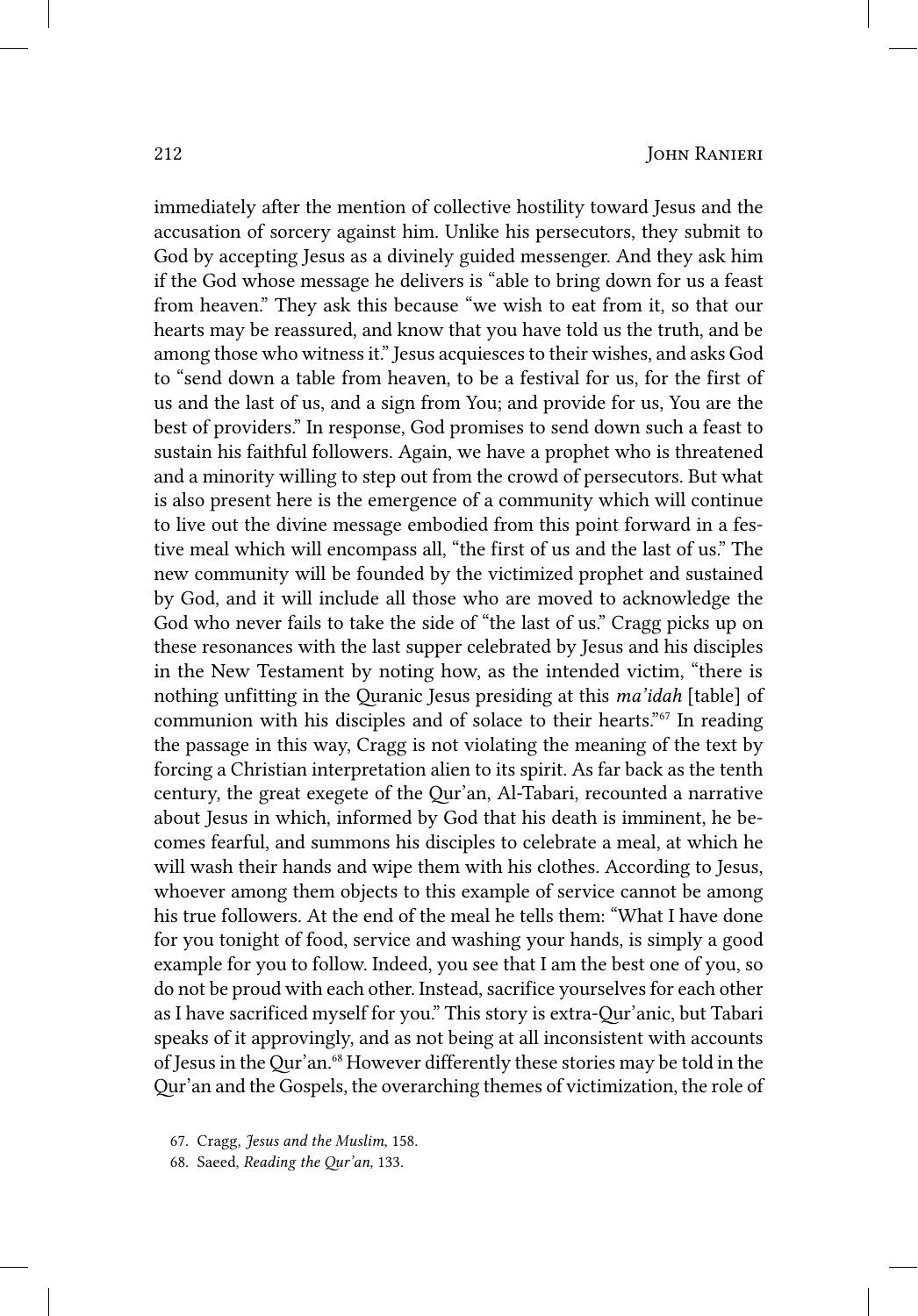scapegoating, the understanding of sacrifice as self-giving love for others, and an emphasis on God's defense of victims are identical. Analyzing the Jesus of the Qur'an in light of mimetic theory can provide an opportunity for the pursuit of common ground between Christians and Muslims. As an *anthropological* perspective, mimetic theory prescinds from the contested issue of Christ's divinity. Likewise, to the extent that Girard affirms as fundamental the idea of the God of Abraham taking the side of victims, his theory is at one, not only with the Qur'an's depiction of Jesus, but with the pattern found in all the stories of the prophets. And I would argue that if this is the case, then questions about substitutes for Jesus being crucified or whether *anyone* was in fact crucified are, if not rendered superfluous, then certainly relegated to secondary status. Because what is essential in all these cases from an anthropological point of view (as distinct from a soteriological one) is the depiction of a crowd mobilized against an innocent victim, the exposure of the crowd's ignorance as to what they are actually doing, and an expression of the divine intention to intervene on behalf of the victim. On these fundamental points, the Qur'an is consistently in agreement with the anthropological insights Girard derives from the Bible.

To reinforce this point, consider the following rather striking comments about Jesus from Anglo-Irish Catholic theologian Herbert McCabe O.P.:

It is not precisely because Jesus is divine that we are saved but because he was a saint. It was because he was full of grace, a human being who was utterly obedient to the will of the Father, that he earned, merited, our redemption. He was obedient to what he saw as his mission, and his mission, as I see it, was simply the mission to be human … He was sent to be human. That this meant suffering and being murdered is entirely due to *us*. This is the world that human beings have made … In the world we have made it is fatal to be human, to be really human, to be open and vulnerable to others, to be loving. This our world perceives as a threat and reacts accordingly … So my thesis is that Jesus died of being human. His very humanity meant that he put up no barriers, no defences against those he loved who hated him. He refused to evade the consequences of being human in our inhuman world. So the cross shows up our world for what it really is, what we have made it. It is a world in which it is dangerous, even fatal, to be human; a world structured by violence and fear … The cross is the sign that Jesus is the first really human being, the first one to live and die, sheerly through love … [St. Thomas Aquinas] is very insistent that it is Jesus as a human being who does the work of our salvation, acting of course through the grace of God and acting as an instrument of God, but acting as a human being, a saint. It is this loving obedience displayed fully on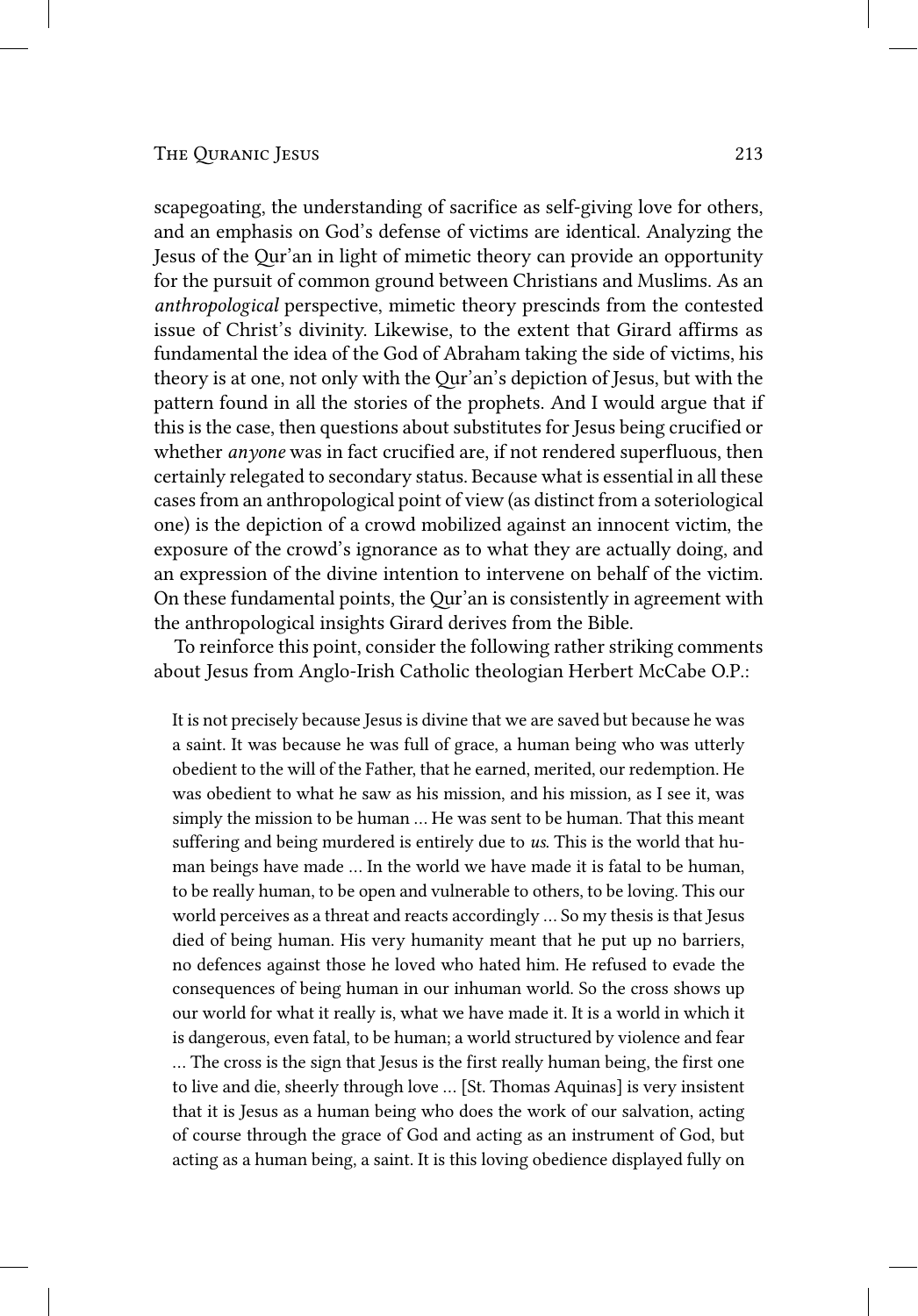the cross that merits for Jesus his resurrection and the salvation of his followers. We are not saved by the intervention of a god but by the great sanctity of one of ourselves, a sanctity great enough for his prayer for us to be heard.<sup>69</sup>

Most of what McCabe says here is entirely compatible with the presentation of Jesus in the Qur'an. Of course, the Qur'an denies the divinity of Jesus, and it would likewise find the Trinitarian reference to the "Father" to be unacceptable. But nearly everything else in this passage would be acceptable from a Qur'anic perspective, as well as being in accord with Girard's anthropological perspective. McCabe offers a description of Jesus that accords well with that affirmed in the Qur'an: as a human being, ever conscious of his status as a servant of God, unswervingly faithful to his mission, whose very faithfulness leads to his being threatened with death. This is the Jesus of the Qur'an. If this description does not exhaust everything the Christian tradition wishes to say about the role of Jesus in salvation, it nonetheless gives expression to an area of fundamental agreement between Christianity and Islam.

McCabe is not the only Catholic theologian to highlight this point. James Alison argues similarly. He first quotes the following passage from Girard, concerning the rationality present in the gospels:

The rationality I am disclosing, the mimeticism of human relations, is too systematic in principle, too complex in its effects, and too visibly present both in the theoretical passages on scandal and in the accounts entirely controlled by it, to be there by accident. Nevertheless, this rationality was not completely devised or created by those who put it there … At the text's origins there must have been someone outside the group, a higher intelligence which is master of the disciples and inspired their writings. As we succeed in reconstituting mimetic theory in … the words attributed to Jesus, we are disclosing the traces of that intelligence.<sup>70</sup>

In Alison's view,

here Girard clearly considers that what some people would attribute to divine inspiration is entirely present as a human intelligence, that of Jesus, which

<sup>69.</sup> Herbert McCabe OP, *God Still Matters* (London: Continuum, 2002), 62; Herbert McCabe OP, *God Matters* (London: Continuum, 1987), 97–9.

<sup>70.</sup> Girard, *The Scapegoat*, 163.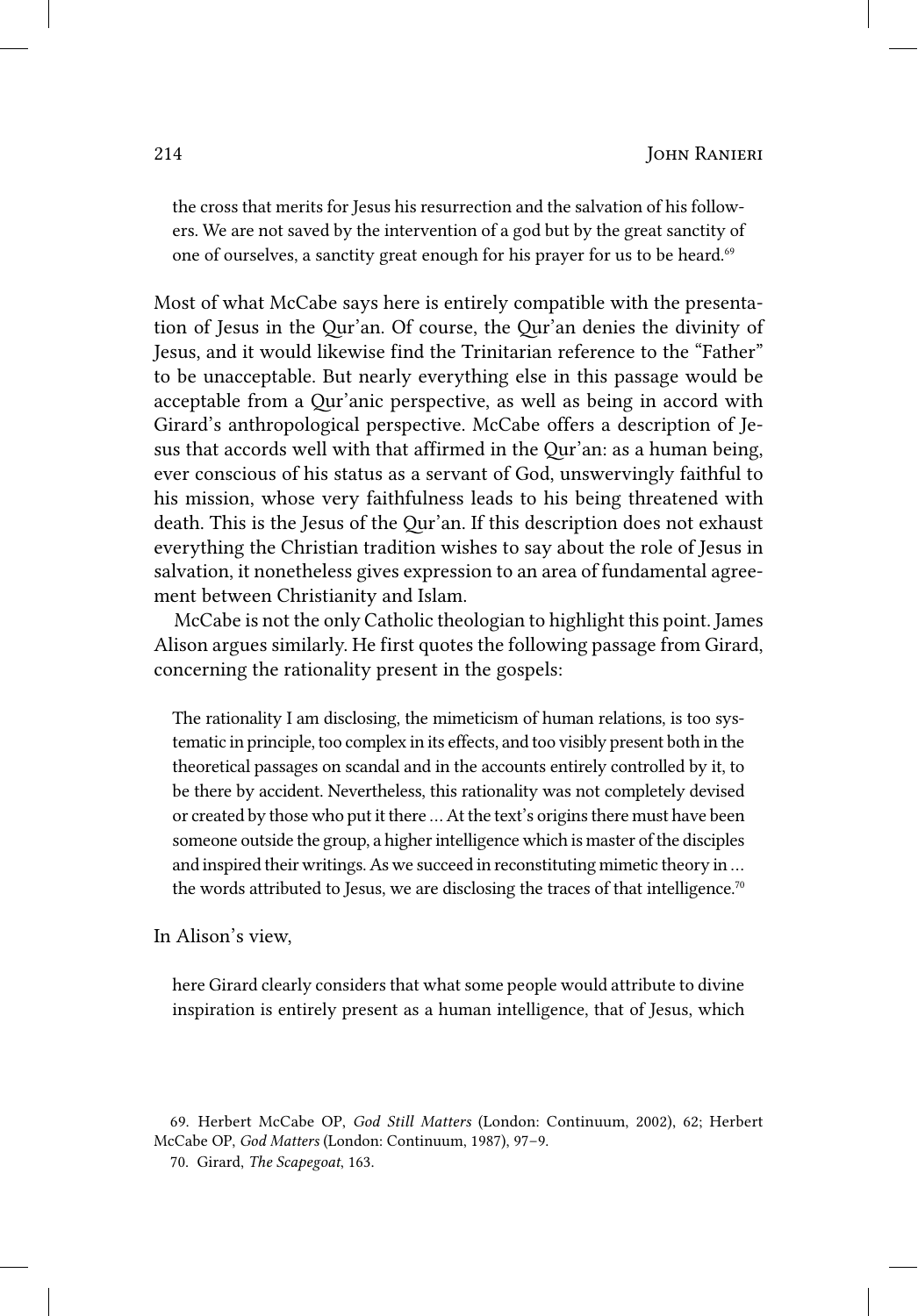is made available in and through entirely human interactions and is capable of being humanly systematized<sup>71</sup>.

To those who would claim that such an understanding undermines the notion of divine inspiration, Alison insists that, for Girard, "the human intelligence in question is neither in rivalry with nor subsumed by divine inspiration." Nothing in these observations is contrary to the understanding of Jesus in the Qur'an, whose own mission is a function of his being divinely guided. Alison then goes on to remark how Girard's thinking is completely in conformity with the definition of the Council of Chalcedon, which affirmed both the divine and human natures of Christ. Of course, the Qur'an does not accept the Chalcedonian doctrine with regard to Jesus' divinity, but Alison makes use of Girard's agreement with the conciliar definition to make a point about the humanity of Jesus with which the Qur'an would concur. For in Alison's reading of Chalcedon:

We have the strangest of situations: one where the most authentically "Christian" anthropology might *properly be expected* to be one which is most completely human, one where any potentially divine elements do not impose themselves in rivalry with the entirely human vision of what it is to be human … We can see what traditional theology refers to as "The work of Christ" in going to his Passion in purely anthropological terms: Christ undertook that work as a human, thinking and choosing with a human intelligence, and finally undoing, indeed subverting from within, a human mechanism.<sup>72</sup>

It is Alison who italicizes the phrase "properly to be expected" in order to underline an insight identical to one made by McCabe: that it is as *human* that Jesus accomplishes his mission. Understood "in purely anthropological terms," this way of conceiving the work of Jesus is resolutely affirmed by the Qur'an.

The insights of Alison and McCabe harmonize well with the anthropology of the Qur'an: an anthropological vision which describes a humanity that has gone astray and created a world which is hostile to divine guidance, a humanity which persecutes and sometimes kills the messengers sent to it—messengers who, because they place their trust in God, refuse

<sup>71.</sup> James Alison and Martha J. Reineke, "Introduction," in *The Palgrave Handbook of Mimetic Theory and Religion*, ed. James Alison and Wolfgang Palaver (New York: Palgrave Macmillan, 2017), 171.

<sup>72.</sup> Ibid., 171–2.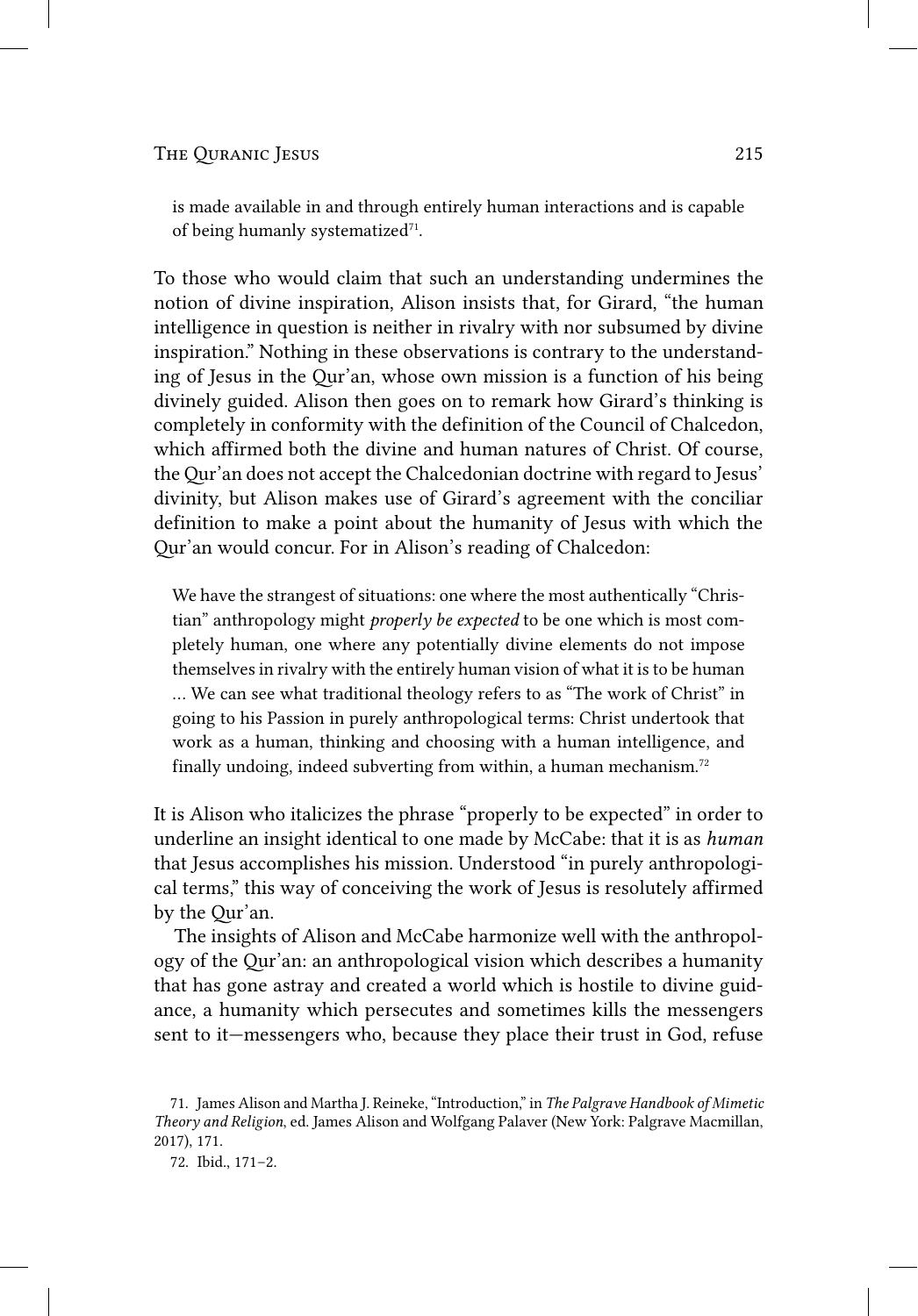to be deterred from their mission, confident that they will ultimately be vindicated by God. In the case of Jesus, it is precisely in his status as an exemplary *human* being, i.e. as one who takes his fundamental orientation and identity from God, that the Qur'an locates his greatness. Nor does the Qur'an express shock when he is set upon and brought to crucifixion (indignation, yes; but not shock). For what else could be expected from a world which repudiates divine guidance? Where the Qur'an diverges from Christian tradition concerns the nature of God's response to this attempt to destroy the prophet Jesus. However, even here there is no question concerning Jesus' vindication. In the New Testament his vindication comes as result of having undergone death on the cross, whereas most Muslim interpreters of the Qur'an would see his vindication in his having been spared this horrible fate. This is an important difference which will have significant consequences for both Christianity and Islam. But this should not blind us to the fact that in both the Gospel and the Qur'an it is made strikingly clear that God takes the side of victims and vindicates them.

Here it may be worthwhile to recall Mahmoud Ayoub's comment, cited earlier, regarding his understanding of Jesus as savior. He explains why, as a Muslim, he is able to accept this affirmation with regard to Jesus: "A savior is not simply one who dies for the sins of others but also one who heals the sickness of the human soul; one who infuses life into dead spirits by his own life and spirit. The original meaning of salvation is 'to be healed,' 'to be made wholesome,' 'to be truly restored to life.' This, according to the Qur'an, was the mission of Jesus."<sup>73</sup> It may surprise some to find a contemporary Muslim interpreter seemingly in harmony with such a venerable upholder of Christian orthodoxy as Thomas Aquinas, who would insist (according to McCabe) that "it is Jesus as a human being who does the work of our salvation." If so, such surprise should prompt a thoughtful reconsideration of entrenched views among both Christians and Muslims. Perhaps Christians need to think more deeply about what they mean when they affirm Jesus as divine and acclaim him as savior. And Muslims may want to reconsider whether uncritically rejecting such terms as applied to Jesus has more to do with past polemics than with appreciating the insights the Christian tradition is trying to convey when it speaks of its founder. A hermeneutic drawing upon Girard's thought could prove useful in offering ways in which to talk about these questions. It must be kept in mind that Girard is not a theologian, but an anthropologist and cultural theorist. Therefore, when considering Jesus' divinity as presented in the Bible, he remains committed to trying to

73. Ayoub, *A Muslim View*, 115.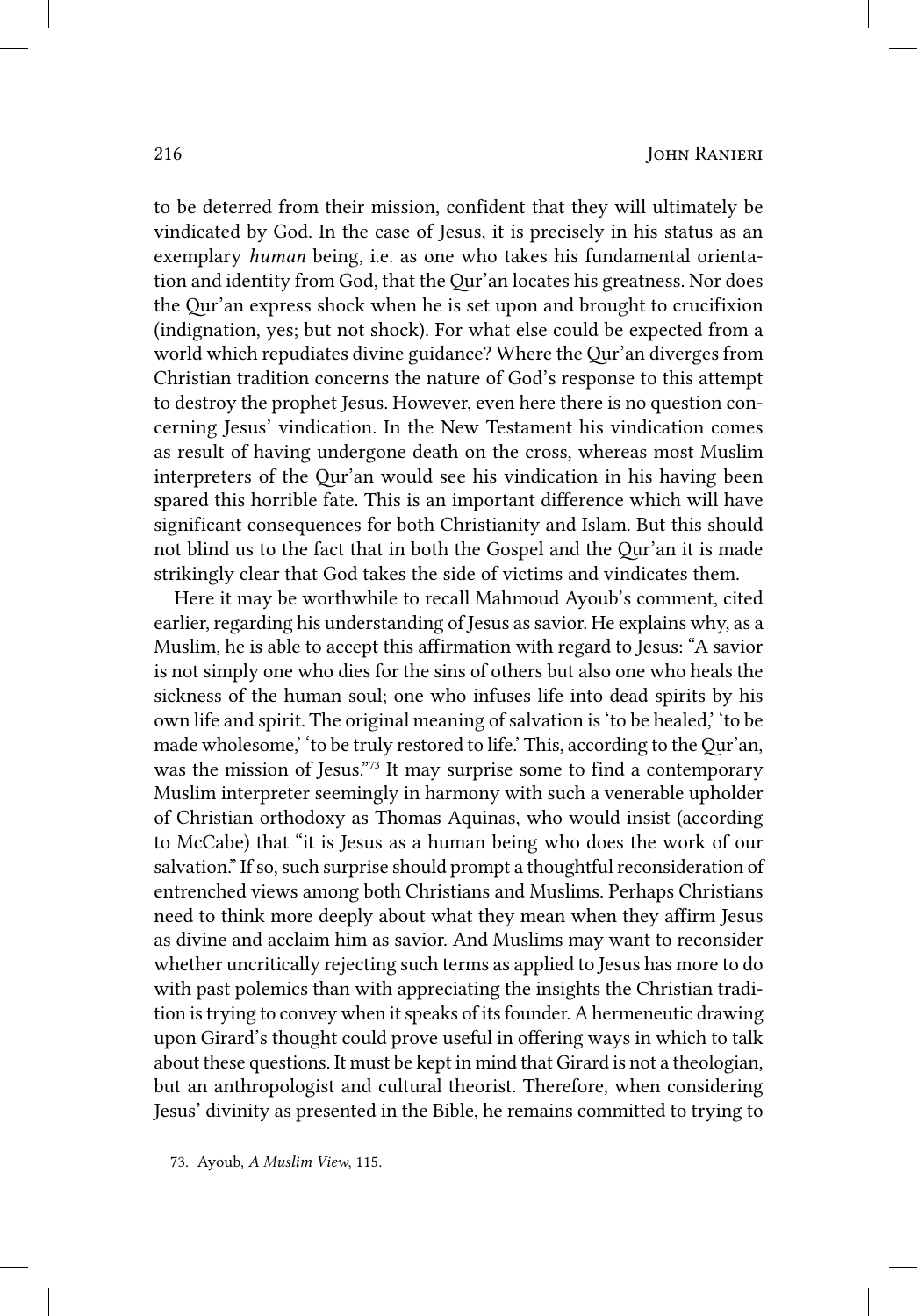understand what this might mean from an anthropological perspective. I noted earlier how the Qur'an shares with the Hebrew Bible a strong sense of how God is never victimized; therefore, in the case of Jesus, the fact that there is an attempt to crucify him would rule out any possibility of his being divine. Such humiliation would be disgraceful even as applied to God's human prophets; that this could happen to God is unthinkable in the Qur'an. A crucified God is incompatible with the worldview of the Qur'an, as is the idea of atonement for humanity through the death of one man on a cross. However, Girard approaches the question of Christ's divinity in a way which is not alien to the Qur'an's concerns, and which I believe is reconcilable with the Qur'an's understanding of the human condition before God. For Girard, to speak of Christ's divinity is to highlight his status as one who transcends the violence in which all human culture has been previously ensnared. The Qur'an understands humanity as having fallen into destructive patterns of rivalry and violence from which it needs to be freed by divine guidance. Mired in willful ignorance, humanity rejects God's messengers. Only someone gifted with insight granted by God would be capable of breaking out of this ignorance. The prophets are those who are so gifted, but even among prophets (other than Muhammad), Jesus appears to be unique in his role as messenger and model. He is specially graced; a word of God; born into the world without human father, through God's immediate creative act; capable by God's leave of healing the sick and raising the dead. He embodies the message humanity desperately needs, and the Qur'an could not be clearer in its affirmation that this capacity in Jesus comes entirely from God. Girard argues that, at least from an anthropological and cultural perspective, this is what the New Testament wishes to recognize when it points toward (without explicitly defining) the divinity of Jesus:

To proclaim his divinity is to recognize him as the only being capable of rising above the violence that had, up to that point, absolutely transcended mankind. Violence is the controlling agent in every form of mythic or cultural structure, and Christ is the only agent who is capable of escaping from these structures and freeing us from their dominance. This is the only hypothesis that enables us to account for the revelation in the Gospel of what violence does to us … We do not have to adopt the hypothesis of Christ's divinity because it has always been accepted by orthodox Christians. Instead, this hypothesis is orthodox because in the first years of Christianity there existed a rigorous (though not yet explicit) intuition of the logic determining the gospel text.<sup>74</sup>

74. Girard, *Things Hidden*, 219.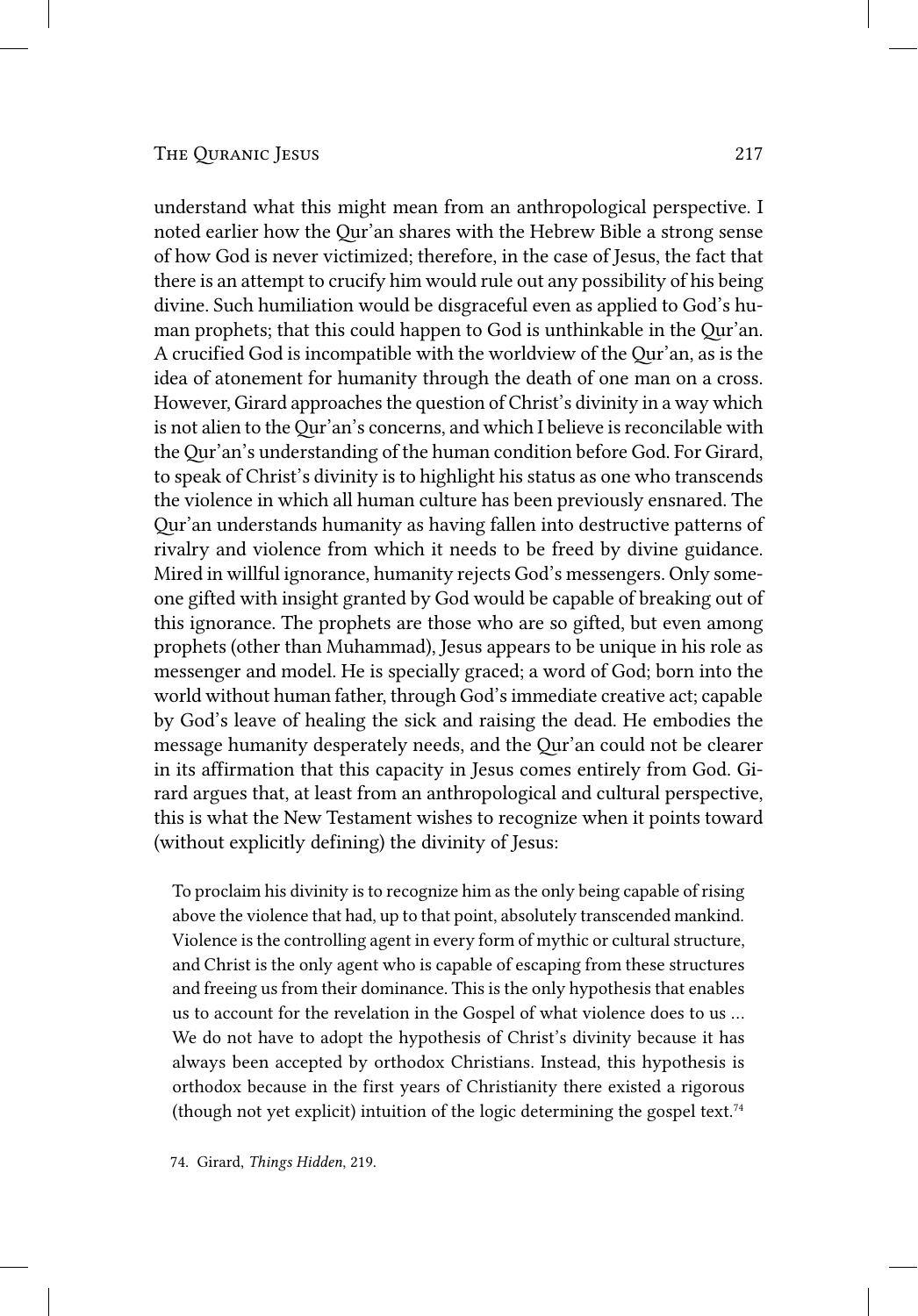My point here is that this same "logic," and the same appreciation for the role of Jesus in transcending the violent context in which he lived, are also present in the Qur'an. An awareness of the pervasive violence of scapegoating which clouds human judgment and distorts society is found throughout the text. We need only recall how often messengers and prophets are presented there as being confronted by hostile crowds who invoke the practices of their ancestors in order to justify their violent intentions. In both the Qur'an and the Bible, this false transcendence, generated by violence, is exposed. Understood in the manner in which Girard understands it here, the divinity of Jesus is an important element in the overcoming of this false transcendence. At the very least, Girard's insight opens up a possible way for Muslims to think about what Christians mean when they speak of Christ's divinity, without having to deal with more explicitly theological claims regarding the pre-existence of Christ as the divine logos. An appreciation of Girard's point could allow for conversations between Christians and Muslims—conversations which might free the participants from mutual incomprehension regarding the nature of Jesus, and also allow for the possibility of gaining insight both from and into one another's traditions. This is not to say that the differences between Christianity and Islam are based entirely upon historically conditioned misunderstandings which can be dispelled through interreligious dialogue. But I would argue that the two traditions are closer to one another than some (perhaps many) of their adherents believe them to be with regard to their beliefs about Jesus the prophet, messiah, and scapegoat. He can and ought to be seen as a bridge rather than as an obstacle.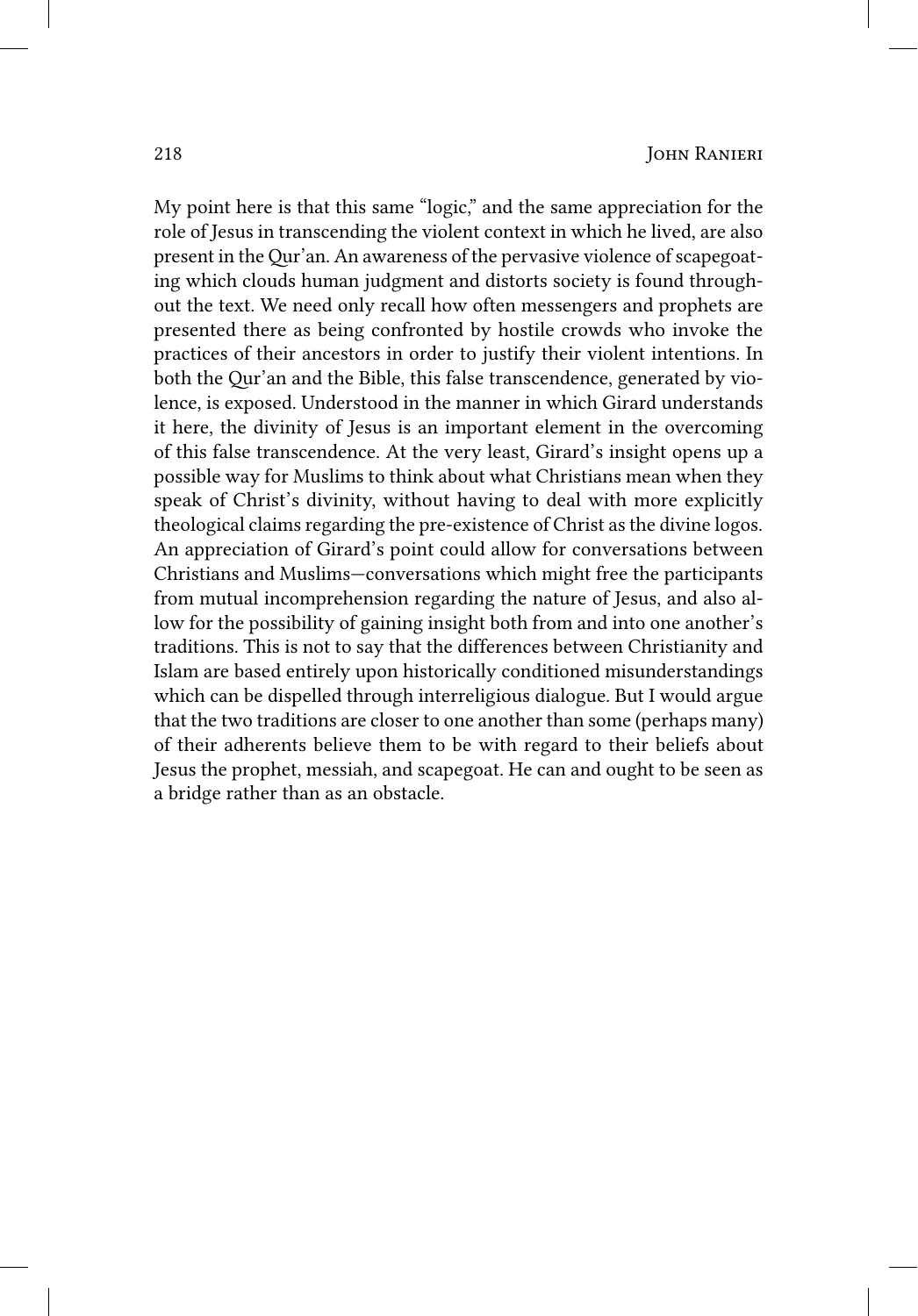#### **BIBLIOGRAPHY**

- *The Holy Qur'an: Text, Translation, and Commentary*. Translated by Abdullah Yusuf Ali. New York: Tahrike Tarsile Qur'an, 2012.
- *The Message of the Qur'an*. Translated by Muhammad Asad. London: The Book Foundation, 2003.
- *The Qur'an: A New Annotated Translation*. Translated by A.J. Droge. Bristol, CT: Equinox Publishing, 2017.

*Quran in English*. Translated by Talal Itani. Dallas: ClearQuran, 2015.

- Alison, James. *The Joy of Being Wrong*. New York: The Crossroad Publishing Company, 1998.
- Alison, James, and Martha J. Reineke. "Introduction." In *The Palgrave Handbook of Mimetic Theory and Religion*, edited by James Alison and Wolfgang Palaver, 169–72. New York: Palgrave Macmillan, 2017.
- Ayoub, Mahmoud. *A Muslim View of Christianity: Essays on Dialogue*. Edited by Irfan A. Omar. Maryknoll, NY: Orbis Books, 2007.
- Ayoub, Mahmoud M. *The Qur'an and Its Interpreters*. Vol. II, The House of Imran, Albany, NY: SUNY Press, 1992.
- Cragg, Kenneth. *Jesus and the Muslim: An Exploration*. Oxford: Oneworld Publications, 1999.
- Daly, Robert J. "Girard and World Religions: The State of the Question." In *Mimetic Theory and World Religions*, edited by Wolfgang Palaver and Richard Schenk, 181–93. East Lansing: Michigan State University Press, 2018.
- Esack, Farid. *Qur'an, Liberation, and Pluralism*. Oxford: Oneworld Publications, 2006.
- Girard, René. *Battling to the End: Conversation with BenoîT Chantre*. East Lansing: Michigan State University Press, 2010.
- —. *The Girard Reader*. Edited by James G. Williams New York: The Crossroad Publishing Company, 1996.
- . *I See Satan Fall Like Lightning*. Translated by James G. Williams. Maryknoll, NY: Orbis Books, 2001.
- . *Reading the Bible with René Girard: Conversations with Steven E. Berry*. Edited by Michael Hardin. Lancaster, PA: JDL Press, 2015.
- —. *The Scapegoat*. Translated by Yvonne Freccero. Baltimore: Johns Hopkins University Press, 1986.
- . *Things Hidden since the Foundation of the World*. Translated by Stephen Bann and Michael Metteer. Stanford: Stanford University Press, 1987.
- . *Violence and the Sacred*. Translated by Patrick Gregory. Baltimore: Johns Hopkins University Press, 1977.
- ———."What Is Occurring Today Is a Mimetic Rivalry on a Planetary Scale: An Interview by Henri Tinq," *Le Monde*, accessed November 6, 2001, trans. for COV&R by James Williams https://www.uibk.ac.at/theol/cover/girard/le\_monde\_interview.html.
- Girard, René, Pierpaolo Antonello, and João Cezar de Castro Rocha. *Evolution and Conversion. Dialogues on the Origins of Culture*. London: Continuum, 2007.
- Khalidi, Tarif, ed. and trans. *The Muslim Jesus: Sayings and Stories in Islamic Literature*. Cambridge: Harvard University Press, 2001.
- Kirwan, Michael. "René Girard and World Religions." In *Mimetic Theory and World Religions*, edited by Wolfgang Palaver and Richard Schenk, 195–213. East Lansing: Michigan State University Press, 2018.
- Lawson, Todd. *The Crucifixion and the Qur'an: A Study in the History of Muslim Thought*. London: Oneworld Publications, 2009.